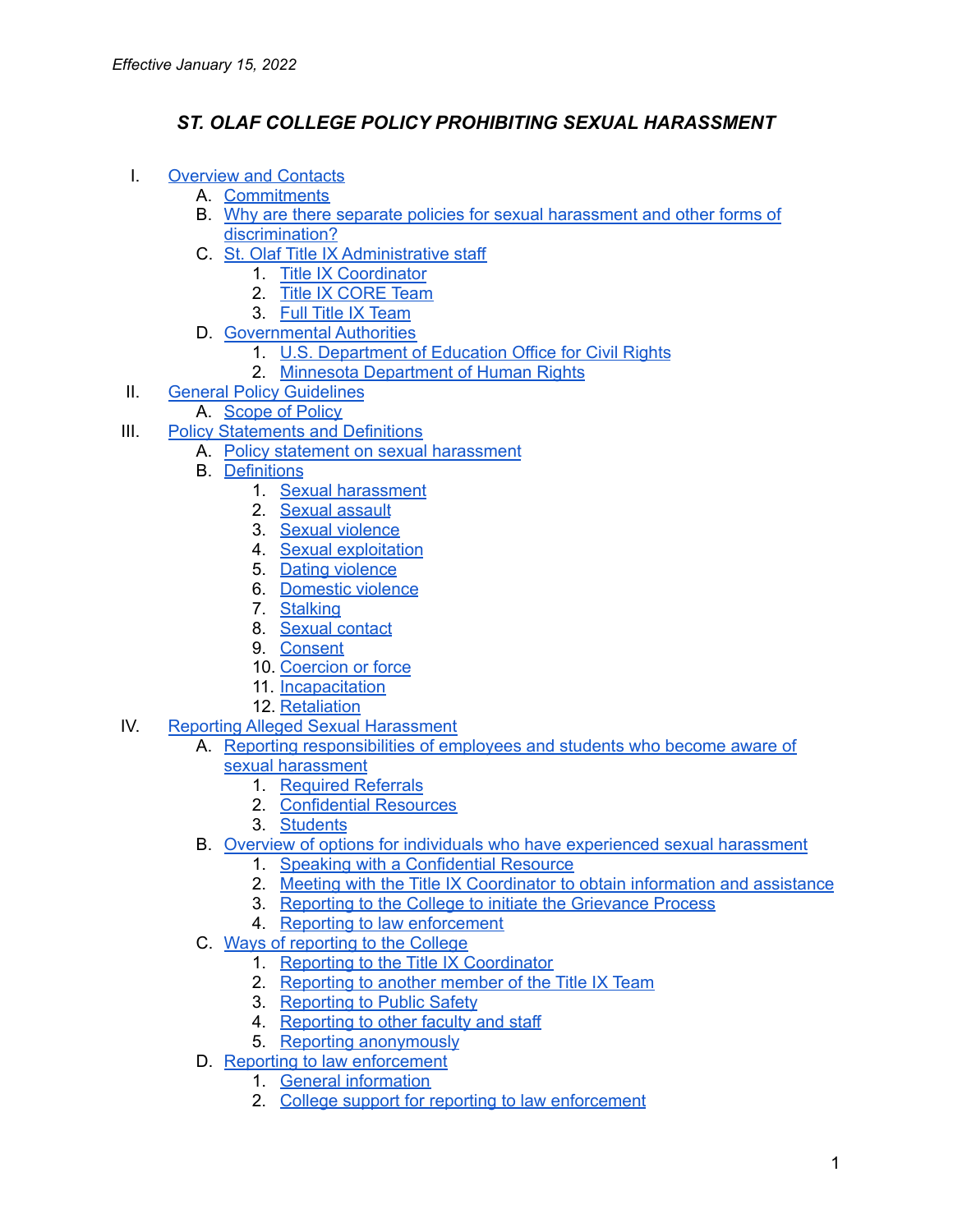- 3. Rights of crime [victims](#page-21-1)
	- a) [Notification](#page-21-2)
	- b) [Protection](#page-22-0)
	- c) Rights in criminal cases involving [allegations](#page-22-1) of dating violence, sexual assault, or [harassment](#page-22-1)
	- d) [Other](#page-22-2) rights
- V. [Assessment](#page-23-0) and Assistance in Response to Reports
	- A. Protocols for intake and [evaluation](#page-23-1) of reports
		- 1. [Commitment](#page-23-2) to privacy
		- 2. Waiver of charges for [drug/alcohol](#page-23-3) violations
		- 3. Honoring requests not to initiate the [Grievance](#page-24-0) Process
		- 4. Response to [anonymous](#page-24-1) reports
		- 5. Issuing crime [alerts/timely](#page-24-2) warnings
	- B. Options for immediate [assistance](#page-25-0)
		- 1. [Supportive](#page-25-1) measures
		- 2. [Measures](#page-26-0) for avoiding contact with other involved parties
			- a) St. Olaf [no-contact](#page-26-1) directive
			- b) Law enforcement Order for [Protection/Harassment](#page-26-2) Restraining **[Order](#page-26-2)**
	- C. Medical Forensic [Examinations](#page-27-0)
- VI. The [Grievance](#page-28-0) Process
	- A. Summary of the [Grievance](#page-28-1) Process
	- B. General [Grievance](#page-30-0) Process provisions
		- 1. Role of the Title IX [Coordinator](#page-30-1)
		- 2. [Commitment](#page-30-2) to fair treatment of all parties
		- 3. [Avoiding](#page-31-0) conflicts of interest
		- 4. Response to [non-participation](#page-31-1) and silence
		- 5. [Reservation](#page-31-2) of flexibility
		- 6. Right to [advisor](#page-32-0) of choice
		- 7. [Prohibition](#page-33-0) of retaliation
		- 8. [Responsibility](#page-33-1) to act in good faith and provide truthful information
		- 9. [Timelines](#page-34-0)
	- C. The Informal [Resolution](#page-34-1) Process
	- D. The [Investigation](#page-35-0) Phase
		- 1. Initiating the [investigation](#page-35-1)
		- 2. Assigning an [investigator](#page-35-2)
		- 3. Notice of [Allegations](#page-35-3)
		- 4. Dismissal of the Formal Complaint or [allegations](#page-36-0)
		- 5. [Consolidating](#page-37-0) multiple complaints
		- 6. [Investigation](#page-37-1) of other policy violations
		- 7. Title IX Coordinator [communications](#page-37-2) during investigation
		- 8. Role of advisor during [investigation](#page-37-3) phase
		- 9. Meeting with the [investigator](#page-38-0)
		- 10. [Opportunity](#page-38-1) to review and comment on evidence gathered
		- 11. Close of [evidence](#page-38-2) notice
		- 12. [Investigation](#page-39-0) Report
	- E. The [Hearing](#page-39-1)
		- 1. [Hearing](#page-39-2) Panel
		- 2. [Scheduling](#page-40-0)
		- 3. [Standard](#page-40-1) of evidence and burden of proof
		- 4. [Pre-hearing](#page-40-2) meeting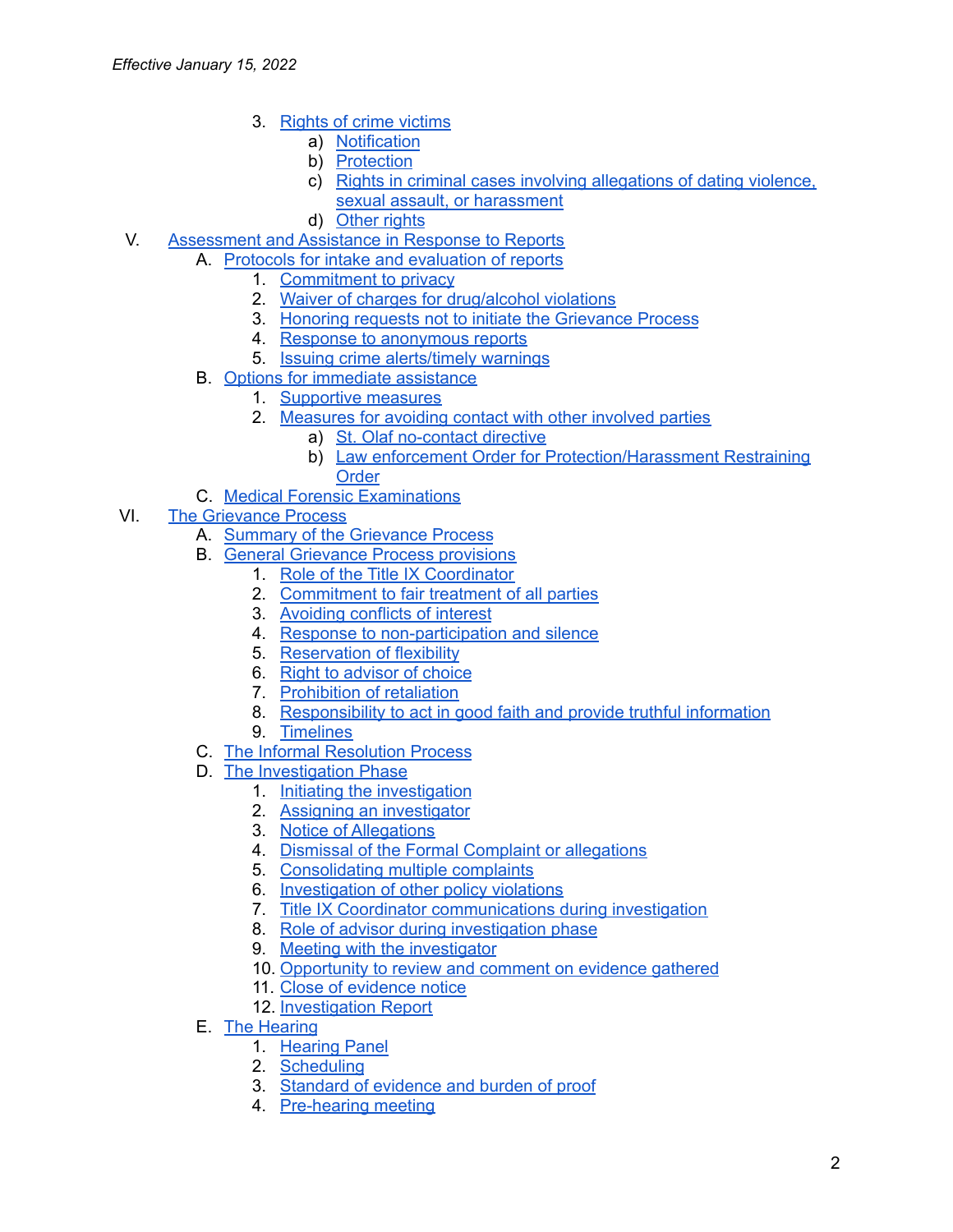- 5. [Recording](#page-40-3) hearing
- 6. Case [presentation](#page-40-4) and questioning
- 7. [Evidentiary](#page-41-0) issues
	- a) Presumption of [non-responsibility](#page-41-1) and impact of non participation
	- b) Evidence of prior or [subsequent](#page-42-0) misconduct
	- c) [Reporting](#page-42-1) Party's prior sexual history
	- d) [Relevance](#page-42-2) of evidence
	- e) Expert [opinions](#page-43-0)
	- f) Privileged [information](#page-43-1)
- 8. Notice of [Decision](#page-43-2)
- 9. [Remedies](#page-43-3) and sanctions
- F. [Appeals](#page-45-0)
	- 1. Appeal of [Dismissal](#page-45-1)
	- 2. Appeal of Hearing Panel [decision](#page-45-2)

### VII. [Recordkeeping](#page-46-0)

#### VIII. Policy [Review](#page-47-0)

- A. [Ongoing](#page-47-1) internal policy review
- B. External [recourse](#page-47-2)
- <span id="page-2-1"></span><span id="page-2-0"></span>I. Overview and Contacts
	- A. Commitments

The mission of St. Olaf College is to challenge students to excel in the liberal arts, examine faith and values, and explore meaningful vocation in an inclusive, globally engaged community nourished by Lutheran tradition. To advance this mission and its core values of educational excellence, spiritual well-being, community, and wholeness, St. Olaf is committed to providing a respectful, safe, and healthy environment for all its students, employees, and guests. To that end, the College prohibits all forms of sexual harassment, sexual assault, domestic violence, sexual exploitation, dating violence, and stalking. These behaviors not only harm individuals, they also damage the St. Olaf community as a whole. In addition, some forms of these behaviors are crimes.

The College is committed to administering its policies and procedures in a manner that is fair and impartial and that treats all persons with dignity and respect. When the College determines that a violation of this Policy has occurred, the College will take prompt and appropriate measures aimed at stopping the violation, preventing its recurrence and remedying its effects.

> B. Why are there separate policies for sexual harassment and other forms of discrimination?

<span id="page-2-2"></span>There are unique obligations that the College must follow when responding to reports of sexual harassment. Because the College's obligations are different with respect to sexual harassment, the College has a separate Policy Prohibiting Sexual Harassment. Questions relating to the College's response to other forms of discrimination and harassment, including gender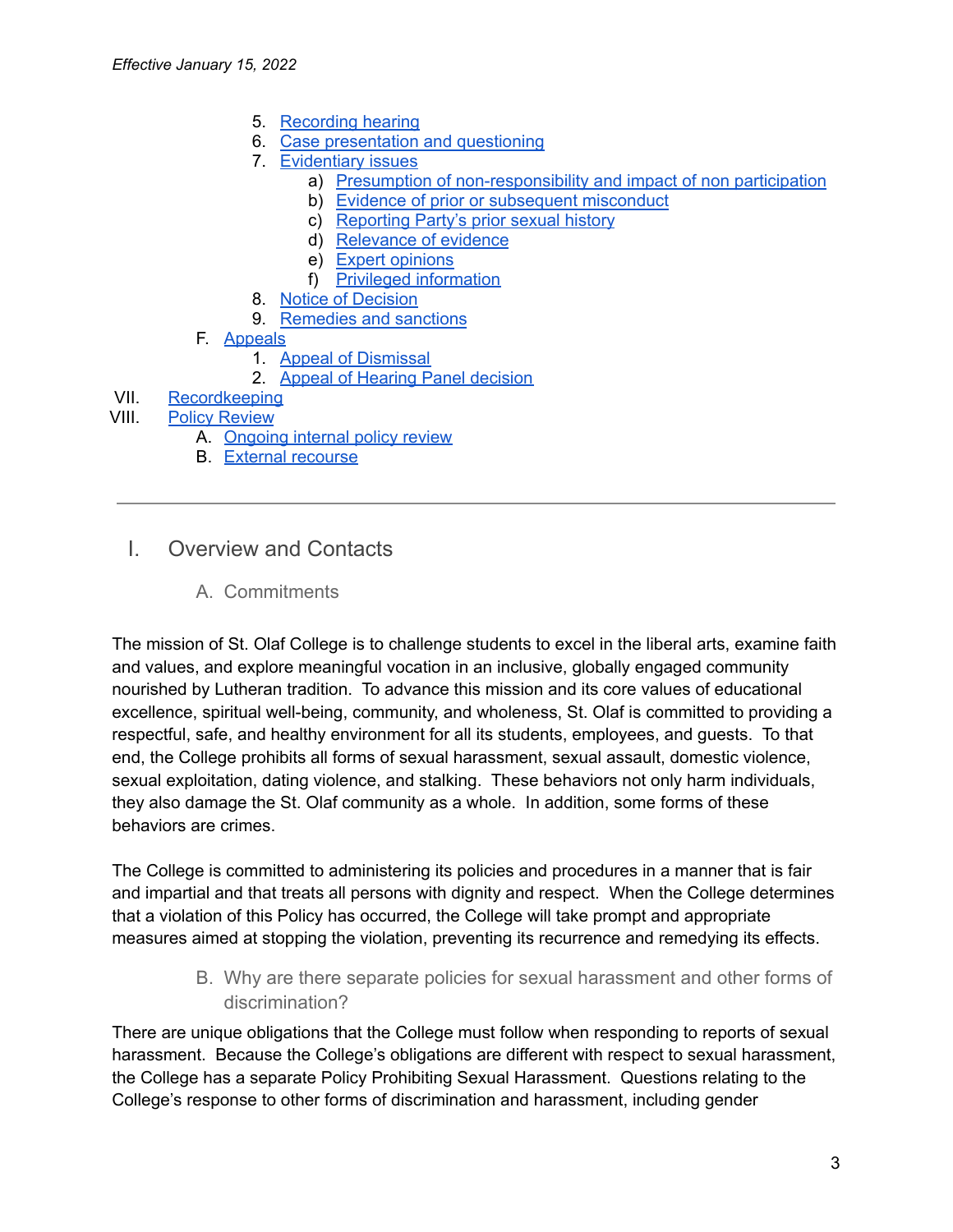<span id="page-3-0"></span>discrimination, are addressed in the Policy Prohibiting Unlawful [Discrimination](https://wp.stolaf.edu/equity-inclusion/policy/) and Harassment. All forms of sexual harassment are addressed in this policy.

- C. St. Olaf Title IX Administrative staff
	- 1. Title IX Coordinator

<span id="page-3-1"></span>The Title IX Coordinator is responsible for coordinating all aspects of the College's gender equity compliance efforts, including the College's efforts to prevent sexual harassment. The Title IX Coordinator is knowledgeable and trained in St. Olaf's policies and procedures, as well as the College's legal obligations under state and federal laws including Title IX, the Violence Against Women Act, the Minnesota Human Rights Act, and the Minnesota Campus Sexual Harassment and Violence law. The Title IX Coordinator's responsibilities include:

- Ensuring the College's compliance with all administrative requirements of Title IX and other applicable state and federal laws;
- Being available to advise individuals about St. Olaf's policy and reporting options;
- Being available to provide assistance to employees of the College about how to respond to reports of sexual harassment;
- Coordinating the College's response to all complaints involving possible sex discrimination and/or harassment;
- Explaining options, resources, and referrals to Reporting Parties regardless of whether their reports move to the Grievance Process;
- Coordinating the provision of support services and/or supportive measures;
- Communicating with the Reporting Party and Responding Party about available supportive measures, both on and off campus; and
- Overseeing training, prevention and education efforts, and periodic reviews of the campus climate and culture.

<span id="page-3-2"></span>The Title IX Coordinator leads the Title IX CORE Team and Title IX Team as described below.

# 2. Title IX CORE Team

The Title IX COordinated REsponse (CORE) Team is responsible for collectively assessing reports of sexual harassment and determining what actions the College will take in response to each report. The CORE Team seeks to ensure a prompt, thorough, consistent, fair and equitable process for the individuals involved while also safeguarding the well-being of the College community as a whole. The CORE Team includes the following individuals:

# **St. Olaf College Title IX CORE Team**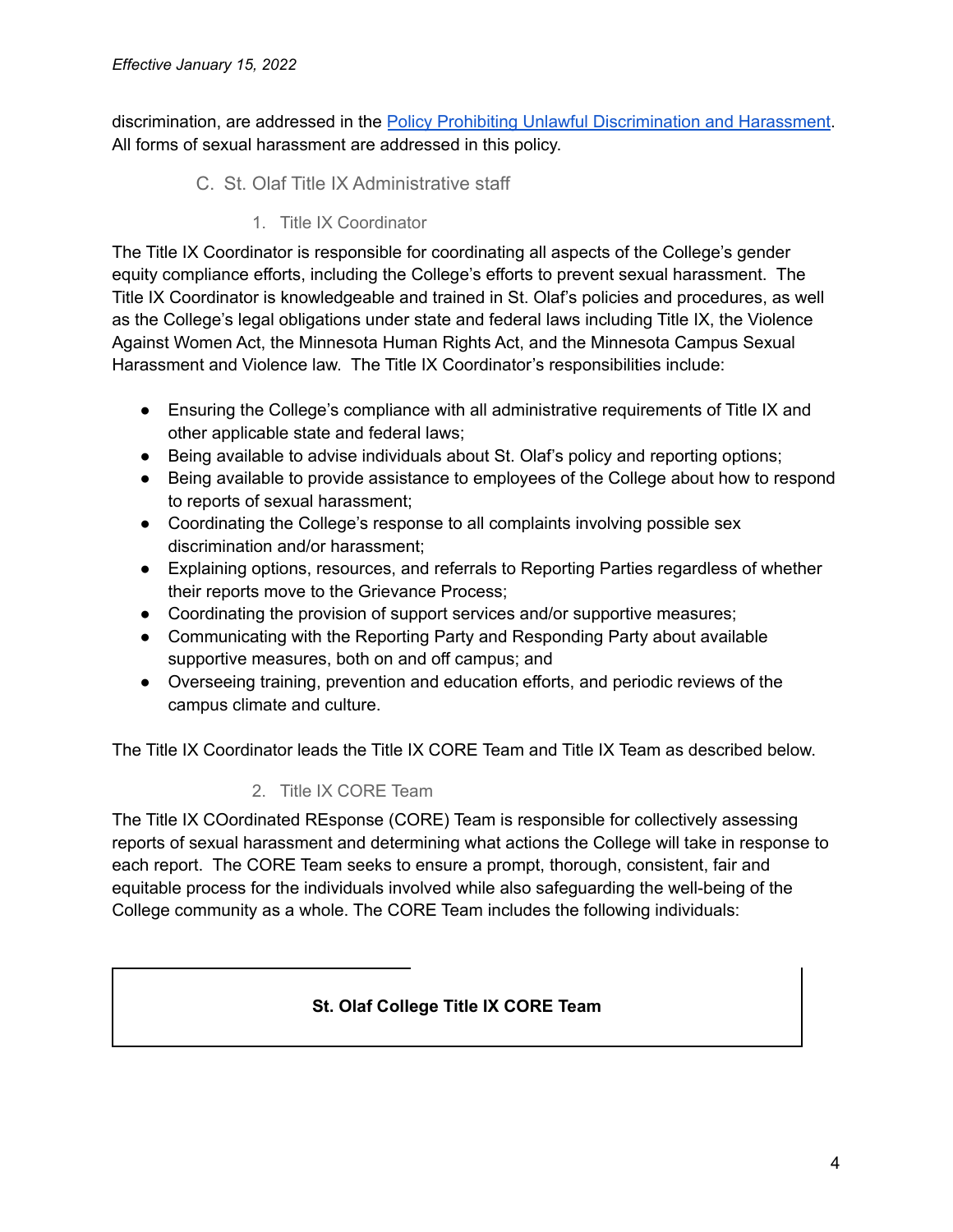| Director of Title IX and Equal     | <b>Kari Hohn</b>              | Tomson Hall                           | 507-786-34       |
|------------------------------------|-------------------------------|---------------------------------------|------------------|
| Opportunity (Title IX Coordinator) |                               | 148                                   | 65               |
| Associate Dean of Students for     | <b>Pamela</b>                 | Tomson Hall                           | 507-786-30       |
| Residence Life                     | <b>McDowell</b>               | 148                                   | 11               |
| Director of Public Safety          | <b>Derek Kruse</b>            | <b>Tomson Hall</b><br>10 <sub>D</sub> | 507-786-36<br>36 |
| VP for Equity and Inclusion        | María Pabón<br><b>Gautier</b> | Tomson 258                            | 507-786-33<br>34 |

The responsibilities of the CORE Team include:

- Conducting an initial assessment of reports to determine whether alleged conduct falls within the scope of this Policy;
- Evaluating whether and how the College will proceed under College policy in a manner that provides a prompt, thorough, fair and equitable process for the individuals involved;
- Overseeing intake and supportive measures for individuals who report sexual harassment;
- Confirming that supportive measures have been offered to both parties in response to each report of sexual harassment;
- Evaluating supportive measures for their effectiveness in restoring a Reporting Party's equal access to the ability to participate in or benefit from the College's educational programs and activities;
- If a Reporting Party requests that the College not investigate and adjudicate a matter, the CORE Team will honor that request. Only under exceptionally rare circumstances would the CORE Team determine that further action is legally required;
- Overseeing the comprehensive, accurate, and equitable provision of relevant information on College policies, practices, supportive measures, and resources to Reporting and Responding Parties;
- Coordinating the work of the Dean of Students Office and the Office of Public Safety in responding to each report of sexual harassment;
- Determining whether communication with the St. Olaf community is necessary when a report of sexual assault, stalking, dating violence, or domestic violence has been received;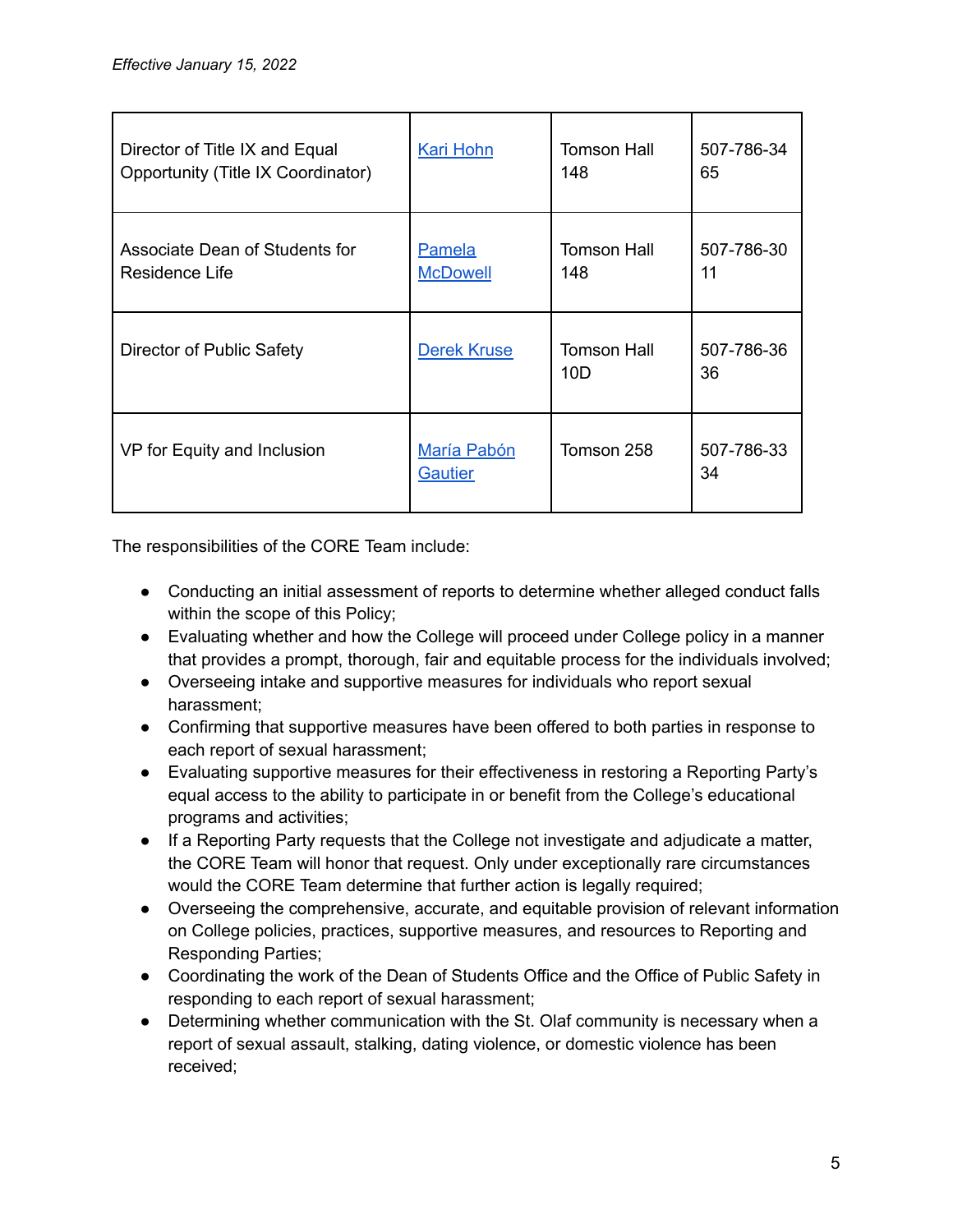- Reviewing and recommending improvements to Title IX policies and protocols in light of the experiences of Reporting and Responding Parties;
- Coordinating and overseeing data collection and reporting in compliance with relevant federal and state statutes, regulations, and guidance.

The CORE Team seeks to protect and safeguard the privacy of all individuals involved in the process while performing a careful assessment of and response to reports of sexual harassment.

3. Full Title IX Team

<span id="page-5-0"></span>The Title IX Team is led by the Title IX Coordinator and includes the following individuals:

| St. Olaf College Title IX Team                                       |                        |                                         |                  |  |  |
|----------------------------------------------------------------------|------------------------|-----------------------------------------|------------------|--|--|
| Director of Title IX and Equal<br>Opportunity (Title IX Coordinator) | <b>Kari Hohn</b>       | Tomson Hall 148                         | 507-786-3<br>465 |  |  |
| Director of Public Safety                                            | Derek Kruse            | Tomson Hall 10D<br>507-786-3<br>636     |                  |  |  |
| <b>Athletic Director</b>                                             | <b>Ryan Bowles</b>     | <b>Skoglund Athletic</b><br>Center 1114 | 507-786-3<br>965 |  |  |
| Dean of Students                                                     | <b>Rosalyn Eaton</b>   | Tomson Hall 148<br>507-786-3<br>615     |                  |  |  |
| Associate Dean of Students                                           | <b>Justin Fleming</b>  | Tomson Hall 148<br>507-786-3<br>615     |                  |  |  |
| VP for Equity and Inclusion                                          | María Pabón<br>Gautier | Tomson 258                              | 507-786-3<br>334 |  |  |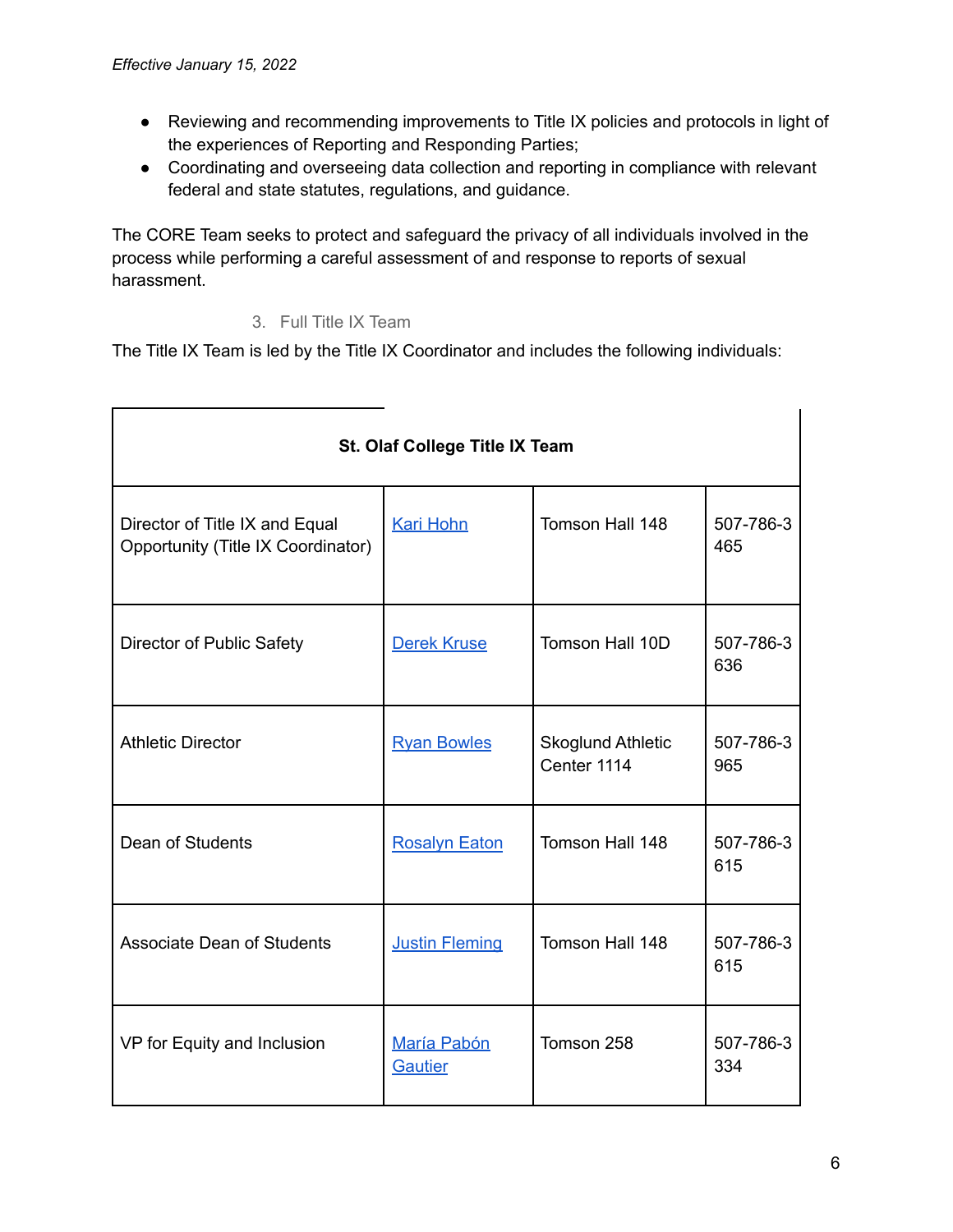| Director of International and<br><b>Off-Campus Studies</b> | Jodi Malmgren                          | Tomson Hall 380                | 507-786-3<br>375 |
|------------------------------------------------------------|----------------------------------------|--------------------------------|------------------|
| Associate Dean of Students for<br>Residence Life           | Pamela<br><b>McDowell</b>              | Tomson Hall 148                | 507-786-3<br>011 |
| <b>VP for Human Resources</b>                              | <b>Leslie Moore</b>                    | Tomson Hall 180                | 507-768-3<br>068 |
| <b>VP</b> for Student Life                                 | <b>Hassel Andre</b><br><b>Morrison</b> | Tomson Hall 148                | 507-786-3<br>503 |
| Director of the Taylor Center for<br>Equity and Inclusion  | <b>Martin Olague</b>                   | <b>Buntrock Commons</b><br>111 | 507-786-3<br>060 |
| <b>Associate Dean of Students</b>                          | <b>Tim Schroer</b>                     | Tomson Hall 148                | 507-786-3<br>615 |

The responsibilities of the Title IX Team include:

- Overseeing the content and implementation of this Policy;
- Overseeing and assisting with education and prevention efforts aimed at eliminating all forms of gender discrimination, including sexual harassment;
- Receiving reports of sexual harassment and forwarding them to the Title IX Coordinator for intake and supportive measures;
- Overseeing efforts to educate the St. Olaf community concerning Title IX policies and procedures;
- Overseeing efforts to assess the campus climate and to respond to findings from that assessment;
- Ensuring College programs and activities are equitable for participants of all genders;
- Collaborating with the Title IX CORE Team;
- Overseeing the use of College resources in carrying out this Policy and achieving its purposes.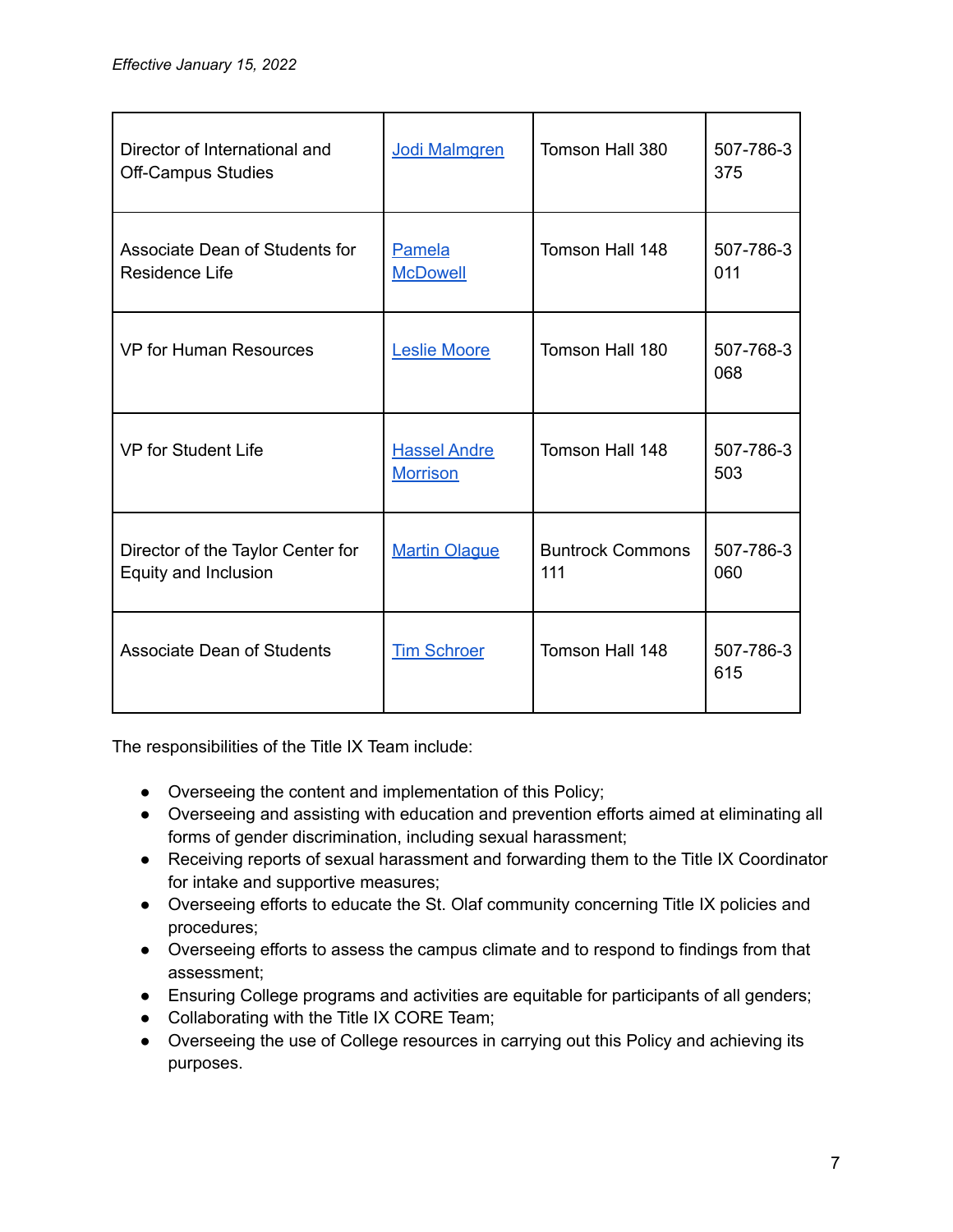# D. Governmental Authorities

<span id="page-7-1"></span><span id="page-7-0"></span>The governmental authorities responsible for overseeing St. Olaf's compliance with applicable federal and state law, as well as with this Policy, are the following:

1. U.S. Department of Education Office for Civil Rights

The Office for Civil Rights may be contacted at the following:

## **U.S. Department of Education**

Office for Civil Rights Citigroup Center 500 W. Madison Street, Suite 1475 Chicago, IL 60661-4544 312-730-1560 (phone) 877-521-2172 (TDD) Email: [OCR.Chicago@ed.gov](mailto:OCR.Chicago@ed.gov)

2. Minnesota Department of Human Rights

<span id="page-7-2"></span>The Minnesota Department of Human Rights may be contacted at the following:

### **Minnesota Department of Human Rights**

Freeman Building 625 Robert Street North Saint Paul, MN 55155 800-657-3704 (phone) 800-627-3529 (fax) 800-627-3529 (TDD) http://mn.gov/mdhr/ [Info.MDHR@state.mn.us](mailto:Info.MDHR@state.mn.us)

# <span id="page-7-4"></span><span id="page-7-3"></span>II. General Policy Guidelines

A. Scope of Policy

The College will apply this Policy to address all concerns relating to unwelcome conduct of a sexual nature when alleged to have been committed by or directed toward a current or prospective student or employee, or any other individual participating or seeking to participate in a St. Olaf program or activity. It is the intent of St. Olaf College that this policy will apply to the following:

- 1. Allegations of sexual harassment within the scope of Title IX pursuant to 34 C.F.R. Section 106;
- 2. Allegations of sexual assault, dating violence, domestic violence and stalking involving members or prospective members of the St. Olaf community that may otherwise fall outside the scope of Title IX because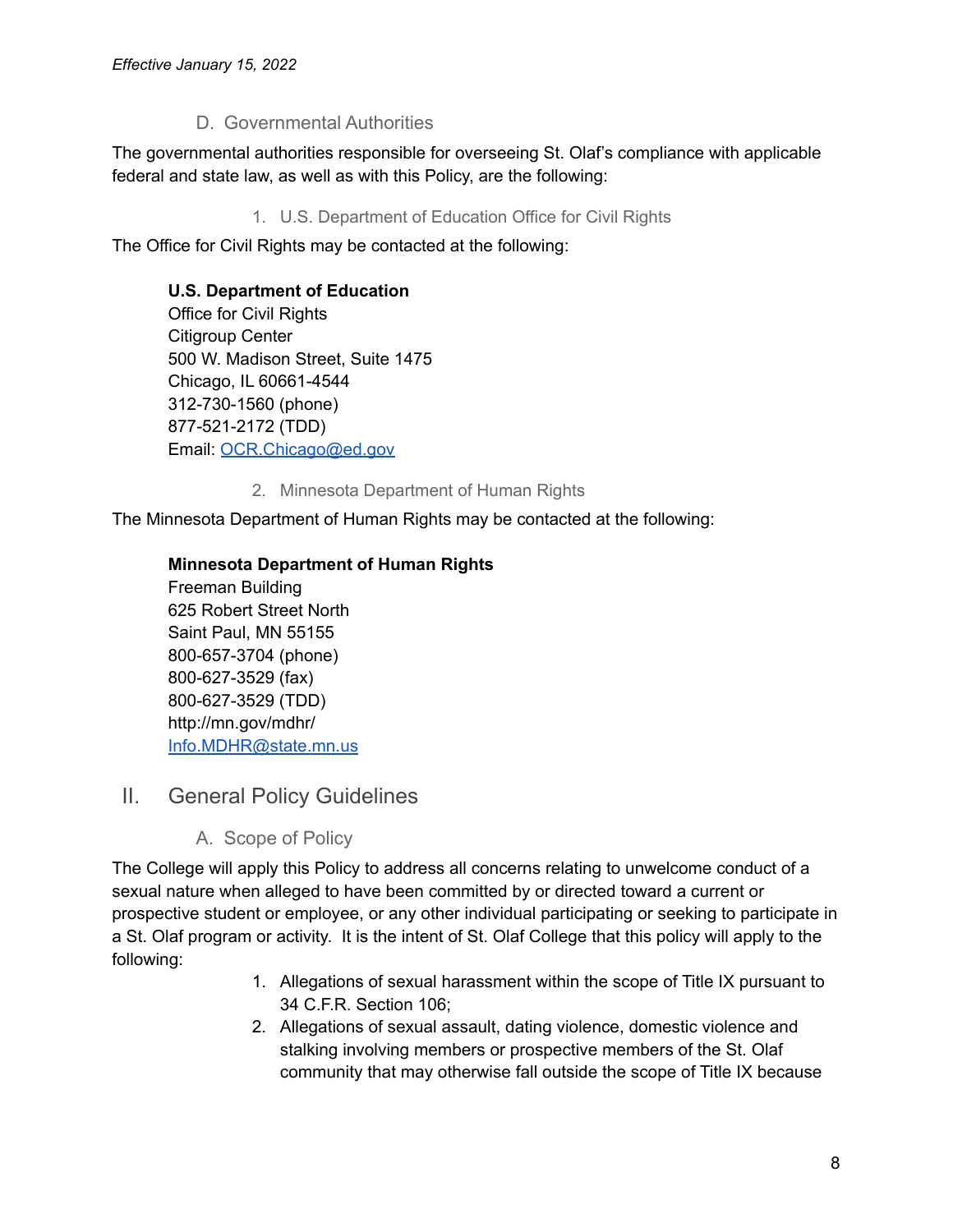the alleged incident(s) occurred outside of the United States, or occurred outside of a St. Olaf program or activity; and

3. Any other allegations of unwelcome conduct of a sexual nature (NOTE: The College may not apply every aspect of the Grievance Process to allegations that do not fall within #1 and #2 above).

St. Olaf College is committed to addressing sexual harassment, and the College strongly encourages any individual who knows of or has been subject to sexual harassment to report the incident to appropriate College authorities in accordance with the College's reporting procedures, even if the individual is not otherwise obligated to report, and even if the individual is uncertain whether an incident involves sexual harassment that falls within the scope of this policy.

# <span id="page-8-1"></span><span id="page-8-0"></span>III. Policy Statements and Definitions

# A. Policy statement on sexual harassment

The College expressly prohibits all forms of sexual harassment including sexual assault, sexual violence, sexual exploitation, dating violence, domestic violence, and stalking. Retaliation against a person who in good faith reports suspected sexual harassment or against an individual who assists in an investigation into a report of sexual harassment is also strictly prohibited. Reports of retaliation are investigated under the College's Code of Student [Conduct,](https://wp.stolaf.edu/thebook/code-of-conduct/) the **Employee [Handbook](https://wp.stolaf.edu/hr?gfid=846), and the Faculty [Manual](https://wp.stolaf.edu/doc/faculty-manual/) for students, staff, and faculty (respectively)** alleged to have retaliated.

# **How Does this Policy Differ from The College's Consensual Relations Policy?**

The College prohibits all unwelcome conduct of a sexual nature. In addition, the College deems sexual and romantic relationships between persons of unequal status as inherently problematic, even when they are or appear to be entirely consensual. To address these concerns, St. Olaf has a separate [Consensual](https://wp.stolaf.edu/facultyhandbook/consensual-relations-policy/) Relations Policy which:

- strongly discourages romantic or sexual relationships between staff and faculty members where there is a disparity in power or reporting relationships; and
- prohibits any and all romantic or sexual relationships between a faculty or staff member and any student enrolled at the College.

If a report is brought to the College's attention indicating that a prohibited relationship exists, the College will review such allegations under its Consensual Relations Policy. If the report also includes allegations of sexual harassment, the matter will also be reviewed under this Policy. Even in instances where a relationship appears to be completely consensual and does not involve allegations of sexual harassment, a violation of the Consensual Relations Policy is a serious breach of community standards and of College policy and will result in disciplinary action up to and including termination of employment.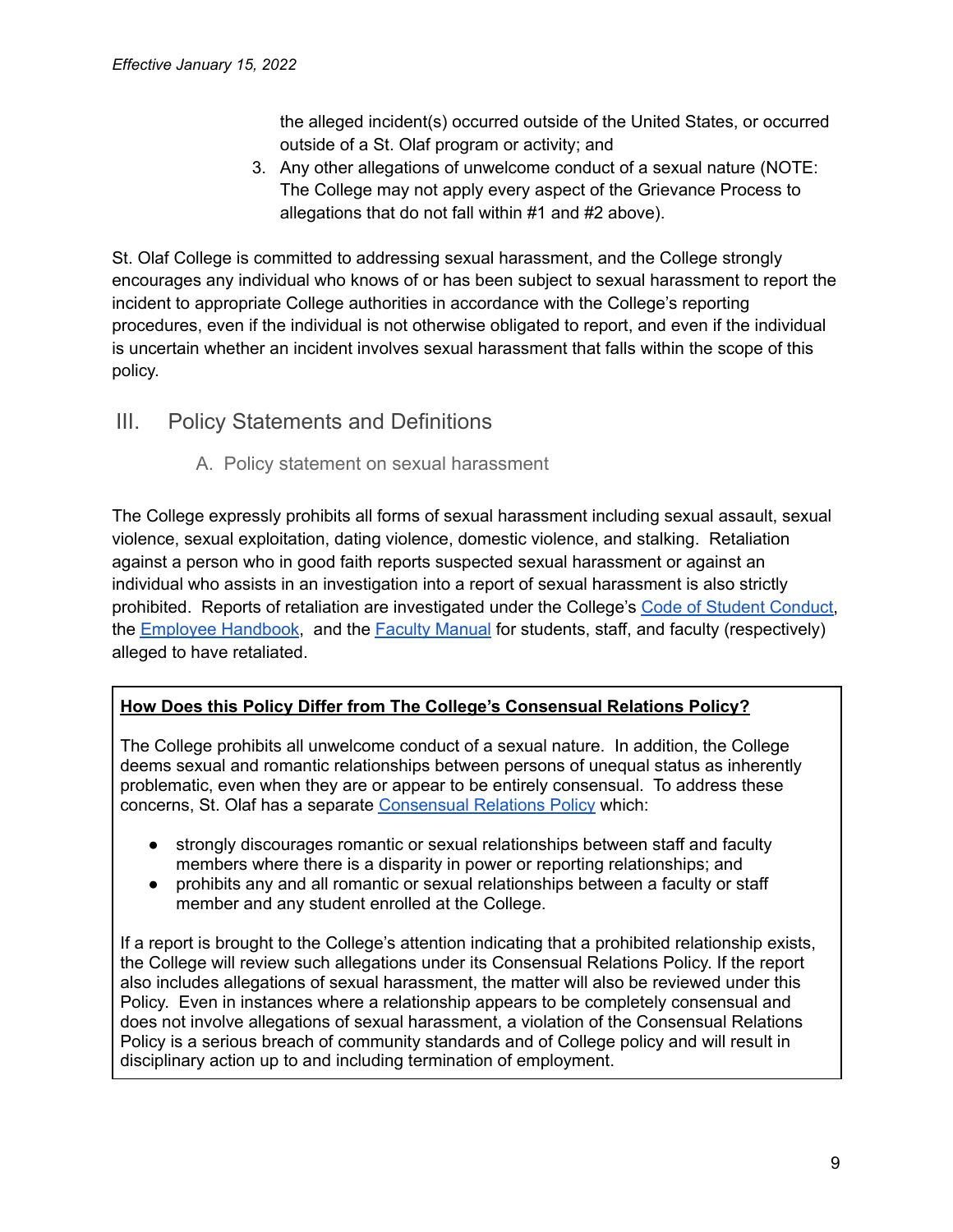<span id="page-9-0"></span>Questions or concerns regarding sexual harassment may be directed to the St. Olaf College Title IX Coordinator or any member of the College's Title IX Team.

- B. Definitions
	- 1. Sexual harassment

<span id="page-9-1"></span>Sexual harassment means conduct on the basis of sex that satisfies one or more of the following:

- A faculty or staff member conditioning the provision of an aid, benefit, or service of the College on an individual's participation in unwelcome sexual conduct;
- Unwelcome conduct determined by a reasonable person to be so severe, pervasive, and objectively offensive that it effectively denies a person equal access to the College's education program or activity; or
- Sexual assault, dating violence, domestic violence, and stalking.

Sexual harassment may include unwelcome sexual advances, requests for sexual favors, sexually motivated physical contact, or other verbal, nonverbal or physical conduct or communication of a sexual nature. Actions that can constitute sexual harassment include:

- Unwelcome sexual flirtations, advances, or propositions;
- Requests for sexual favors;
- Verbal abuse of a sexual nature, obscene language, off-color jokes, unwelcome verbal commentary about an individual's body, sexual innuendo, and gossip about sexual relations;
- The display of derogatory or sexually suggestive posters, cartoons, drawings, objects, notes, letters, emails, or text messages;
- Visual conduct such as leering or making obscene gestures;
- Recording video or photographs of a sexual nature without consent;
- Cyber harassment, including but not limited to disseminating information, photos, or video of a sexual nature without consent;
- Engaging in conduct of a sexual nature which creates an intimidating, hostile, or offensive academic or work environment (e.g., sexual assault, sexual exploitation, offensive physical contact, obscene messages and gestures); and
- Punishing or threatening to take adverse action against a subordinate or student for refusing to comply with sexual demands.

# 2. Sexual assault

<span id="page-9-2"></span>Sexual assault is a form of sexual harassment and sexual violence. Sexual assault is any unwelcome sexual contact with another person who does not or cannot give consent. This may or may not include force. Sexual assault includes, but is not limited to:

● Rape (the penetration, no matter how slight, of the vagina or anus with any body part or object, or oral penetration by a sex organ of any person, without the consent of the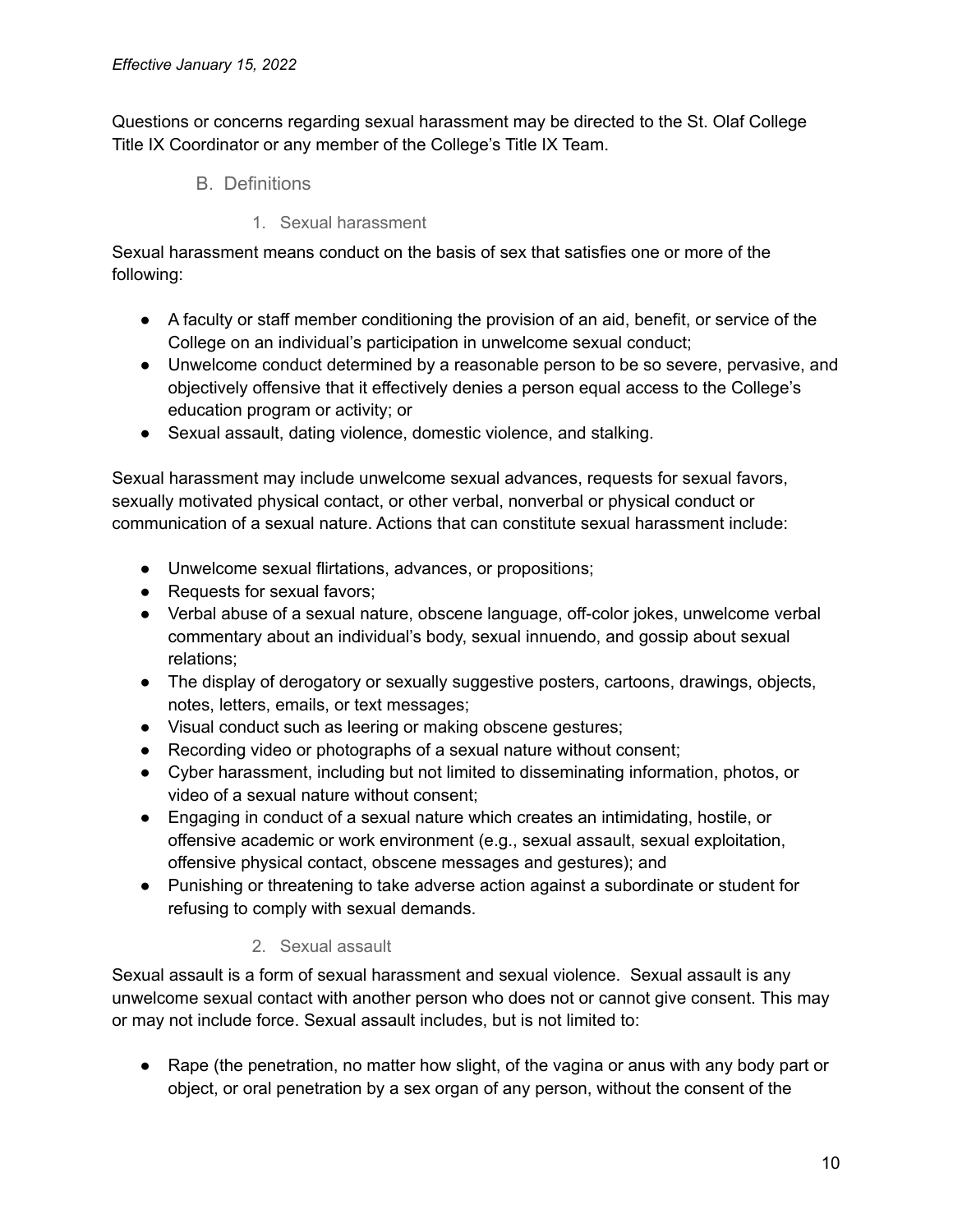victim; a victim may be a person who is penetrated without consent or a person who is forced to penetrate another person without consent);

- Fondling (the touching of the private body parts of another person for the purpose of sexual gratification, without the consent of the victim);
- Incest (sexual intercourse between persons who are related to each other within the degrees wherein marriage is prohibited by law);
- Statutory rape (sexual penetration or other form of sexual contact with a person who is under the statutory age of consent).

# 3. Sexual violence

<span id="page-10-0"></span>Sexual violence is a severe form of sexual harassment. It includes sexual assault, dating violence and other forms of nonconsensual sexual contact. Depending upon the circumstances, other forms of sexual violence may include domestic violence and stalking (although it is important to note that all forms of domestic violence and stalking are prohibited under this Policy regardless of whether they also involve nonconsensual sexual contact).

# 4. Sexual exploitation

<span id="page-10-1"></span>Sexual exploitation is a form of sexual harassment that involves one or more of the following behaviors committed for any purpose, including sexual arousal or gratification, financial gain, or other personal benefit:

- taking sexual advantage of another person without consent;
- taking advantage of another's sexuality; or
- extending the bounds of consensual sexual contact without the knowledge of the other individual.

Examples of sexual exploitation include, but are not limited to: threatening to disclose an individual's sexual orientation, gender identity, or gender expression; observing another individual's nudity or sexual contact, or allowing another to observe the same, without the knowledge and consent of all parties involved; non-consensual streaming of images, photography, video, or audio recording of sexual contact or nudity, or distribution of such without the knowledge and consent of all parties involved; prostituting another individual; knowingly exposing another individual to a sexually-transmitted infection without the individual's knowledge; misleading another regarding use of contraception; and inducing incapacitation for the purpose of taking sexual advantage of another person.

# 5. Dating violence

<span id="page-10-2"></span>Dating violence is violence committed by a person who is or has been in a social relationship of a romantic or intimate nature with the victim. The existence of such a relationship will be determined based on the statement of the individual alleging the dating violence occurred, and based upon a consideration of the following factors: (i) the length of the relationship; (ii) the type of relationship; and (iii) the frequency of interaction between the persons involved in the relationship. Dating violence includes, but is not limited to, sexual or physical abuse, severe and pervasive emotional, psychological, or verbal abuse, or the threat of such abuse.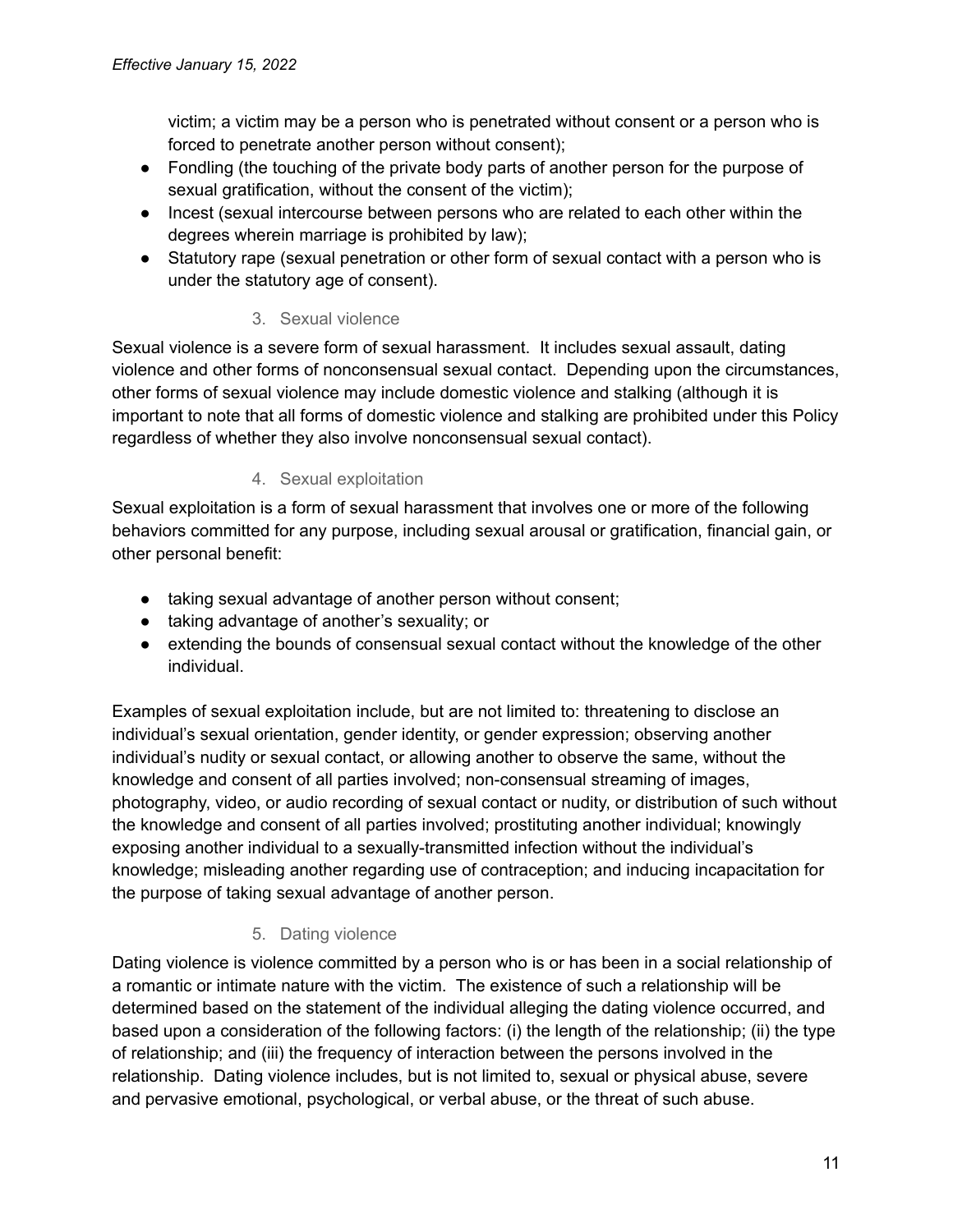### 6. Domestic violence

<span id="page-11-0"></span>Domestic Violence is violence committed by an individual who is:

- a current or former spouse or intimate partner of the victim;
- a person with whom the victim shares a child in common;
- cohabitating with or has cohabitated with the victim as a spouse or intimate partner;
- considered to be similar to a spouse under Minnesota's domestic or family violence laws; or
- any other person subject to Minnesota's domestic or family violence laws.

Minnesota law defines domestic violence to include violence committed between parents and children, blood relatives, persons who are presently residing together or who have resided together in the past, and persons involved in a significant romantic relationship. The following are examples of conduct that can constitute domestic violence: physical harm, bodily injury or assault; the infliction of fear of imminent physical harm, bodily injury, or assault; terroristic threats; criminal sexual conduct; or interference with an emergency call.

### 7. Stalking

<span id="page-11-1"></span>Stalking means engaging in two or more acts directed at a specific person that would cause reasonable people to:

- fear for their safety;
- fear for the safety of others; or
- suffer substantial emotional distress.

Stalking can be committed directly by the individual engaging in the stalking behavior or indirectly through third parties. It includes actions such as following, monitoring, observing, surveilling, threatening, or unreasonably communicating to or about a person; or interfering with a person's property.

When the behavior is serious enough to cause reasonable fear for safety or substantial emotional distress, examples of stalking behavior can include:

- Repeated, unwanted, intrusive, or frightening communications by phone, mail, text, email and/or social media;
- Repeatedly leaving or sending unwanted items or gifts;
- Following or lying in wait for a person at places such as the person's residence hall, school activities, work, or recreational places;
- Making direct or indirect threats to harm a person or a person's relatives, friends, or pets;
- Damaging or threatening to damage a person's property;
- Excessive posting of information or spreading rumors about a person on the internet, in a public place, or by word of mouth; or
- Unreasonably obtaining personal information about a person for no legitimate purposes.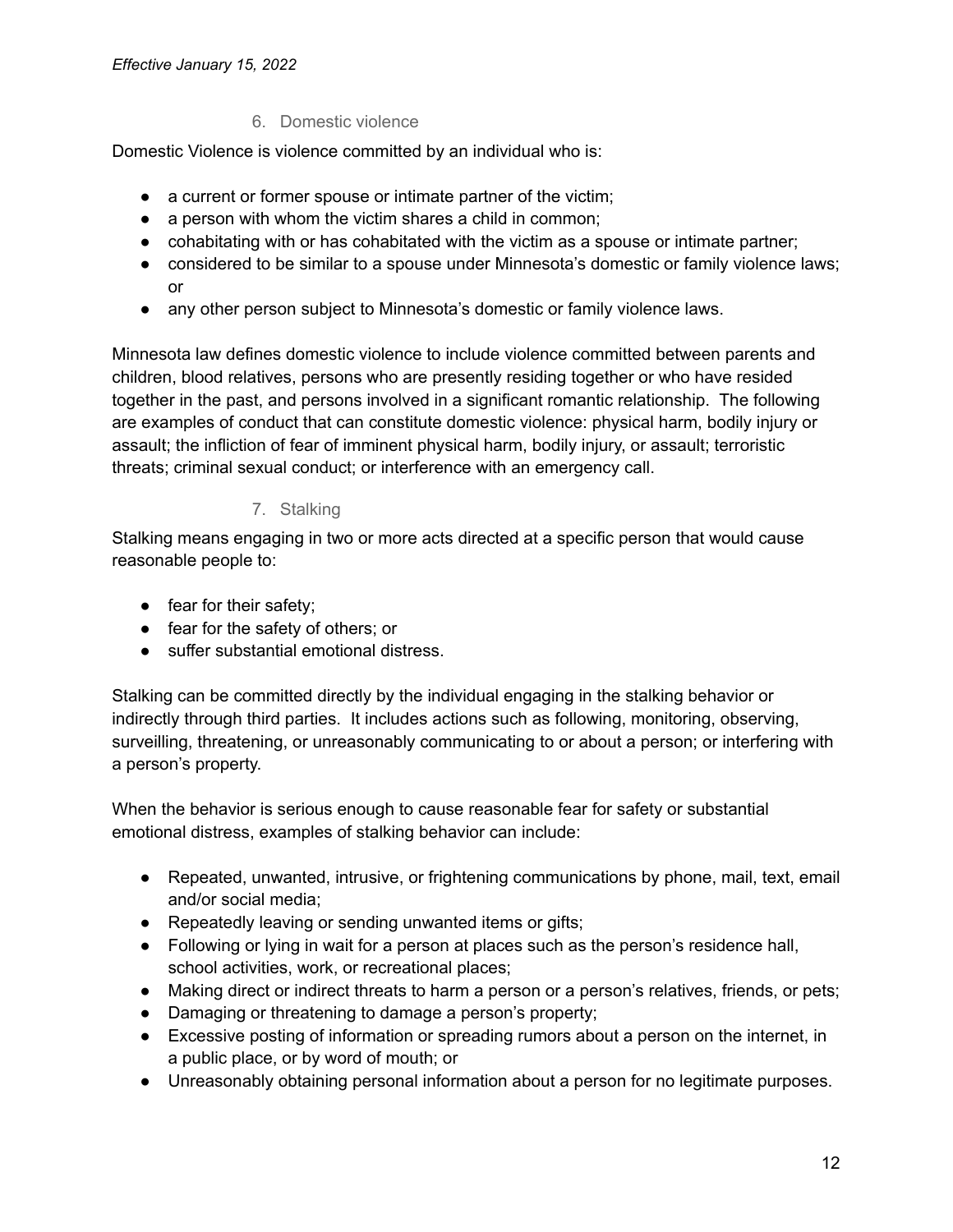Stalking behavior can also be a crime. Minnesota law defines stalking as "engag[ing] in conduct which the actor knows or has reason to know would cause the victim under the circumstances to feel frightened, threatened, oppressed, persecuted, or intimidated, and causes this reaction on the part of the victim regardless of the relationship between the actor and victim."

#### 8. Sexual contact

<span id="page-12-0"></span>Sexual contact is defined under Minnesota law as the intentional touching by an individual of another's intimate parts (including an individual's breasts, inner thighs, buttocks, genitals and/or groin area, whether clothed or unclothed); or the coerced touching by an individual of another's intimate parts. Sexual contact also includes the intentional removal or attempted removal of clothing covering an individual's intimate parts.

#### 9. Consent

<span id="page-12-1"></span>Consent is words or overt actions by a person clearly and affirmatively communicating a freely-given, present agreement to engage in a particular form of sexual contact. Words or overt actions clearly communicate consent when a reasonable person in the circumstances would believe those words or actions indicate a willingness to participate in the mutually agreed-upon sexual contact. Although consent does not need to be verbal, verbal communication is the most reliable form of asking for and obtaining consent.

All parties to a particular form of sexual contact must provide consent, and such consent must be present throughout the activity. It is the responsibility of the individual who is initiating each sexual contact to obtain consent before proceeding to engage in the sexual contact.

Even when consent is given, it may be retracted at any time. When consent is withdrawn, the sexual contact for which consent was initially provided must stop immediately. Any words or overt actions can communicate withdrawal of consent. As is the case with communicating the existence of consent, verbal communication is usually the clearest way of communicating withdrawal of consent.

A person can only provide consent when that person:

- Acts freely and voluntarily, without coercion or force or otherwise feeling unduly pressured, threatened, intimidated;
- Is informed about the nature of the sexual contact involved;
- Is not incapacitated, whether from alcohol, other drugs, or other causes, such that they cannot understand the fact, nature, or extent of the sexual contact;
- Is conscious;
- Is of legal age to consent (16 years old in Minnesota with some exceptions for younger individuals who are close in age).

These requirements for consent mean that sexual contact with someone who is threatened, coerced, intimidated, uninformed, incapacitated, asleep or otherwise unconscious, or not of legal age, is, by definition, sexual assault.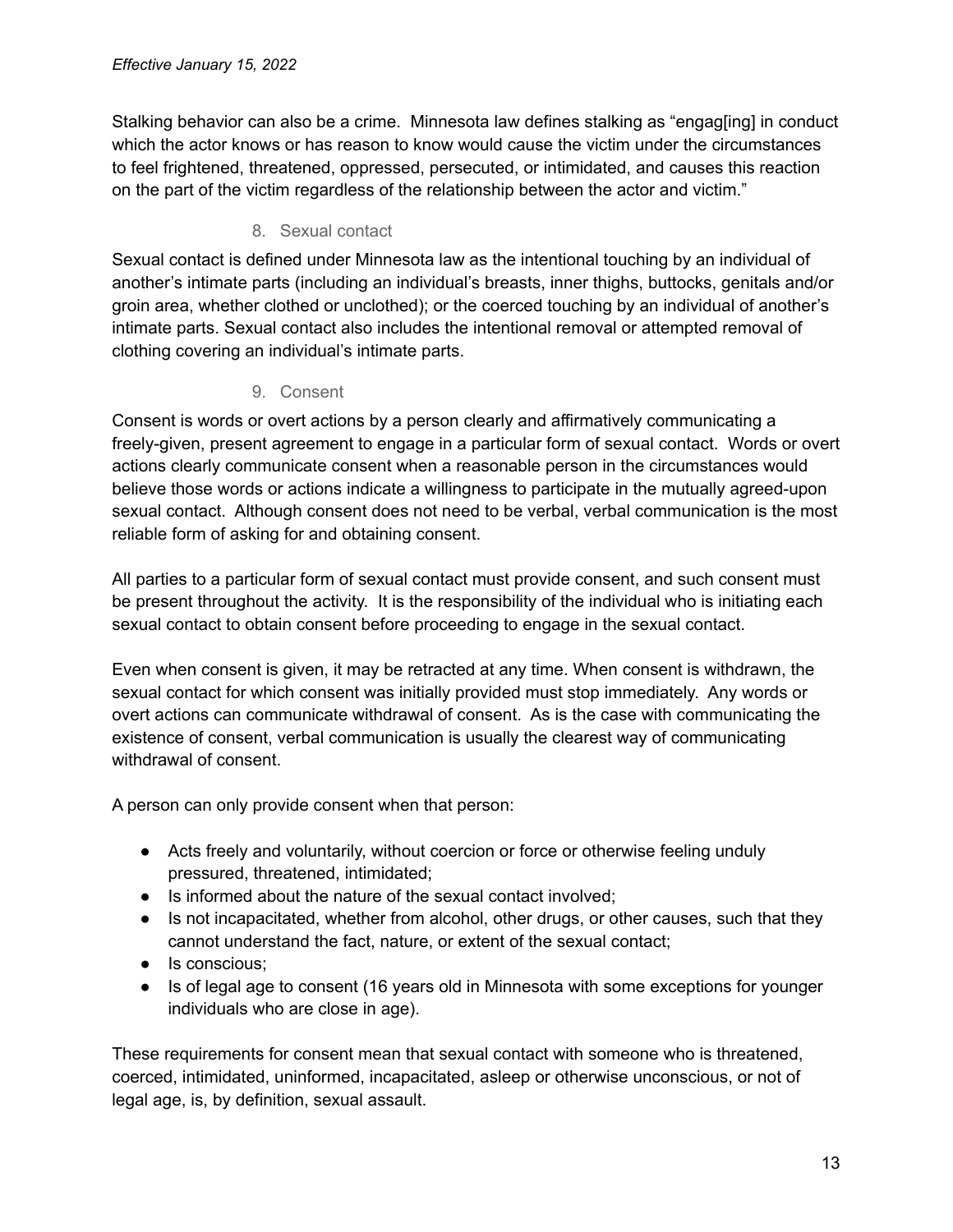In addition, consent to a particular sexual contact cannot be inferred from:

- Consent to a different form of sexual contact:
- An existing or prior dating, sexual, romantic or marital relationship;
- Silence that is not otherwise accompanied by overt actions indicating consent;
- An absence of physical resistance or verbal protest; or
- Prior sexual activity with other individuals.

# **Verbal and Non-verbal Examples of Consent**

Whether a sexual interaction is consensual will depend upon the circumstances. As such, it is difficult to provide definitive guidance on whether certain communications demonstrate consent. The following are a range of communications that individuals might identify as a sign of consent. Those in the column shaded green (left) are indicative of unambiguous affirmative consent. Those in the column shaded yellow (middle) are less clear, and may or may not be a sufficient indication of consent depending upon other circumstances. Those in the column shaded red (right) are, when viewed alone, highly unlikely to be deemed an expression of consent.

| "Yes!"<br>$\bullet$<br>"I would like"<br>"I want you to"<br>$\bullet$                                                               | Nodding yes after<br>being asked for<br>consent<br>Giving a thumbs up in<br>$\bullet$<br>response to a request<br>Smiling in response to<br>$\bullet$<br>a request | "No"<br>$\bullet$ "I don't know"<br>"Can you use a<br>$\bullet$<br>condom?"<br>• Silence or a lack<br>of resistance |  |  |
|-------------------------------------------------------------------------------------------------------------------------------------|--------------------------------------------------------------------------------------------------------------------------------------------------------------------|---------------------------------------------------------------------------------------------------------------------|--|--|
| Although consent does not need to be verbal, verbal communication is the most<br>reliable form of asking for and obtaining consent. |                                                                                                                                                                    |                                                                                                                     |  |  |

#### 10. Coercion or force

<span id="page-13-0"></span>Coercion or force includes conduct, intimidation, and expressed or implied threats of physical or emotional harm that would reasonably place an individual in fear of immediate or future harm and that are used in order to persuade or compel someone to engage in sexual contact.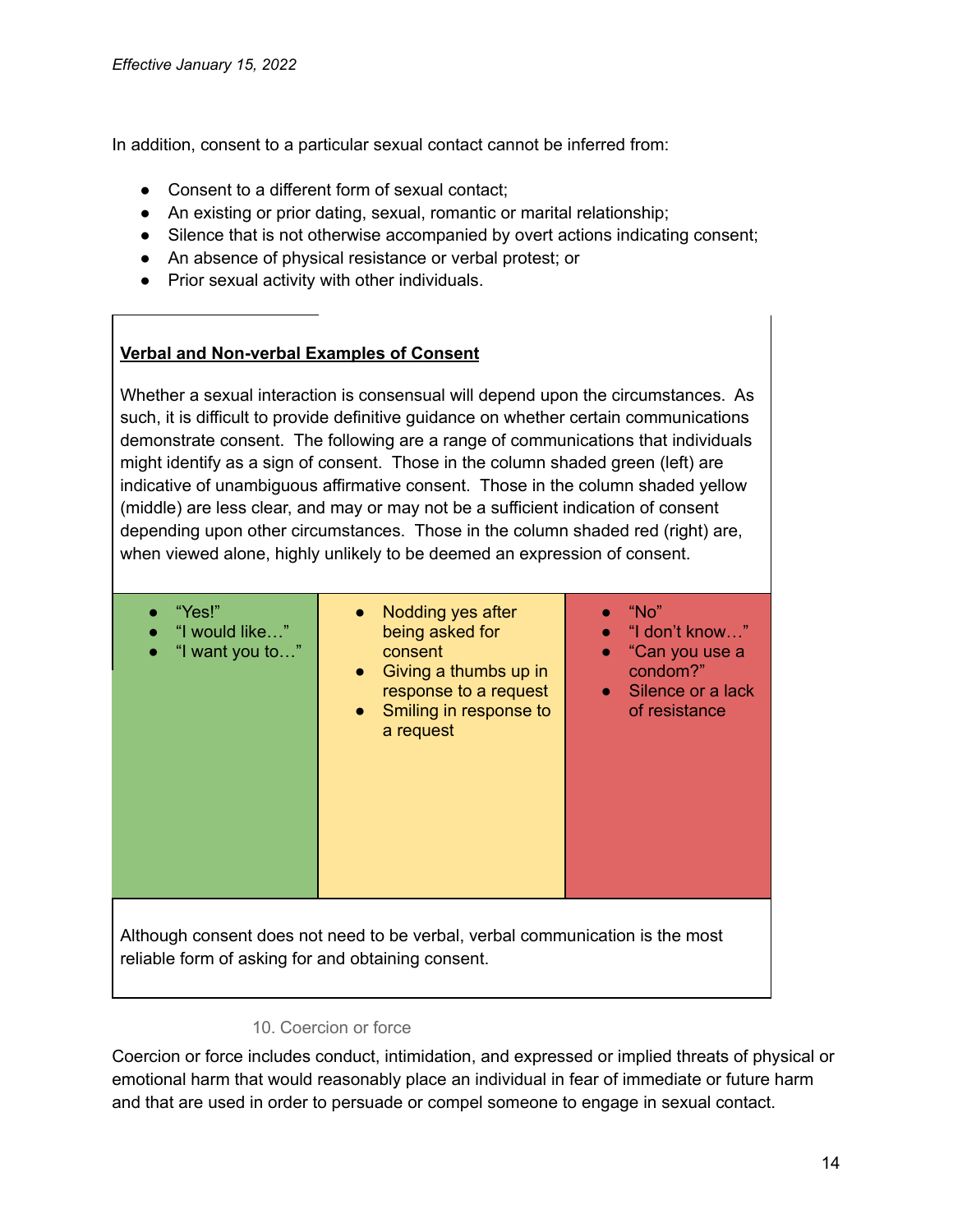Any sexual contact occurring after a person has engaged in coercion or force will be presumed non-consensual, even if the particular sexual contact that occurs is different from the form of sexual contact in which the individual was attempting to engage, and even if the other individual uses words or actions that would otherwise appear to convey consent.

Examples of coercion or force include causing the deliberate incapacitation of another person; conditioning an academic benefit or employment advantage on submission to the sexual contact; threatening to harm oneself if the other party does not engage in sexual contact; or threatening to disclose an individual's sexual orientation, gender identity, gender expression, or other personally sensitive information if the other party does not engage in the sexual contact.

#### 11. Incapacitation

<span id="page-14-0"></span>Incapacitation means an individual's physical and/or mental inability to make informed, rational judgments that is known or reasonably should have been known to the individual initiating sexual contact. An individual who is incapacitated is unable to give consent to sexual contact. States of incapacitation include sleep, unconsciousness, intermittent consciousness, or any other state where the individual is unaware that sexual contact is occurring. Incapacitation may also exist because of a mental or developmental disability that impairs the ability to consent to sexual contact.

Regardless of their own level of intoxication, individuals who are initiating sexual contact are always responsible for obtaining consent before proceeding. Intoxication is never an excuse for or a defense to committing sexual assault or any other sexual harassment. Use of drugs or alcohol does not diminish one's responsibility to obtain consent, or reduce one's personal accountability or criminal liability. The issue is whether the individual initiating sexual contact knew, or a reasonable sober person in the position of the individual initiating sexual contact should have known, that the other person was incapacitated.

Alcohol or drug use is a common cause of incapacitation. The mere use of drugs or alcohol, or even intoxication from drugs or alcohol, is not by itself proof of incapacitation. Where alcohol or drug use is involved, incapacitation is a state beyond intoxication, impairment in judgment, or drunkenness. Because the impact of alcohol or other drugs varies from person to person, evaluating whether an individual is incapacitated, and therefore unable to give consent, requires an assessment of whether the consumption of alcohol or other drugs has rendered the individual physically helpless or substantially incapable of:

- Making decisions about the potential consequences of sexual contact;
- Appraising the nature of one's own conduct; or
- Ability to communicate consent or lack of consent to engage in sexual contact.

There are common signs that should alert a reasonable sober person as to whether an individual might be incapacitated. Typical signs include slurred or incomprehensible speech, clumsiness, difficulty walking, combativeness, emotional volatility, vomiting, or incontinence. A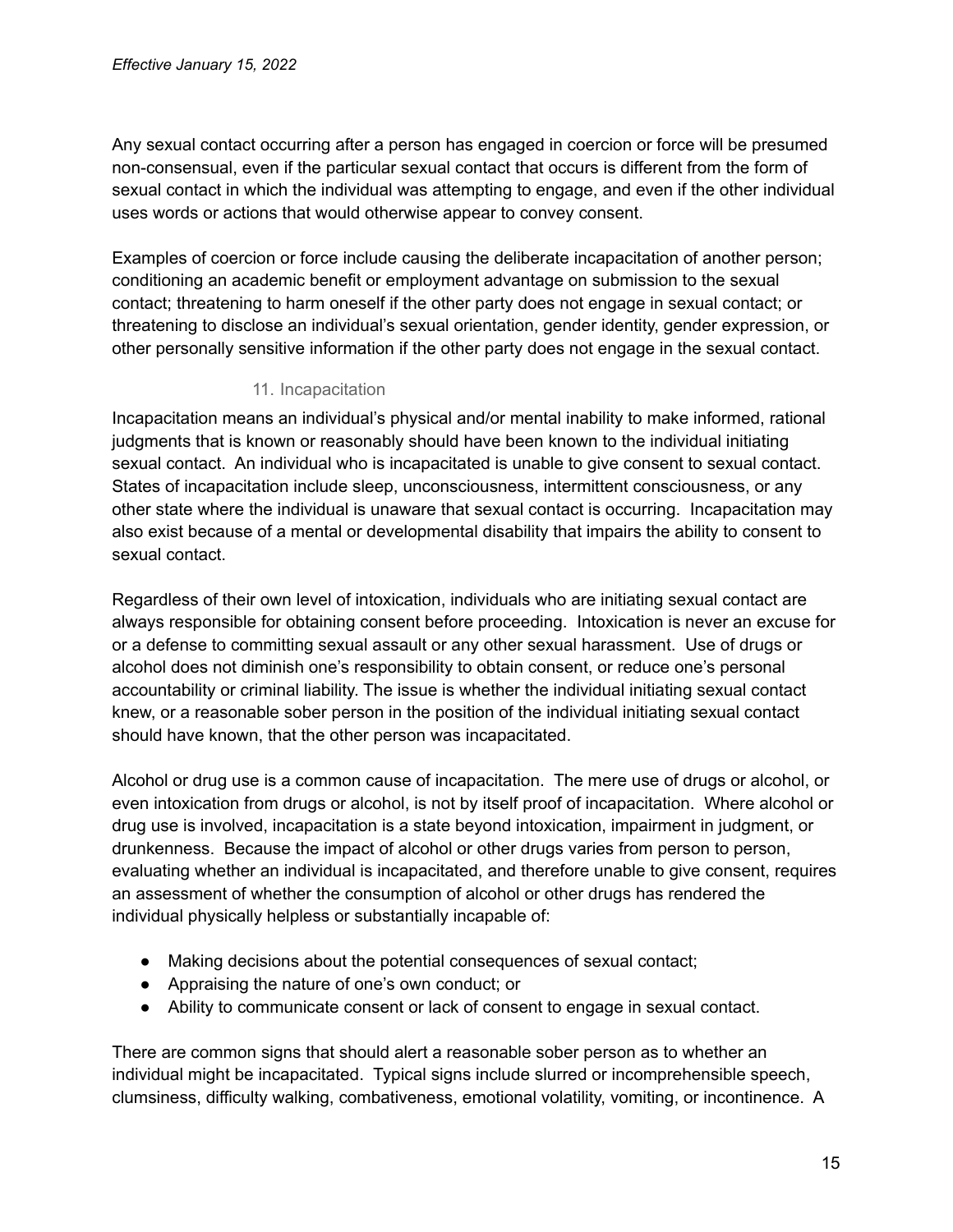person who is incapacitated may not be able to understand some or all of the following questions: "Do you know where you are?" "Do you know how you got here?" "Do you know what is happening?" "Do you know who I am?" If there is any doubt as to the level or extent of one's own or the other individual's intoxication or incapacitation, the safest course of action is to forgo or cease any sexual contact.

## 12. Retaliation

<span id="page-15-0"></span>Retaliation under this policy means intimidation, threats, coercion, or discrimination against any individual because the individual has made a report, testified, assisted, or participated or refused to participate in any manner in an investigation, proceeding, or hearing under this Policy, for the purpose of interfering with any right or privilege secured by Title IX or this Policy.

Retaliatory acts may include, but are not limited to: adverse changes in employment status or opportunities; adverse academic action; adverse changes to academic, educational and extra-curricular opportunities; harassment or intimidation; acts or comments intended to embarrass the individual; or seeking out or attempting to discover the parties and witnesses involved in a report for the purpose of influencing their participation or statements, or taking adverse action against them.

# <span id="page-15-1"></span>IV. Reporting Alleged Sexual Harassment

A. Reporting responsibilities of employees and students who become aware of sexual harassment

<span id="page-15-2"></span>At St. Olaf, some faculty and staff employees are confidential resources as defined below. All other faculty and staff employees, including student employees, have the following reporting responsibilities:

# 1. Required Referrals

#### <span id="page-15-3"></span>**Most St. Olaf employees are expected to report to the Title IX Coordinator or any other member of the Title IX CORE Team any information they receive about sexual harassment.**

All employees of St. Olaf College who are not confidential resources as defined in Section IV.A.2 are expected to immediately share all known details about any incident of sexual harassment with the Title IX Coordinator or other member of the Title IX Team. Required referrals may be made in person, by telephone, or electronically (see Section IV.C for details). Before obtaining information from a Reporting Party, employees making Required Referrals should inform the Reporting Party of the employee's reporting obligations and inquire whether the Reporting Party would rather speak with a confidential resource.

Employees making a Required Referral may report to any member of the Title IX Team, but they are encouraged to report directly to the Title IX Coordinator using any of the reporting methods described in Section IV.C. The Required Referral should provide all known details including the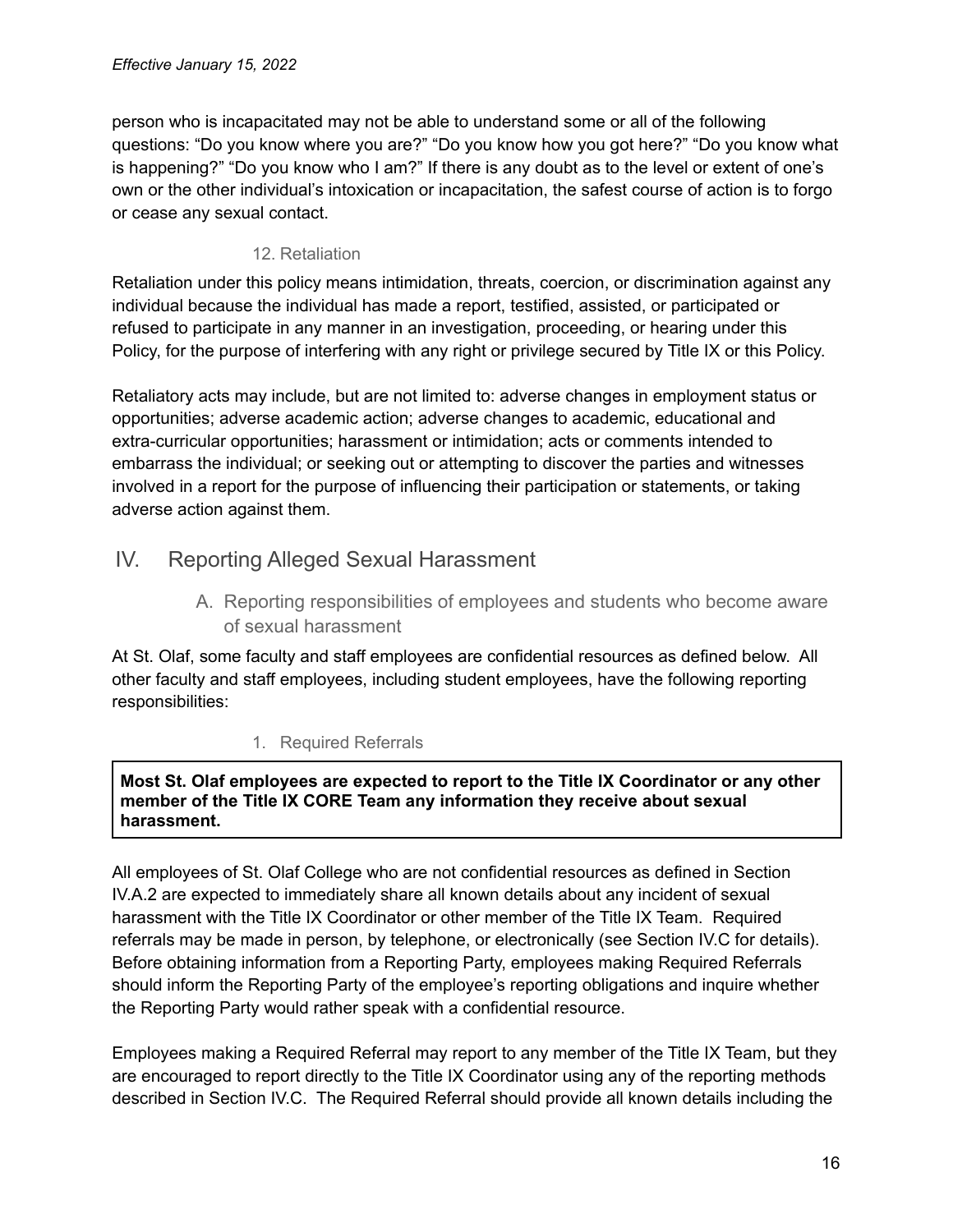date, time and location of the incident; the names of individuals involved and other individuals who may have witnessed the incident; and a brief description of the incident. Although Required Referrals should provide all information learned from a Reporting Party, employees should not attempt to investigate or gather any details about the incident beyond the information that the Reporting Party seeks to share.

Prompt and complete reporting will assist the College in providing timely support and assistance. While employees are obligated to report any information they may have regarding sexual harassment, they should respect the confidentiality of the individuals involved by not further disclosing information to any other individuals without the Reporting Party's authorization.

#### 2. Confidential Resources

<span id="page-16-0"></span>Confidential resources are individuals who can receive confidential communications, defined as communications which cannot be disclosed to another person without the consent of the individual who provided the information, unless legally authorized or required, such as when the communications involve allegations of the physical or sexual abuse of a child or vulnerable adult, or an imminent threat of serious injury to any person. Among the College's employees, only those individuals designated by the College as confidential resources may receive such confidential communications without being required to report the information they receive to a member of the Title IX Team. At St. Olaf, these designated confidential resources include the following:

[Counseling](https://wp.stolaf.edu/counseling-center/) Center Rolvaag Memorial Library 225 [counselingcenterboehouse@stolaf.edu](mailto:counselingcenterboehouse@stolaf.edu) 507-786-3062

College Pastors & [Chaplains](https://wp.stolaf.edu/ministry/staff/) Boe Memorial Chapel, Lower Level [ministry@stolaf.edu](mailto:ministry@stolaf.edu) 507-786-3092

Student Health [Services](https://wp.stolaf.edu/health/) Larson House [healthservices@stolaf.edu](mailto:healthservices@stolaf.edu) 507-786-3063

Sexual Assault [Resource](https://pages.stolaf.edu/sarn/) Network (SARN)

Buntrock Commons 14 [sarn@stolaf.edu](mailto:sarn@stolaf.edu) 507-786-3777

[TimelyCare](https://wp.stolaf.edu/wellness/timelycare/) telehealth service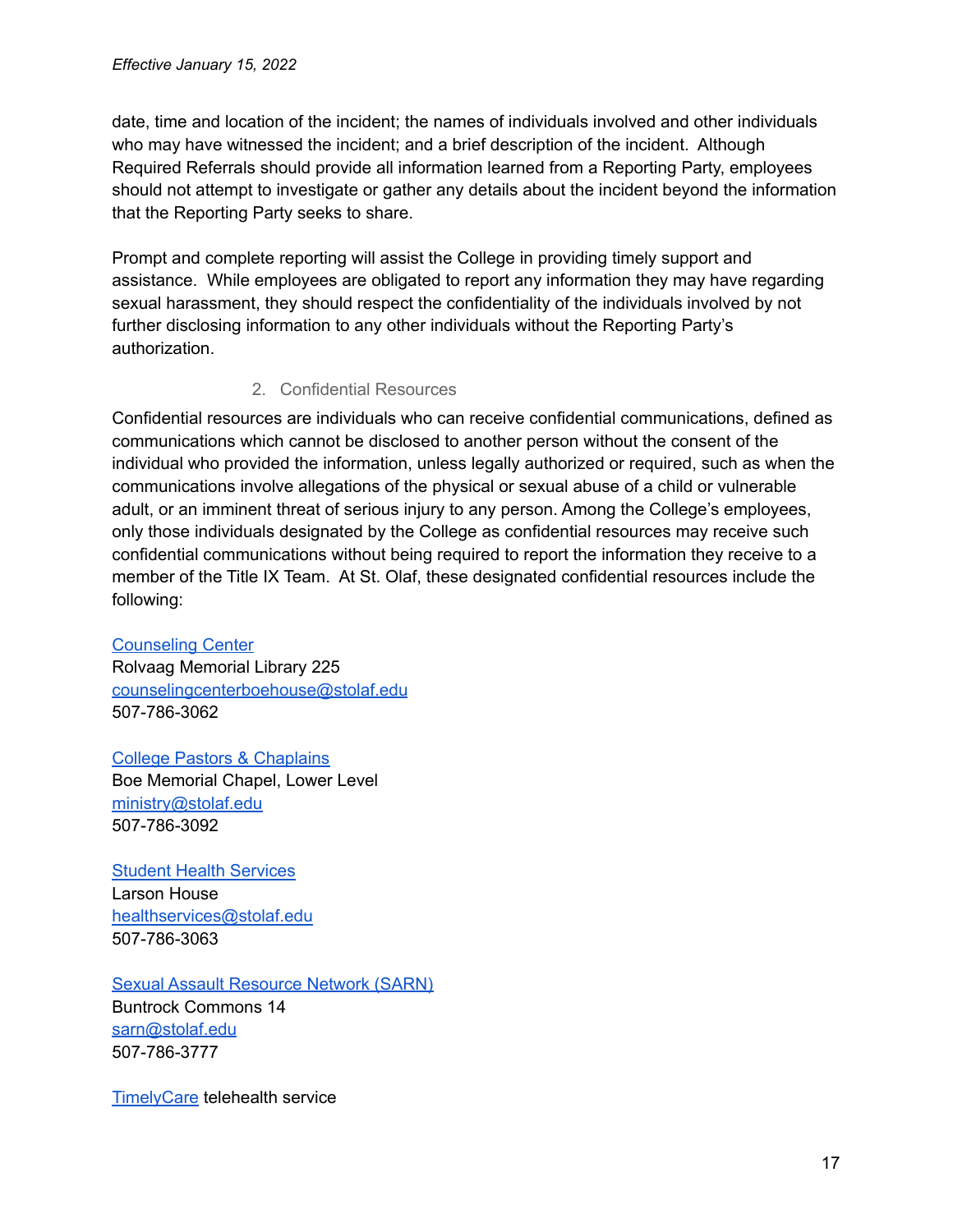<span id="page-17-0"></span>Via mobile app

3. Students

Students are strongly encouraged to report known or suspected incidents of sexual harassment to the Title IX Coordinator or any other members of the Title IX Team. Students are not required to report information to one of these individuals unless they are also a student employee of the College and become aware of sexual harassment as a result of performing their job for the College. With the exception of students who qualify and are serving as confidential resources, student employees who learn about sexual harassment during the course and scope of their employment with the College are obligated to make Required Referrals by reporting that information to the Title IX Coordinator or a member of the Title IX Team.

- B. Overview of options for individuals who have experienced sexual harassment
	- 1. Speaking with a Confidential Resource

<span id="page-17-2"></span><span id="page-17-1"></span>Individuals who have experienced sexual harassment may obtain support and basic information about College, community, and law enforcement options and resources from any of the Confidential Resources identified in Section IV.A.2. In addition to providing emotional support and general information, different confidential resources may provide different kinds of additional assistance. The College's Counseling Center, TimelyCare resource, and Student Health Services staff can assist individuals with obtaining medical care. The College Pastors and Chaplains provide pastoral care and spiritual direction. Peer support is available from trained and supervised student advocates in the Sexual Assault Resource Network (SARN).

2. Meeting with the Title IX Coordinator to obtain information and assistance

<span id="page-17-3"></span>St. Olaf recognizes that deciding whether to speak with the Title IX Coordinator and what course of action to pursue upon reporting are difficult decisions that often unfold over time. A Reporting Party may choose to report to the Title IX Coordinator, not necessarily for the purpose of initiating the College's Grievance Process, but only to receive more detailed information about College policy and access resources and supportive measures the College can take to sustain the Reporting Party's educational and co-curricular experience. Reporting to the Title IX Coordinator provides individuals the opportunity to better understand their options and to assess whether they wish to notify law enforcement, initiate the Grievance Process under this Policy, and/or pursue another course of action.

Even if Reporting Parties are not interested in or uncertain about initiating the Grievance Process, they are strongly encouraged to report to the Title IX Coordinator so that they can better understand and readily access the supportive measures and other options available to them under this Policy. Reporting to the Title IX Coordinator does not obligate the Reporting Party to initiate the Grievance Process. The College will honor an individual's preferences about whether to proceed with the Grievance Process, and will only take additional measures in the very rare instance when the College believes further action is legally required. Resources and supportive measures are available regardless of the course of action chosen.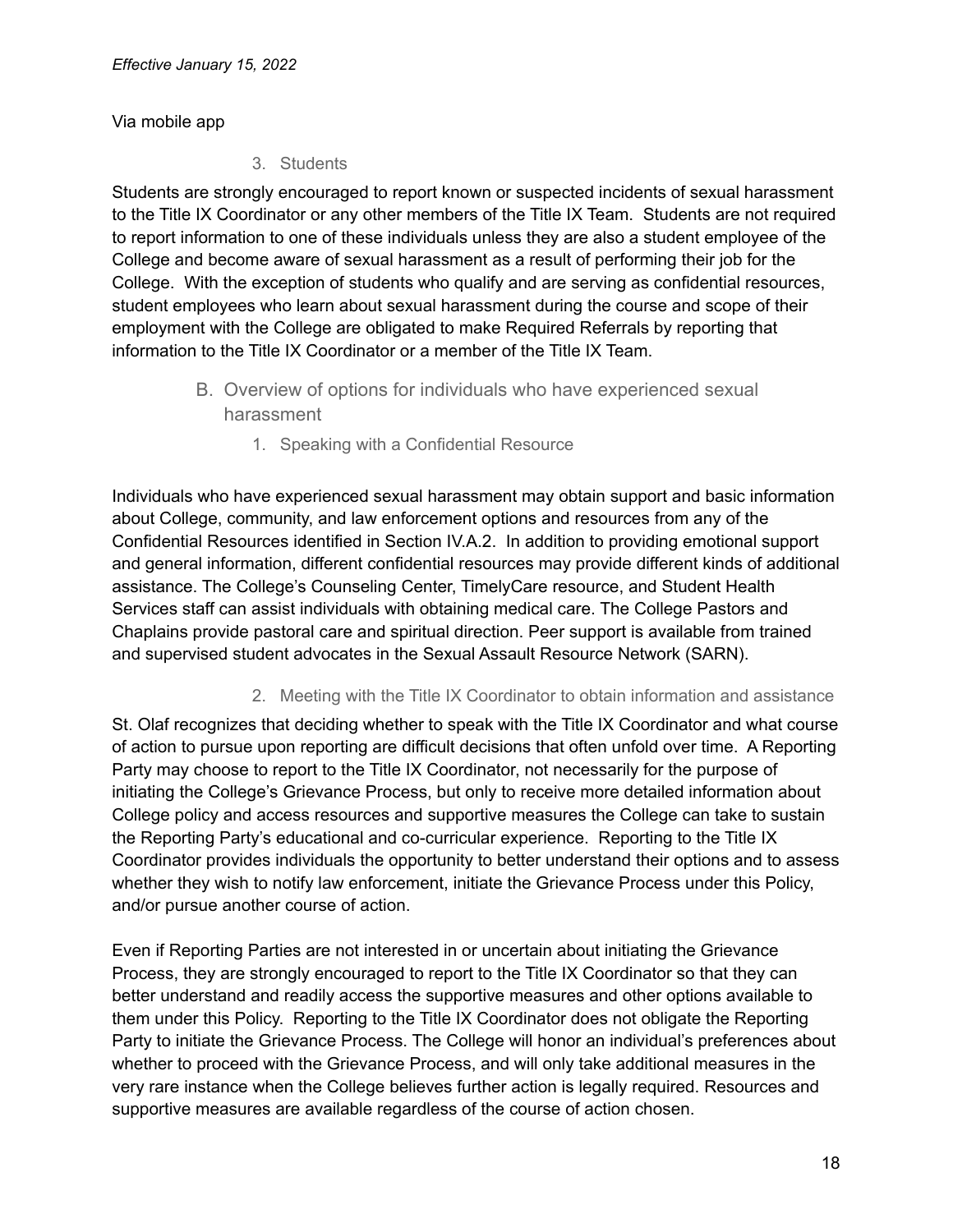### 3. Reporting to the College to initiate the Grievance Process

<span id="page-18-0"></span>The Grievance Process is initiated after an individual reports having been subjected to sexual harassment and provides a Formal Complaint directing the College to proceed with the Grievance Process. The parties are provided written confirmation that the Grievance Process has been initiated, along with further information about the allegations, in the Notice of Allegations. This notification will identify information known to the College at the time regarding the sexual harassment alleged to have occurred, the identities of the parties involved, and the date and location of the alleged incident(s). The written notification will also provide the identity of the investigator, the identities of the hearing panel members, and other general information about the process.

A Reporting Party may initiate the Grievance Process by submitting a Formal Complaint before or after speaking with the Title IX Coordinator. The Grievance Process may be initiated at any time. Some Reporting Parties choose to direct the College to proceed with the Grievance Process at the time they make their initial report of sexual harassment; some are undecided and prefer to take some time to weigh their options; and some decide not to initiate the Grievance Process at the time of their initial report, but later change their minds and direct the College to proceed.

# 4. Reporting to law enforcement

<span id="page-18-1"></span>Individuals who believe they have been subject to sexual violence (including sexual assault and sexual exploitation), dating violence, domestic violence and/or stalking are strongly encouraged to notify the Northfield Police Department. Meetings can normally be arranged on campus or at the Northfield Police Department depending upon the wishes of the Reporting Party. In most instances, reporting to the police does not require filing criminal charges, and the individual reporting to the police maintains control over whether and when criminal charges will be pursued. If the Reporting Party would like an advocate, advisor, parent or Title IX Team member to attend the meeting with the Northfield Police Department, assistance with these arrangements will also be made.

Sexual misconduct may be reported to law enforcement by contacting the Northfield Police Department:

Emergency Number: 911 Non-Emergency Number: 507-645-4475

<span id="page-18-2"></span>See Section IV.D. for additional information about reporting to law enforcement and the assistance the College can provide for individuals who choose to report.

# C. Ways of reporting to the College

St. Olaf is committed to providing reporting options through multiple avenues which are broadly accessible to all members of the St. Olaf community. Any person may report sexual harassment (whether or not the person reporting is the person alleged to be the victim of conduct that could constitute sexual harassment), in person, by mail, by telephone, or by email, to the Title IX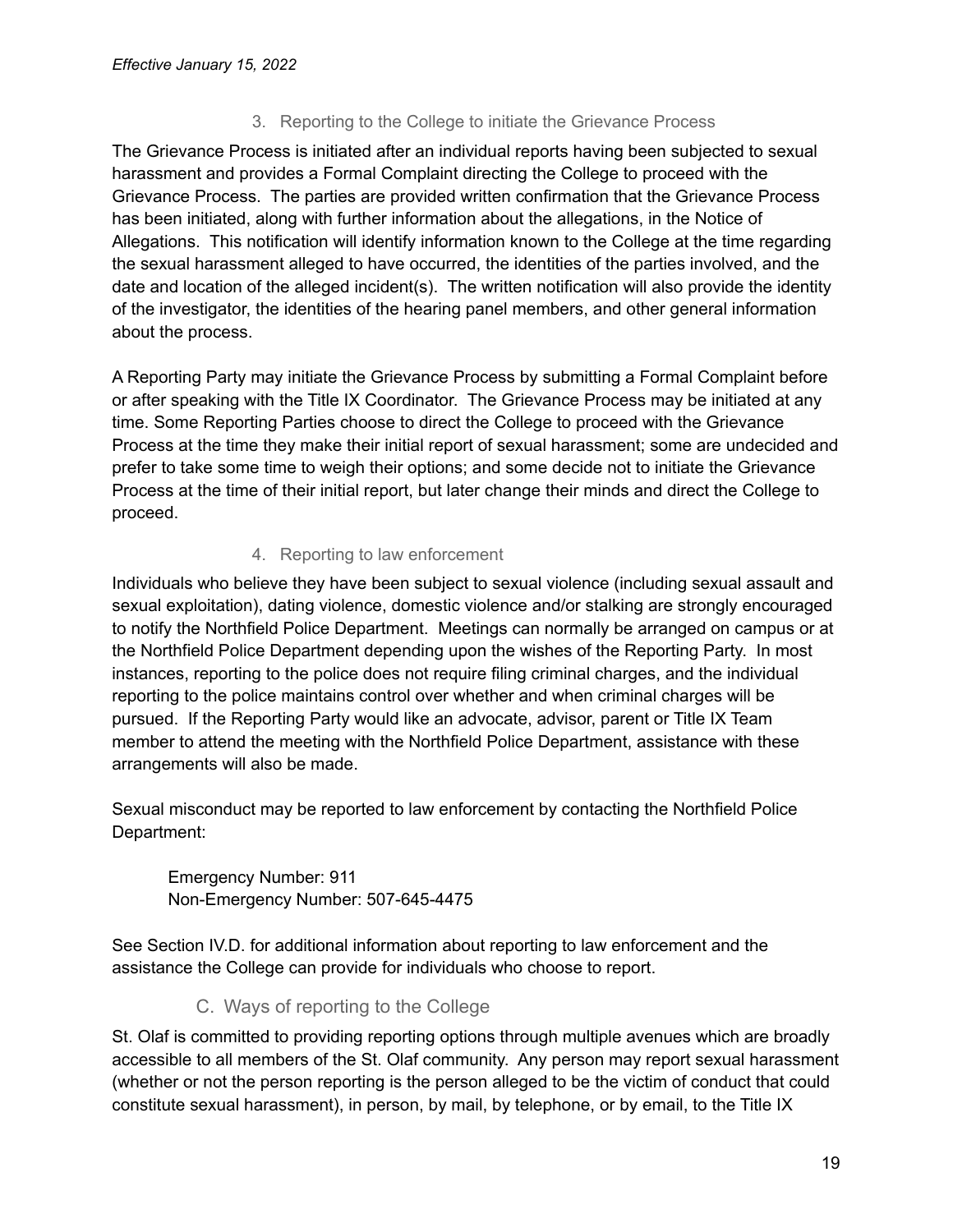Coordinator, or another member of the Title IX team. Reports may be submitted at any time of day and at any point during the year.

Reports may be made by completing the College's on-line reporting form, which is automatically delivered to the Title IX Coordinator, or by directly contacting the Title IX Coordinator or another member of the Title IX Team in person, by mail, telephone, or by email. Reports may be made anonymously; however, depending upon the information provided in a report, the College may be limited in its ability to respond. Individuals who report sexual harassment have the right to access their description of the incident as it was reported to the College. To request access to this information, the individual should contact the Title IX Coordinator.

# 1. Reporting to the Title IX Coordinator

<span id="page-19-0"></span>As indicated in Section I.C.1, the Title IX Coordinator provides information, supportive measures, and other assistance to all parties involved in reports of sexual harassment under this policy. Reporting Parties may wish to report directly to the Title IX Coordinator to have immediate access to services.

Following receipt of a report, The Title IX Coordinator will confer with the Reporting Party in order to:

- Assess the Reporting Party's safety and well-being and identify available support and assistance;
- Inform the Reporting Party of the right to seek medical treatment and explain the importance of obtaining and preserving forensic and other evidence;
- Inform the Reporting Party of the right to contact law enforcement, decline to contact law enforcement, and/or seek a protective order;
- Inform the Reporting Party about resources available at the College and in the community, the right to seek appropriate and available remedial and supportive measures, and how to request those resources and measures;
- Inform the Reporting Party of the right to initiate the College's Grievance Process which could involve the Informal Resolution Process (when available) and/or an adjudication under the Investigation and Hearing Process.
- Explain the College's prohibition against retaliation and that the College will take prompt action in response to any act of alleged retaliation.

### 2. Reporting to another member of the Title IX Team

<span id="page-19-1"></span>Individuals may choose any member of the Title IX Team (see Section I.C.3) as the most appropriate person to receive their report. The Title IX Coordinator is notified of all reports received by any member of the team to enable them to fulfill their responsibilities as described in Section I.C.3. An individual who reports to a member of the Title IX Team will be referred to the Title IX Coordinator for further information as described in Section I.C.1.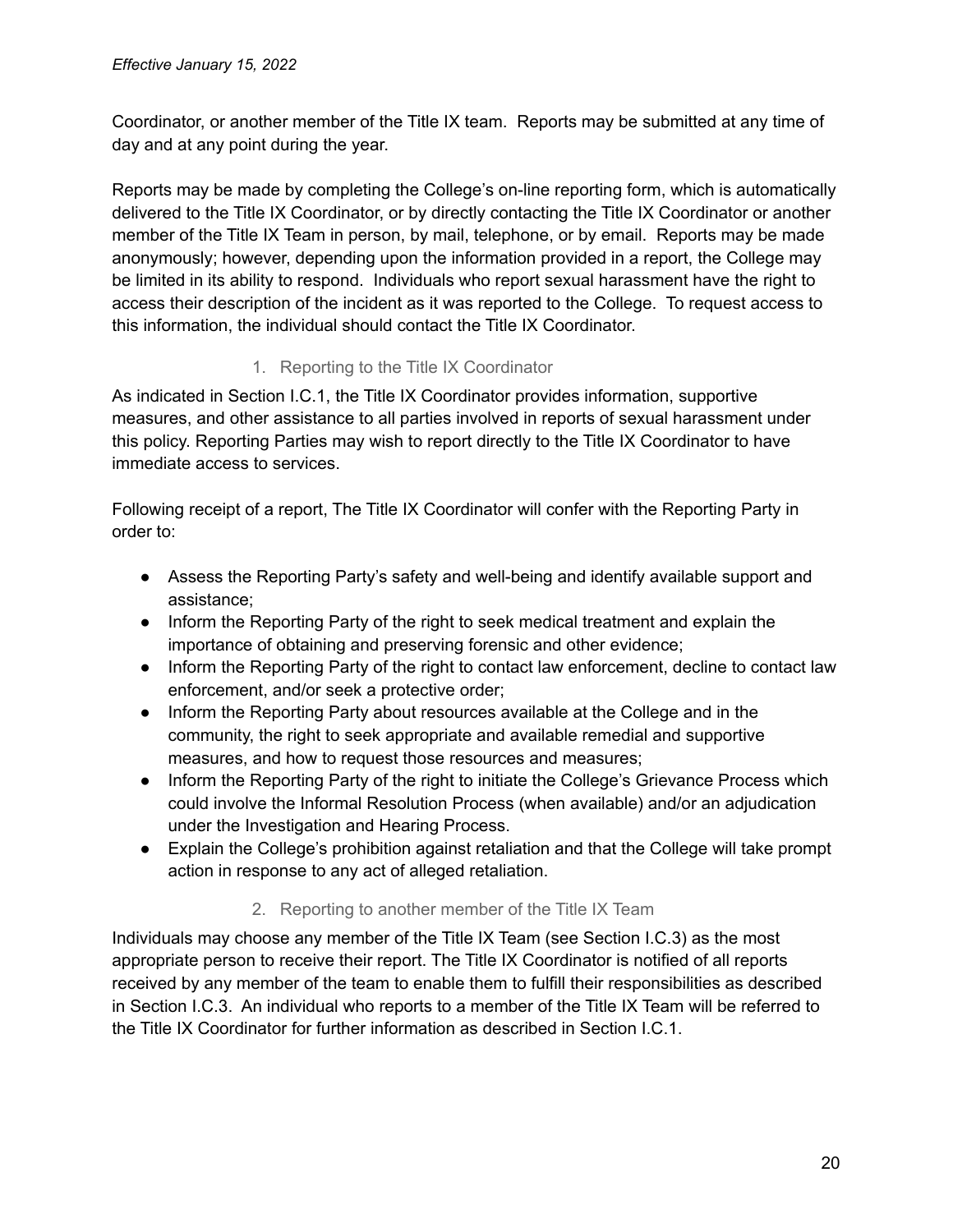# 3. Reporting to Public Safety

<span id="page-20-0"></span>Individuals are strongly encouraged to notify St. Olaf's Public [Safety](https://wp.stolaf.edu/publicsafety/) Office of instances of sexual harassment (507-786-3666). Public Safety provides 24-hour security services, patrol and response throughout the year. Public Safety is dedicated to the safety and protection of the entire St. Olaf community. Public Safety is not a division of the Northfield Police Department, and information provided to Public Safety will not be reported to the Police unless authorized by the Reporting Party (or such reporting is mandated under Minnesota's child or vulnerable adult abuse and neglect statutes).

# 4. Reporting to other faculty and staff

<span id="page-20-1"></span>All employees of the College, with the exception of the Confidential Resources identified in Section IV.A.2, are responsible for making Required Referrals to a member of the Title IX CORE Team and to provide any information they receive concerning sexual harassment. Individuals should be aware that any information they share with a non-confidential faculty or staff member concerning alleged sexual harassment should be reported to the Title IX Coordinator or other member of the Title IX CORE Team.

### 5. Reporting anonymously

# <span id="page-20-2"></span>The College maintains an online reporting form

(<https://wp.stolaf.edu/title-ix/report-sexual-violence/>) for any member of the St. Olaf community to anonymously report sexual harassment that the reporter has either experienced or witnessed. The information provided is forwarded to the Title IX Coordinator and utilized for reporting purposes to state and federal authorities. The information is also used by the College to better understand the incidence of sexual violence in our community and to aid St. Olaf in its education, prevention, and response efforts. If a Reporting Party is identified in an anonymous report, the Title IX Coordinator will contact the Reporting Party to offer information and other services.

The provision of an anonymous report is not used to initiate the Grievance Process under this Policy. The College cannot legally initiate the Grievance Process without first receiving a Formal Complaint. Individuals who provide an anonymous report should not assume that the College can or will take any disciplinary action against an individual identified in their report.

### D. Reporting to law enforcement

### 1. General information

<span id="page-20-4"></span><span id="page-20-3"></span>Sexual violence (including sexual assault and sexual exploitation), dating violence, domestic violence and stalking are crimes prohibited under Minnesota's criminal laws. St. Olaf has an independent obligation to address reports of sexual harassment regardless of whether such conduct is also reported to the police. Furthermore, legal guidelines preclude the College from reporting incidents of sexual violence to law enforcement without the authorization of the Reporting Party (unless such reporting is mandated under Minnesota's child or vulnerable adult abuse and neglect statutes).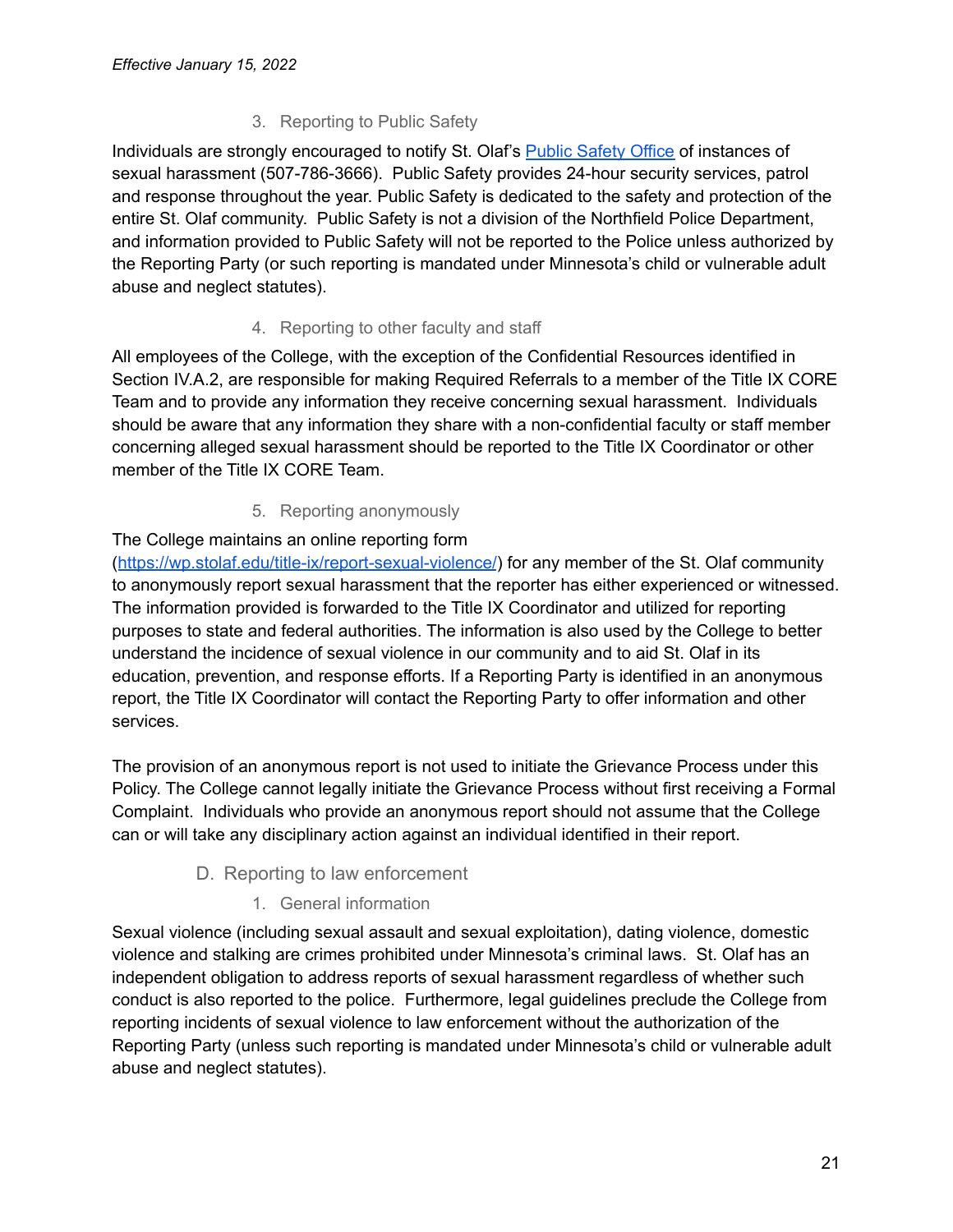### 2. College support for reporting to law enforcement

<span id="page-21-0"></span>As indicated in Section IV.B.4., individuals who believe they have been subject to sexual violence (including sexual assault and sexual exploitation), dating violence, domestic violence and/or stalking are strongly encouraged to notify the Northfield Police Department. Meetings can normally be arranged on campus or at the Northfield Police Department depending upon the wishes of the Reporting Party. The Title IX Coordinator can help individuals better understand their options and assess whether to seek the filing of criminal charges, initiate the Grievance Process under St. Olaf's Policy, or both. In most instances, reporting to the police does not require filing criminal charges, and the individual reporting to the police maintains control over whether and when criminal charges will be pursued. A Reporting Party may wish to bring a support person to any meetings with law enforcement, and the Title IX Coordinator can assist in facilitating such support if desired by the Reporting Party.

In instances where the police have been contacted about a matter involving reported sexual harassment, the College will cooperate with the Northfield Police in obtaining, securing, and maintaining evidence. The College and the Northfield Police Department are parties to a Memorandum of Understanding that addresses cooperation, communication and collaborative efforts between the College and the Northfield Police Department in our joint efforts to prevent and respond effectively to sexual violence (including sexual assault and sexual exploitation), dating violence, domestic violence and stalking.

Sexual misconduct may be reported to law enforcement by contacting the Northfield Police Department:

Emergency Number: 911 Non-Emergency Number: 507-645-4475

### 3. Rights of crime victims

<span id="page-21-1"></span>Minnesota law provides individuals who report crimes to law enforcement with certain rights. These rights pertain to the process used by the police and prosecutors when a crime is reported. This is separate and apart from the process St. Olaf uses when such a report is made to the College. The following is a brief description of the rights guaranteed to individuals who report crimes to law enforcement:

### *a) Notification*

<span id="page-21-2"></span>By law, individuals who report crimes are entitled to notification of their rights including the following:

- the process for prosecuting crimes and the ability to participate in this process;
- the final results of a criminal report (including whether the accused will be charged with a crime and prosecuted, any plea agreement reached with the accused, the outcome of a criminal trial, whether the decision at trial is being appealed, and the results of any appeal);
- the details of any plea agreement that may have been reached with the accused;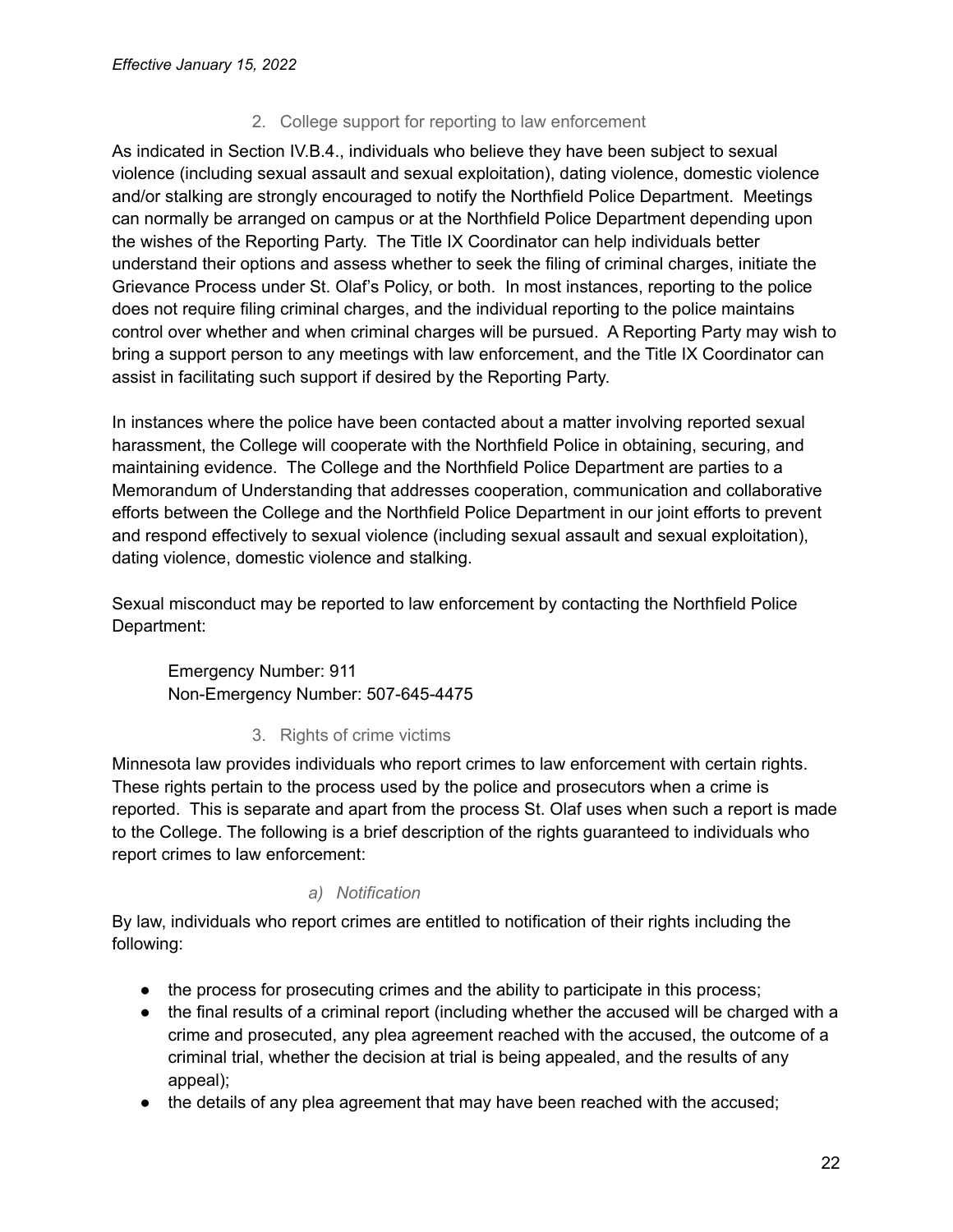- the schedule for trial and any appeal hearings:
- any changes sought to the sentence imposed against the offender and the right to provide input in these proceedings;
- information regarding the offender's release or escape from custody or transfer to a lower security facility;
- any petition by the offender for expungement of the offender's criminal records;
- the right of a victim of crime to request restitution and reparations; and
- <span id="page-22-0"></span>● information on the nearby crime victim assistance resources.

#### *b) Protection*

Individuals who report crimes are entitled to:

- a secure waiting area during any court proceedings;
- request that their identity and personal information (including home and employment address, telephone number, and birth date) not be disclosed publicly or in open court;
- protection against retaliation by their employer for taking reasonable time off to testify, assist with the prosecution, and to attend court proceedings; and
- protection from any harassment, intimidation or other tampering with a witness.

### *c) Rights in criminal cases involving allegations of dating violence, sexual assault, or harassment*

<span id="page-22-1"></span>Individuals who report crimes involving allegations of domestic violence, sexual assault or harassment are entitled to:

- be informed of the prosecutor's decision to decline prosecution or dismiss the case along with information about seeking a harassment restraining order at no fee;
- protections against any retaliation from an employer in response to taking reasonable time off to attend a court proceeding relating to a request for an order for protection or harassment restraining order;
- terminate a lease without penalty;
- make a confidential request for HIV testing of a convicted offender in cases of sexual assault;
- a medical forensic examination at no cost; and
- to have an investigation and prosecution of a sexual assault case proceed without having to be subjected to a polygraph examination.

#### *d) Other rights*

<span id="page-22-2"></span>Individuals who report crimes are also entitled to:

- request a speedy trial;
- provide input in plea agreements and to object to a plea agreement, orally or in writing, before the court;
- object orally or in writing to a proposed disposition or sentence;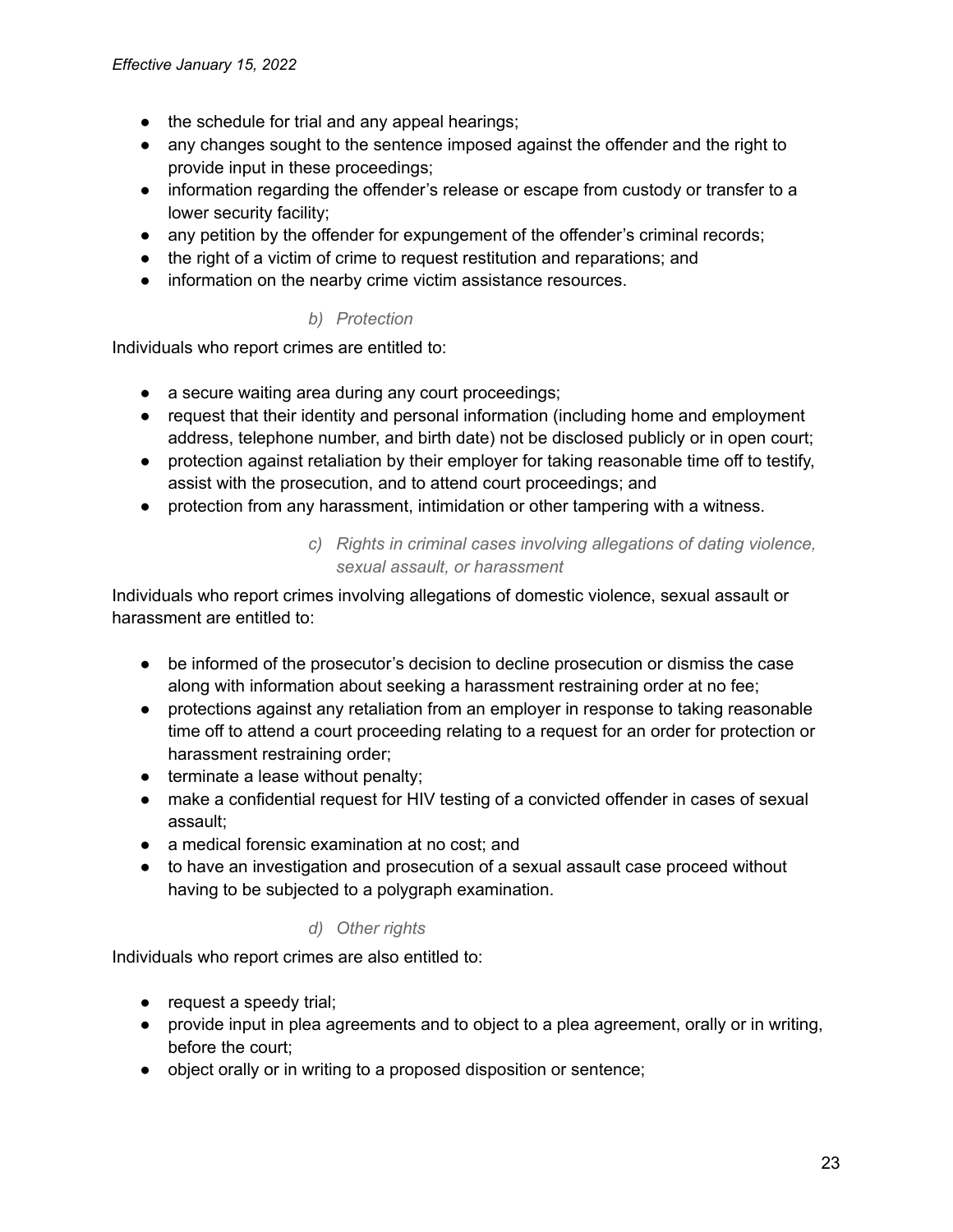- inform the court, either orally or in writing, of the impact of the crime at the sentencing hearing; and be present at the sentencing and plea presentation hearings; and
- be informed of any discharge or release of the offender from civil commitment and submit a statement regarding this decision.

For further information, consult the Crime Victims Bill of Rights, a publication of the Minnesota Department of Public Safety, or Minnesota Statute 611A.

# <span id="page-23-1"></span><span id="page-23-0"></span>V. Assessment and Assistance in Response to Reports

- A. Protocols for intake and evaluation of reports
	- 1. Commitment to privacy

<span id="page-23-2"></span>The College will respect and safeguard the privacy of individuals who report sexual harassment and the privacy of all other individuals involved in the process. Consistent with the College's need to carefully assess allegations of sexual harassment, information will be shared with College officials who have a "need to know" in order to assist in the review of a report and the determination of appropriate responses. For matters that are reviewed under the Grievance Process, information will also be shared as is required by law and as is deemed necessary for conducting a fair, impartial and thorough investigation and hearing process and/or informal resolution process.

# **What is the difference between privacy and confidentiality?**

As discussed in Section IV.A.2., some employees of the College are Confidential Resources. This means that they will not share information without permission from the Reporting Party. Conversations with Confidential Resources are privileged and will not be disclosed unless permitted by the Reporting Party or unless otherwise required by law. Although there are only a few Confidential Resources on campus, all employees who receive information from a Reporting Party, a Responding Party, or others involved in the College's response to a report of sexual harassment are expected to keep information private. This means that information should only be shared with other College employees who have a need to know the information (e.g., the Title IX Coordinator). This information is not shared with others in or outside of the College without the individual's express permission or unless otherwise legally authorized.

# 2. Waiver of charges for drug/alcohol violations

<span id="page-23-3"></span>When a St. Olaf student, employee or guest reports sexual harassment, the College's main priority is to protect the safety and well-being of the members of our community. In order to do so, we need individuals who report sexual harassment and those who participate in investigations into such reports to be honest and candid about the circumstance surrounding the report. We do not want concerns about the College's alcohol and illicit drugs policy to cause individuals to either avoid reporting or to provide incomplete or inaccurate information during an investigation into such a report. Therefore, individuals who report sexual harassment and individuals who participate as a party or witness in an investigation into allegations of sexual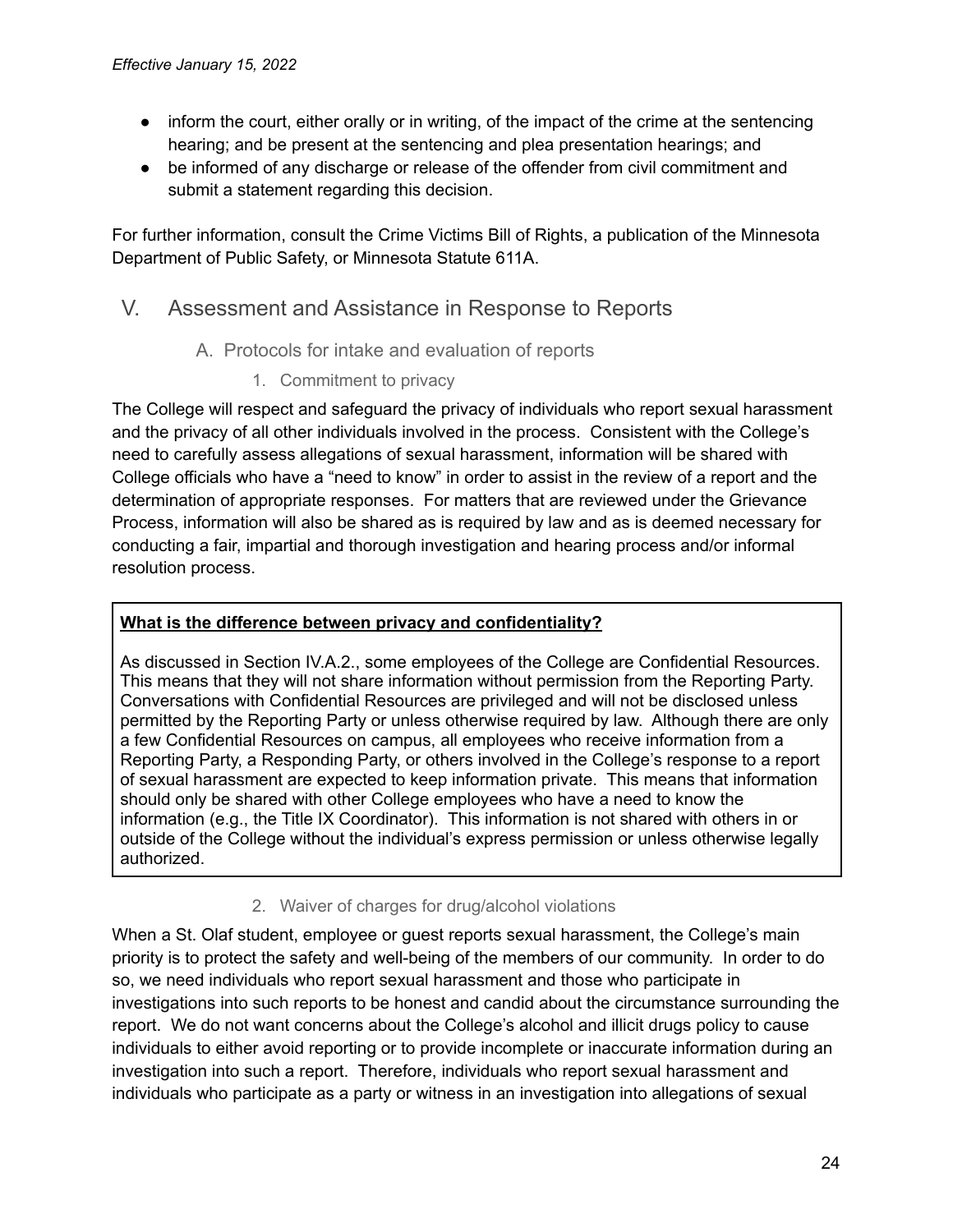<span id="page-24-0"></span>harassment will not be disciplined by the College for any violation of its Policy on Alcohol and Illicit Drugs.

## 3. Honoring requests not to initiate the Grievance Process

The College will honor an individual's preferences about whether to proceed with the Grievance Process, and will only take additional action in extremely rare circumstances when the College believes further action is legally required. The Title IX CORE Team will make the assessment of whether further action is necessary.

# 4. Response to anonymous reports

<span id="page-24-2"></span><span id="page-24-1"></span>See section IV.C.5.

# 5. Issuing crime alerts/timely warnings

To achieve a safe and secure campus environment, all members of the campus community are encouraged to promptly report any suspicious or criminal activity observed directly to Public Safety at 507-786-3666 and the Northfield Police Department. Employees (including student employees) designated as Campus Security Authorities as defined by the Crime Awareness and Campus Security Act (Clery Act) are required to report all known or suspected crimes to Public Safety for possible inclusion in the College's crime logs, campus notices, and annual campus security report pursuant to the Clery Act. These Campus Security Authorities include advisors to student organizations; athletic team coaches; members of the Public Safety Department; members of the Dean of Students Office; personnel working for Residence Life; and other community members who have significant responsibility for student and campus activities.

When serious crimes are reported to a Campus Security Authority or local law enforcement that occur on campus geography and are deemed by the College "to represent a serious or continuing threat to students and employees," Public Safety will issue a timely warning (Crime Alert) by email to the campus community. The timely warning will provide general information surrounding the incident and how incidents of a similar nature might be prevented in the future. Crime Alerts are issued to the community by Public Safety when the College receives a report of a serious crime occurring on our Clery Act geography that:

- Is reported to campus security authorities or local police agencies; and
- Is considered by the College to represent a serious or continuing threat to students and employees.

Serious crimes under the Clery Act include murder, sexual assault, robbery, burglary, and aggravated assault.

Publicly available recordkeeping, including Clery Act reporting and disclosures such as the Annual Security Report and daily crime log, will not include names or other information that could identify individuals. All reports of any crimes, including sexual misconduct, are available in the College's daily crime log. Individuals may contact Public Safety (507-786-3666) during normal business hours to review the daily crime log.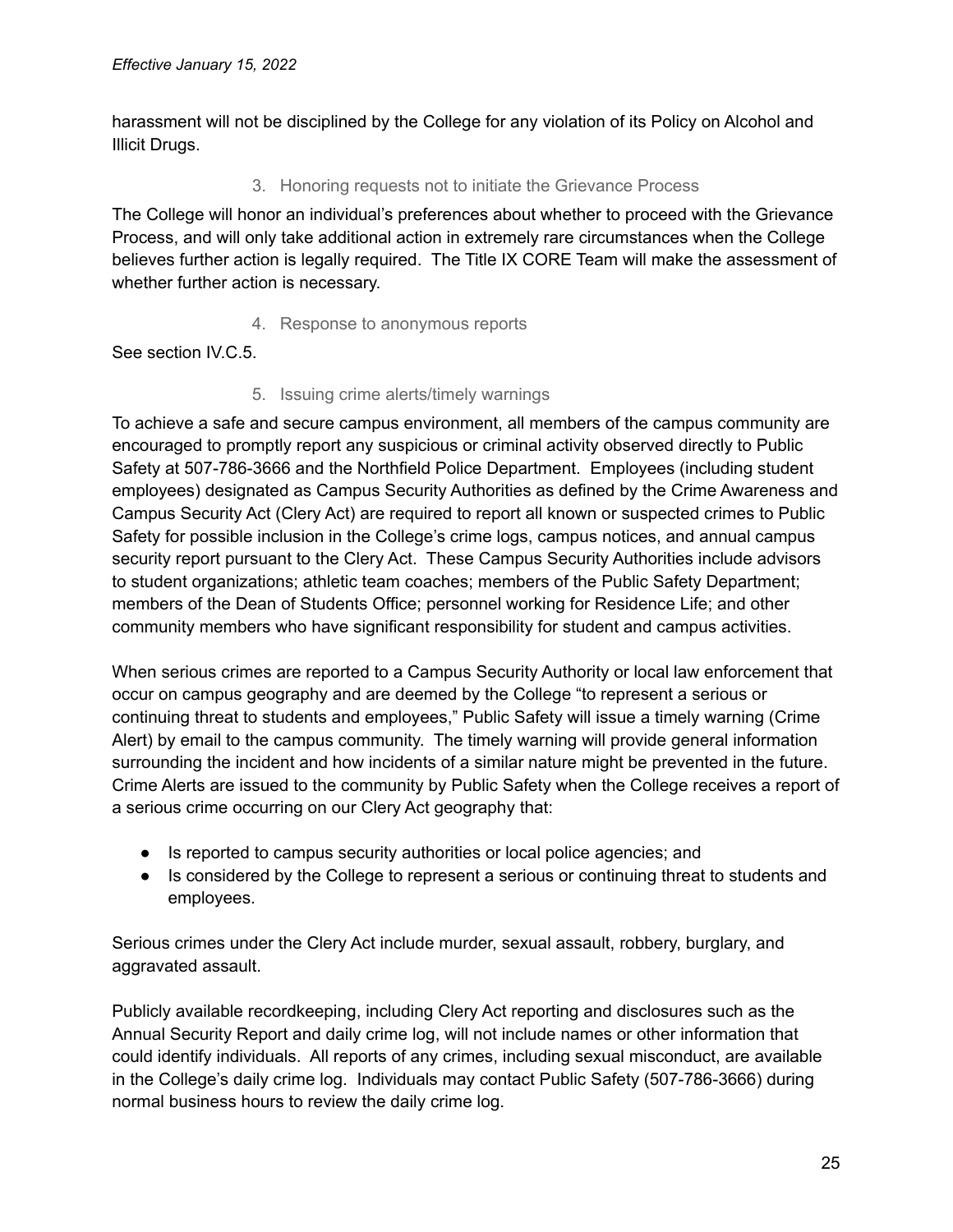# B. Options for immediate assistance

1. Supportive measures

<span id="page-25-1"></span><span id="page-25-0"></span>At any time after a report of sexual harassment has been received, the College will arrange for reasonable and appropriate supportive measures aimed at protecting the well-being and safety of the parties or witnesses involved. Supportive measures are actions taken to restore or preserve equal access to the College's education program or activity without unreasonably burdening the other party. They include measures designed to protect the safety of all parties or the College's educational environment, or deter sexual harassment. Supportive measures foster a more comfortable and safe educational and living environment throughout the process of reporting and, if applicable, the Grievance Process. Supportive measures may be requested by a party or witness, or they may be initiated by the College. Supportive measures are available regardless of whether a report proceeds to the Grievance Process.

Appropriate supportive measures will vary depending upon the particular circumstances and based on a party's confidentiality preferences. The range of potential supportive measures that St. Olaf may take include:

- Access to counseling, medical, and other confidential services and assistance in setting up initial appointments on and off campus.
- A College-imposed mutual "no-contact directive" prohibiting contact between individuals.
- Assistance in petitioning a court for an order for protection / harassment restraining order.
- Making information available about and providing assistance with respect to orders for protection and harassment restraining orders, including enforcement of such orders.
- Providing campus security escorts to assure safe movement between classes and activities.
- Rescheduling of exams or assignments.
- Providing alternative course completion options.
- Providing other academic support services, such as tutoring.
- Assisting in setting up potential accommodations (academic or otherwise) through the Disability and Access Office or other relevant departments.
- Changing a student's class schedule.
- Changing an employee's work schedule or job assignment.
- Changing campus housing arrangements and assistance with housing relocation.
- Limiting access to certain College residence halls, facilities or activities pending resolution of the matter.
- Voluntary leave of absence.
- College-imposed leave, suspension or separation for students accused of committing sexual harassment where the CORE Team has overseen an individualized safety and risk analysis and determined that an immediate threat to the physical health or safety of any student or other individual arising from the allegations of sexual harassment justifies removal. In cases where such action is taken, the individual subject to the leave, suspension or separation will be provided notice and an opportunity to challenge the decision immediately following the removal.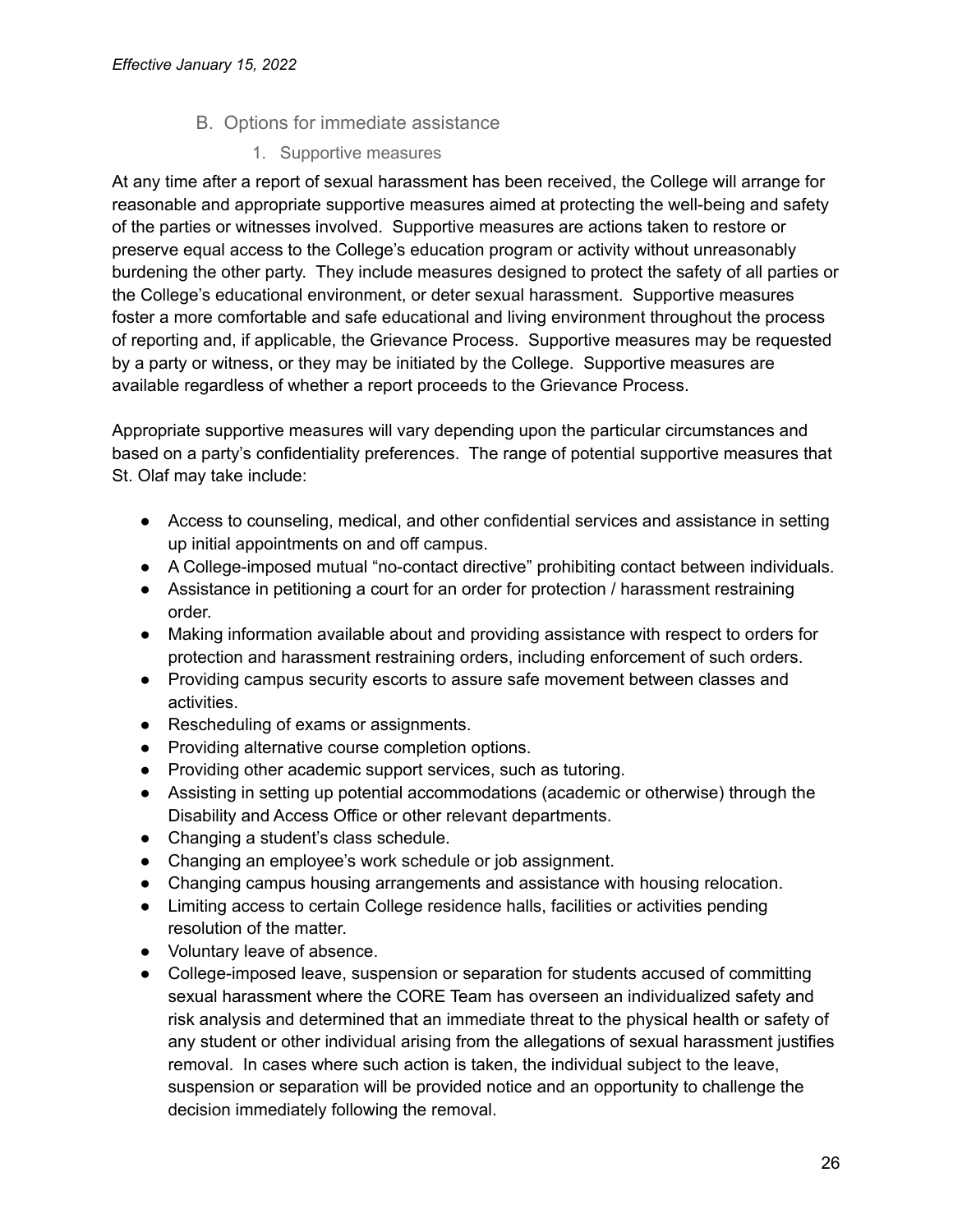- Immediate leave of absence for a non-student employee accused of sexual harassment when deemed appropriate under the circumstances.
- In cases where the individual is or becomes enrolled at a different educational institution either because of a transfer, on-going studies after graduation from St. Olaf, or temporary enrollment at a different institution, the College will provide information about resources available at the student's current institution.
- Any other measure deemed appropriate for fostering a more comfortable and safe educational and living environment.

Supportive measures are offered by the College based upon the information gathered during the report or made available to the College thereafter. They are not intended to be punitive. Such measures will vary based on the particular facts and circumstances, including but not limited to the specific need expressed by the party, the age of the student[s] involved, the severity or pervasiveness of the allegations, any continuing effects on the other party, whether the Reporting Party and the Responding Party share the same residence hall or job location, and whether other measures have been taken to protect the Reporting Party and Responding Party.

The Title IX Coordinator will maintain on-going contact with parties or witnesses who have requested supportive measures. The Title IX Coordinator retains the discretion to initiate and/or modify any supportive measures based on all available information. A party may challenge supportive measures, or failure to impose supportive measures or take other actions, by contacting the Title IX Coordinator to address any concerns. The Title IX CORE Team will have ultimate responsibility over the determination of what measures will be put in place.

#### 2. Measures for avoiding contact with other involved parties

#### *a) St. Olaf no-contact directive*

<span id="page-26-1"></span><span id="page-26-0"></span>A no-contact directive is a College-issued order that prohibits one or both parties from communication or contact with another. To request a no-contact directive from the College, individuals should contact the Title IX Coordinator.

The Title IX Coordinator can provide Reporting Parties and Responding Parties information about available options for orders for protection, restraining orders, and no-contact directives.

#### b) Law enforcement Order for Protection/Harassment Restraining Order

<span id="page-26-2"></span>Harassment restraining orders and orders for protection are legal orders issued by a state court which forbid someone from harassing and/or making contact with another individual. A harassment restraining order is a civil court order issued against an alleged harasser, regardless of the relationship between the alleged harasser and the alleged victim, which orders the harasser to stop harassing the victim and/or to have no contact with the victim. An order for protection is a civil court order that protects one family or household member from domestic abuse by another family or household member. The College does not issue harassment restraining orders or orders for protection, but one can be obtained through making an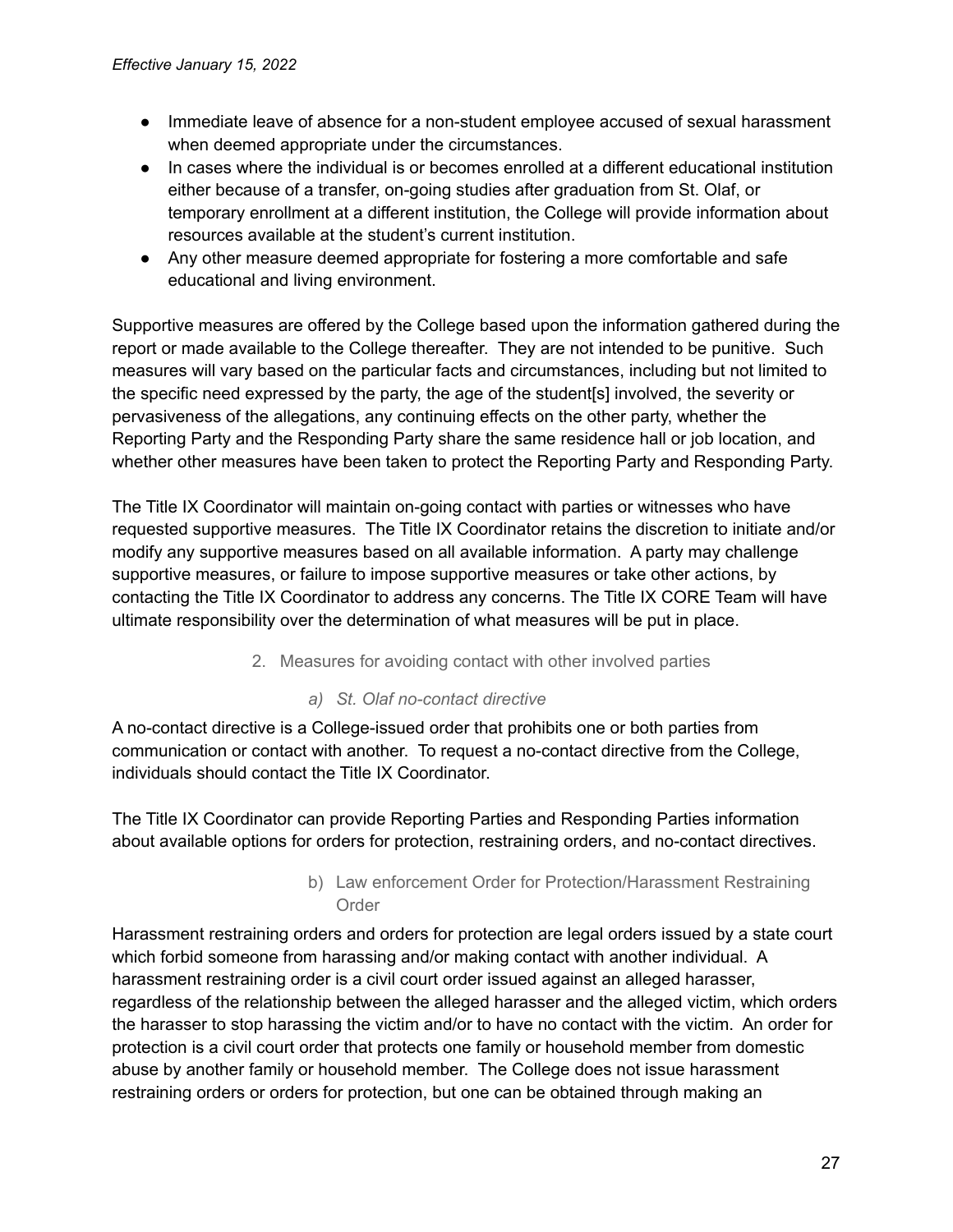application to the Rice County District Court. Paperwork to petition the court for an order for protection or harassment restraining order is available from the Public Safety Office or the Northfield Police Department. These forms may be submitted to the Court Administrator in the Rice County Courthouse, 218 3rd Street NW, Faribault, MN 55021 during business hours. Free assistance filling out these forms is available by contacting the HOPE Center at 507-332-0882 (business line) or at 800-607-2330 (24/7 SafeLine) to get in touch with a legal advocate.

An order for protection and/or harassment restraining order can be enforced by contacting local law enforcement. An individual who obtains an order for protection and/or harassment restraining order is encouraged to forward a copy of the order to the Title IX Coordinator. St. Olaf is committed to ensuring that any such order issued by a court is fully upheld on the College's campus and at any St. Olaf-sponsored event.

# C. Medical Forensic Examinations

<span id="page-27-0"></span>For their health and safety, to preserve their options and for other reasons, victims of sexual assault are strongly encouraged to immediately obtain medical attention and a medical forensic examination. A medical forensic examination is an exam performed by a specially-trained forensic nurse, called a Sexual Assault Nurse Examiner (or "SANE"). SANEs are contracted to work with physicians in the Emergency Department at the Northfield Hospital. Medical forensic examinations are available to anyone who is a victim of sexual assault regardless of gender or gender identity. Medical forensic examinations are conducted up to 240 hours (ten days) after the occurrence of a sexual assault; however, there may be circumstances that warrant an examination even after that period of time has expired.

The purpose of a medical forensic exam is to (1) assess the patient for injuries that need treatment, (2) provide medical care (including medications to prevent infections and pregnancy), and (3) document and collect evidence of sexual contact or physical trauma (including injuries on the body and genitals), trace evidence, and identifiable DNA of the perpetrator of a sexual assault. When there is suspicion or concern that a victim may have been incapacitated by drugs or alcohol during a sexual assault, the medical forensic exam may include the collection of urine and/or blood samples for toxicology testing.

Evidence and other documentation recovered from a medical forensic exam may be used to support a report under this Policy, subject to the permission of the Reporting Party, or a police report/criminal complaint; however, having a medical forensic exam performed does not mean that the Reporting Party must report the incident to either the St. Olaf Title IX Coordinator or other member of the Title IX Team, or to any law enforcement agency. That decision is entirely up to the Reporting Party. Even if the Reporting Party is not presently considering initiating an investigation with either the College or the police, obtaining an examination may ensure that important evidence is not lost and may therefore be useful in the future if the Reporting Party later decides to initiate the College's Grievance Process or file a police report. Evidence recovered from a medical forensic exam is not tested unless a Reporting Party reports to law enforcement.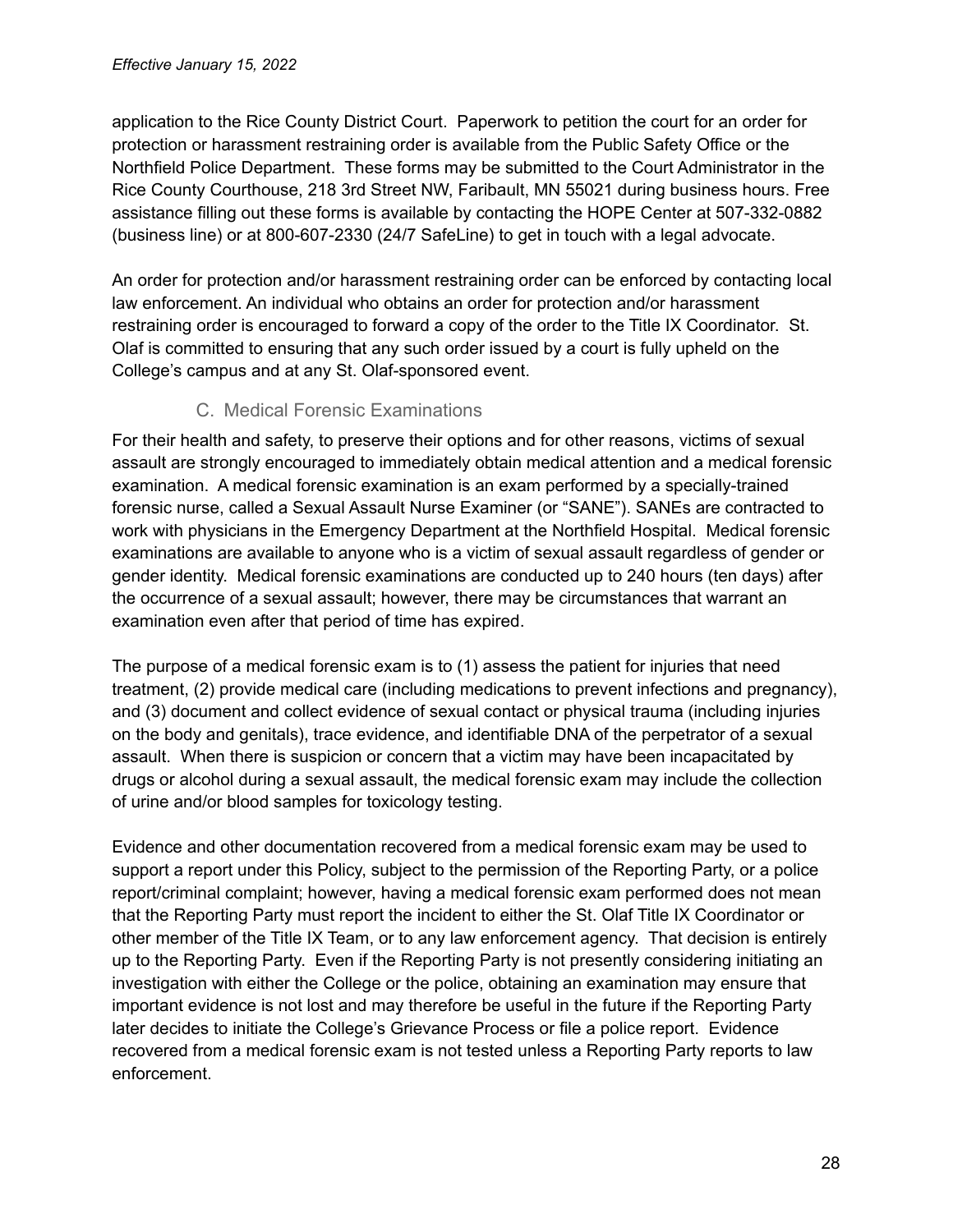Forensic evidence and other documentation collected at the Northfield Hospital may be released to the College or Northfield Police only with the Reporting Party's written consent or if an authorized third party provides consent on the Reporting Party's behalf. This forensic evidence may be used to support any subsequent criminal and/or College disciplinary action.

# <span id="page-28-1"></span><span id="page-28-0"></span>VI. The Grievance Process

# A. Summary of the Grievance Process

In furtherance of St. Olaf's commitment to providing a safe and non-discriminatory environment for all students, staff, faculty and other members of our campus community, this Grievance Process is available when a Reporting Party provides a Formal Complaint requesting the College to initiate an investigation into allegations of sexual harassment. Upon receipt of a Formal Complaint from a Reporting Party, the College will issue a Notice of Allegations to the parties involved. After issuing a Notice of Allegations, and providing the parties a reasonable opportunity to prepare in advance of any meeting to discuss the allegations, the College will commence an investigation into the allegations raised in the Formal Complaint. The goal of the Investigation and Hearing is to determine whether it is more likely than not that the Responding Party engaged in sexual harassment. The Responding Party is presumed not responsible for violating this Policy and the burden of proof and the burden of gathering evidence sufficient to reach a determination is on the College.

The following is a brief summary of each phase of the Grievance Process. More detailed information regarding each phase is provided in the remainder of this section.

# *Informal Process*

The Grievance Process includes the opportunity for the parties to participate in mediation to attempt to reach a mutually agreeable resolution to the allegations raised in the Formal Complaint. This optional part of the Grievance Process is called the Informal Resolution Process. The Informal Resolution Process is used with the Reporting Party and Responding Party each agree to attempt to mediate a resolution, and involves the voluntary crafting of an agreement between the parties, which the College must also approve, designed to resolve the Formal Complaint. Pursuing the Informal Resolution Process does not require the parties to ever be in the same room with each other or to speak to one another directly. While the Informal Resolution Process normally occurs prior to commencing an investigation, the College reserves the right to initiate it at any point prior to a final determination of the Formal Complaint. The Informal Resolution Process is completely voluntary to all parties involved, and once commenced, any party or the College can decide to withdraw from participation at which point the Investigation and Hearing Process will resume.

# *Investigation Phase*

If any party opts not to participate in the Informal Resolution process, or the Informal Resolution Process fails to result in a mutually agreeable resolution to the Formal Complaint, the College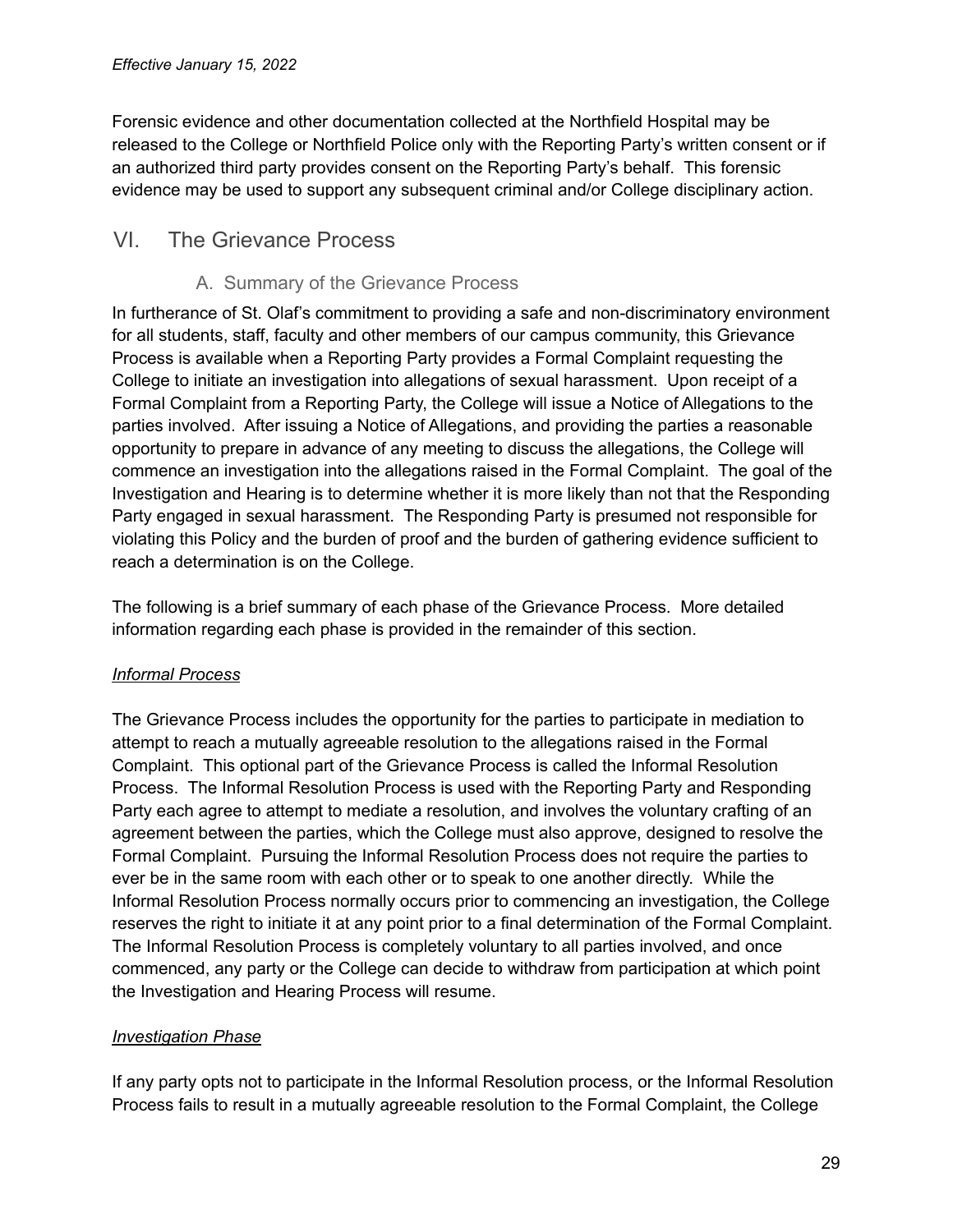will proceed with the Investigation and Hearing Process. As its name indicates, there are two phases to this process. The first stage is an investigation aimed at gathering all relevant evidence and summarizing it in an Investigation Report prepared by a trained investigator retained by the College. During this phase the parties have the same opportunity to participate in the investigation by meeting with the investigator, providing whatever evidence the party believes is relevant, identifying witnesses that should also be interviewed, and suggesting questions that should be asked of other witnesses and parties. Once the evidence has been gathered by the investigator, the parties have the same opportunity to access, review and comment on the evidence that will be summarized by the investigator in the Investigation Report.

# *Hearing Phase*

After the investigator issues the Investigation Report, the investigation phase is complete and the process moves into the hearing phase. No sooner than 10 days after the issuance of the Investigation Report, a Hearing Panel comprised of trained personnel will convene a hearing at which time the parties will be provided an equal opportunity to address the evidence with the Hearing Panel, including the opportunity to, through their advisor, ask questions of any other party or witness. If a party does not have an advisor, the College will provide a representative to ask the party's questions on the party's behalf.

After providing the parties an opportunity to participate in the hearing, the Hearing Panel will then meet to consider all of the evidence presented during the investigation and hearing process. Based on the evidence presented during the investigation and hearing, the Hearing Panel will issue a Notice of Decision indicating whether it is more likely than not that the Responding Party violated this policy. If such a determination is made, the Hearing Panel will also determine remedies designed to restore or preserve the Reporting Party's equal access to the College's education program or activity, and any sanctions the Hearing Panel deems appropriate.

### *Appeal Phase*

Any party who believes the Hearing Panel created an error in its decision may file a timely appeal of the decision to an Appeal Adjudicator. The Appeal Adjudicator will be an individual who played no prior role in the matter and who is free of any bias or conflict of interest. All parties will be provided notice of an appeal and will have an opportunity to submit a position statement relating to the appeal. The Appeal Adjudicator will issue a determination of the appeal which may affirm the decision of the Hearing Panel, overturn the decision, and/or direct the Hearing Panel to conduct further proceedings to resolve a concern raised in an appeal. If no party files an appeal of the Hearing Panel's decision, or if the Appeal Adjudicator affirms the Hearing Panel's decision, the College's process will end and any sanctions imposed by the Hearing Panel will immediately go into effect. Once the time to appeal has expired or an appeal is decided, no party will have an ability to seek further recourse from the College relating to the allegations raised in the Formal Complaint.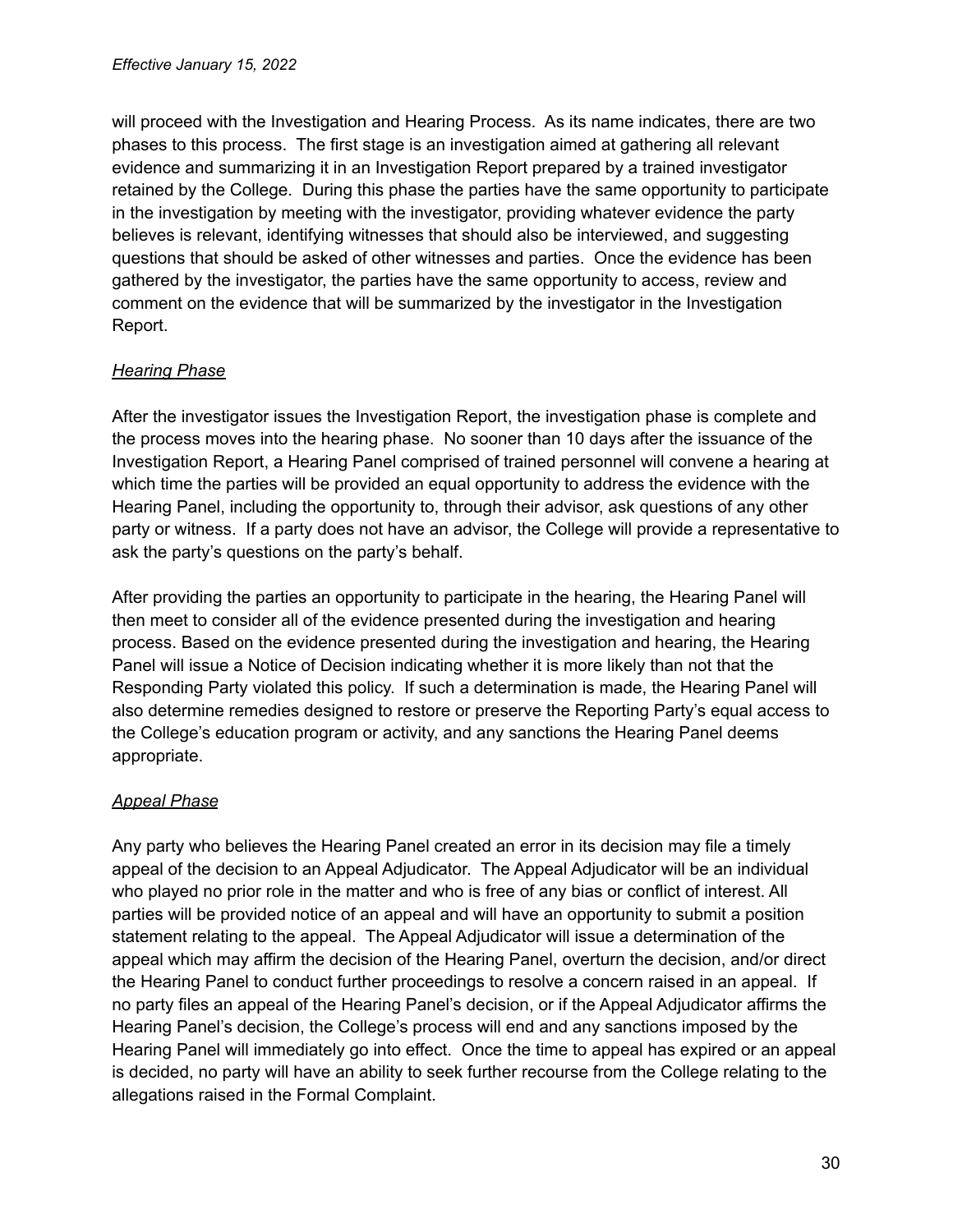## B. General Grievance Process provisions

1. Role of the Title IX Coordinator

<span id="page-30-1"></span><span id="page-30-0"></span>The Title IX Coordinator is a resource for all parties participating in the Grievance Process. The Title IX Coordinator is available to explain the Informal Resolution Process and the Investigation and Hearing Process. Any questions or concerns that arise during the Grievance Process should be directed to the Title IX Coordinator. When matters are brought to the Title IX Coordinator that fall outside the scope of the Policy Prohibiting Sexual Harassment, the Title IX Coordinator may refer the matter to other institutional representatives.

# 2. Commitment to fair treatment of all parties

<span id="page-30-2"></span>The College seeks to ensure that all Reporting Parties and Responding Parties involved in the Grievance Process are treated with dignity and respect. The College strives to provide a process that is prompt, fair and impartial. Reporting Parties involved in this process should never be treated in a manner that suggests that they were at fault for, or that they should have done something differently to avoid, the reported sexual harassment. Responding Parties are presumed not responsible for the alleged sexual harassment until a determination regarding responsibility is made at the conclusion of the Grievance Process. If parties have any concerns about the manner in which they are being treated throughout the Grievance Process, they should immediately report such concerns to the Title IX Coordinator.

Reporting Parties and Responding Parties who participate in the Grievance Process can expect the following:

- Prompt and equitable resolution of allegations of sexual harassment in adherence to the process and timeframes provided in the Grievance Process;
- Respect of their privacy in accordance with the Policy and any legal requirements;
- Freedom from retaliation for making a good faith report of sexual harassment or for participating in the Grievance Process;
- The opportunity to articulate concerns or issues about proceedings under the Grievance Process with the Title IX Coordinator;
- The opportunity to select an advisor of choice, who may be but is not required to be an attorney, including the right to have that advisor attend any meeting or proceeding at which the party's presence is contemplated by the Grievance Processes;
- The opportunity to challenge the investigator, Informal Resolution facilitator, any member of the Hearing Panel, or an Appeal Adjudicator for bias or conflict of interest;
- The opportunity to provide relevant evidence and identify witnesses during an investigation;
- The opportunity to have timely and equal access to all relevant evidence gathered during the investigation and that may be used during any proceedings under the Grievance Process;
- The right to a hearing at which the parties may present evidence, including testimony, and may, through their advisor, ask questions of witnesses and other parties;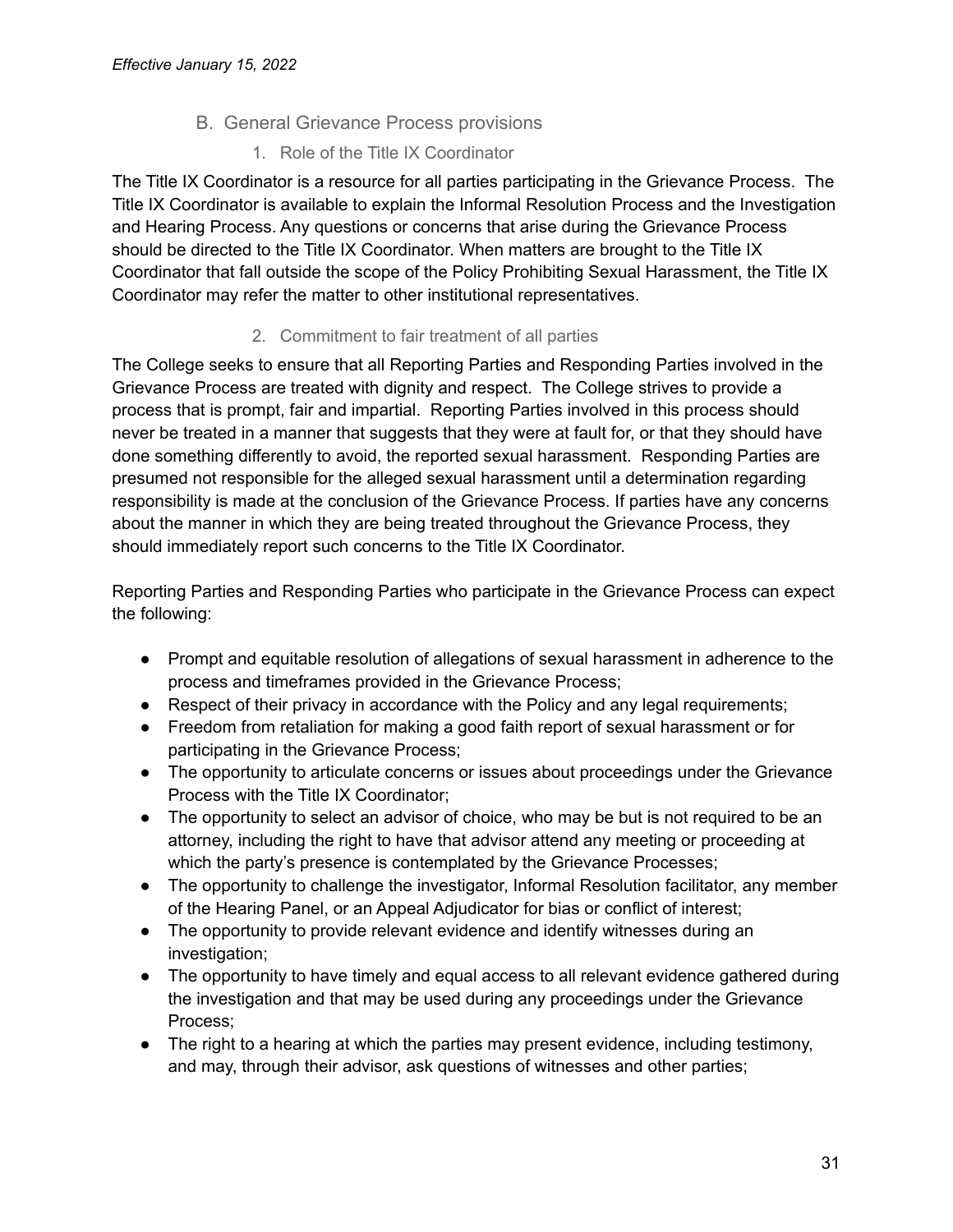- Reasonable time to prepare in advance of any interview or proceeding under the Grievance Processes;
- Written notice of any extension of time frames for good cause;
- Prompt and simultaneous written notice of the all decisions relating to the Formal Complaint including the Hearing Panel's determination and the Appeal Adjudicator's decision of any appeal; and
- <span id="page-31-0"></span>• The right to timely appeal the decision of the Hearing Panel.

# 3. Avoiding conflicts of interest

If a Reporting Party or Responding Party has any concern that any individual acting for the College under the Grievance Process has a conflict of interest, such concern should be reported to the Title IX Coordinator no later than either two (2) business days after receiving the notice of the identity of the individual(s) assigned to the matter; or, in the case of a conflict of interest that arises after an individual is assigned to the matter, within two (2) business days after a conflict of interest arises. The Title IX CORE Team will review the concerns and take appropriate steps to ensure that no conflicts of interest exist on the part of anyone involved in mediating, investigating, or adjudicating a Formal Complaint under the Grievance Process.

If the Title IX Coordinator has a conflict of interest with respect to the Grievance Process, the College's President or the President's designee shall appoint an alternate person to oversee the administration of this Policy with respect to the specific report at issue. If the President is a party to the report or has a conflict of interest with respect to a report, the Chair of the Board of Regents for the College shall ensure that the College puts in place appropriate safeguards under the circumstances to ensure that the College promptly and equitably responds to the Formal Complaint, including, but not limited to, appointment of alternate individuals to oversee the Grievance Process.

### 4. Response to non-participation and silence

<span id="page-31-1"></span>A party to the Grievance Process may at any time decline to provide information or otherwise participate in the Grievance Process. If a party opts not to participate in the Grievance Process, the College will proceed with the process and make a determination based upon the information available. Silence in response to an allegation will not be viewed as an admission of the allegation, but may leave allegations unrefuted. If a party or witness refuses to answer any question posed during the hearing phase of the Grievance Process, this may impact the Hearing Panel's review of the evidence and make it more difficult to give credibility to previous statements provided by the party or witness.

### 5. Reservation of flexibility

<span id="page-31-2"></span>The procedures set forth in the Grievance Process reflect the College's desire to respond to reports in good faith and in a manner that promotes fairness, impartiality and prompt resolution for all parties. The College recognizes that each case is unique and that circumstances may arise which require the College to reserve flexibility in responding to the particular circumstances. Where legally permissible, and where it is not possible or practical to follow the procedures provided in this Grievance Process, or for some other reason the College deems it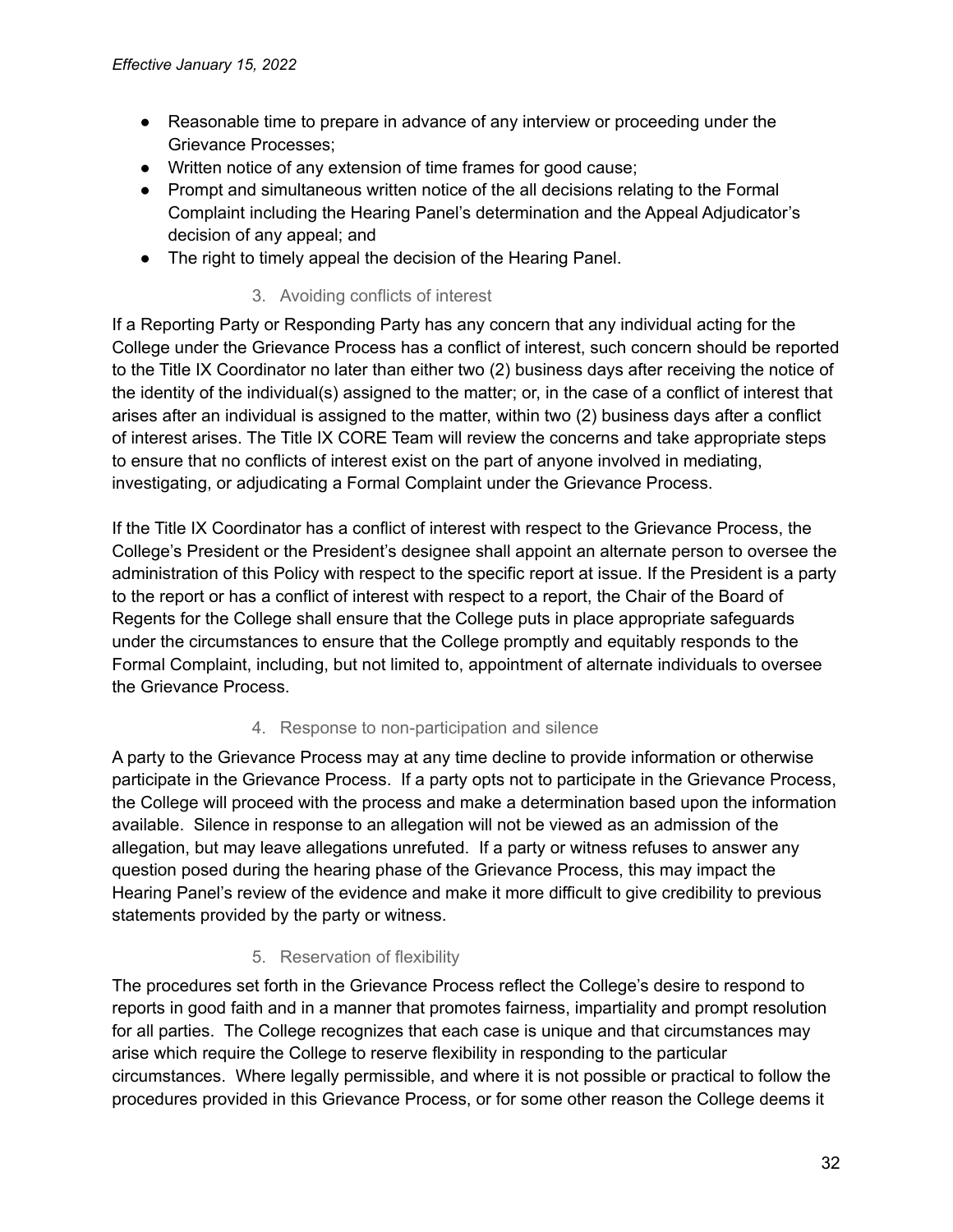preferable to utilize a different process, the College reserves the right to modify the procedure or to take other administrative action as it deems appropriate under the circumstances. Unwanted conduct of a sexual nature that does not rise to a level of being "severe, pervasive, and objectively offensive" may be referred to the appropriate College official for review under the [College's](https://wp.stolaf.edu/thebook/code-of-conduct/) Code of Student Conduct (for students) Staff [Handbook](https://wp.stolaf.edu/hr/files/2012/11/Staff-Handbook.pdf) (for staff) or Faculty [Manual](https://wp.stolaf.edu/doc/faculty-manual/) (for faculty).

When the College receives a report involving allegations of sexual harassment by a third party (an individual who is not a student, faculty, or staff member) that is outside the scope of this Grievance Process, the Title IX CORE Team may exercise discretion to determine an adjudication process that is deemed more appropriate based on the facts and circumstances of the matter. The Title IX Coordinator will document any report received, the process used, and the outcome. If it is determined that it is more likely than not that a third party violated this Policy, appropriate sanction(s) may include but are not limited to: conditions upon presence on campus or at College events, no-trespass and no-contact directives, or other steps deemed necessary to protect the Reporting Party and the campus community. Any party with concerns about the process or outcome should consult with the Title IX Coordinator.

# 6. Right to advisor of choice

<span id="page-32-0"></span>Both the Reporting Party and the Responding Party have the right to be assisted by an advisor of their choice as long as the advisor is not a potential witness in the case, does not have some other conflict of interest, and observes the following protocols:

- The purpose of the advisor is to support a Reporting Party or Responding Party in the Grievance Process.
- During the investigation phase of the Grievance Process, advisors may confer with their advisee, but they may not speak on behalf of their advisee, advocate for their advisee, or otherwise actively participate in the process.
- During the hearing phase of the Grievance Process, advisors will ask questions to the other parties and witnesses providing testimony. If a party does not have an advisor present at the live hearing, the College will provide a representative to that party to ask questions on the party's behalf.
- The advisor may accompany their advisee to all meetings relating to the Grievance Process, including the Informal Resolution Process is applicable.
- While advisors may assist their advisee in drafting written communications to the College, they may not directly or indirectly communicate with the Title IX Coordinator, the investigator, the Hearing Panel members, witnesses (other than their own advisee), or the Appeal Adjudicator.
- Advisors may not interrupt or otherwise unduly delay the Grievance Process. The College will strive to accommodate advisors' schedules; however, if an advisor is not reasonably available to participate in the Grievance Process, the College reserves the right to move forward with its process in order to ensure its prompt completion.
- With the permission of their advisee, advisors will be provided access to the same investigation materials and evidence that is available to their advisee. This information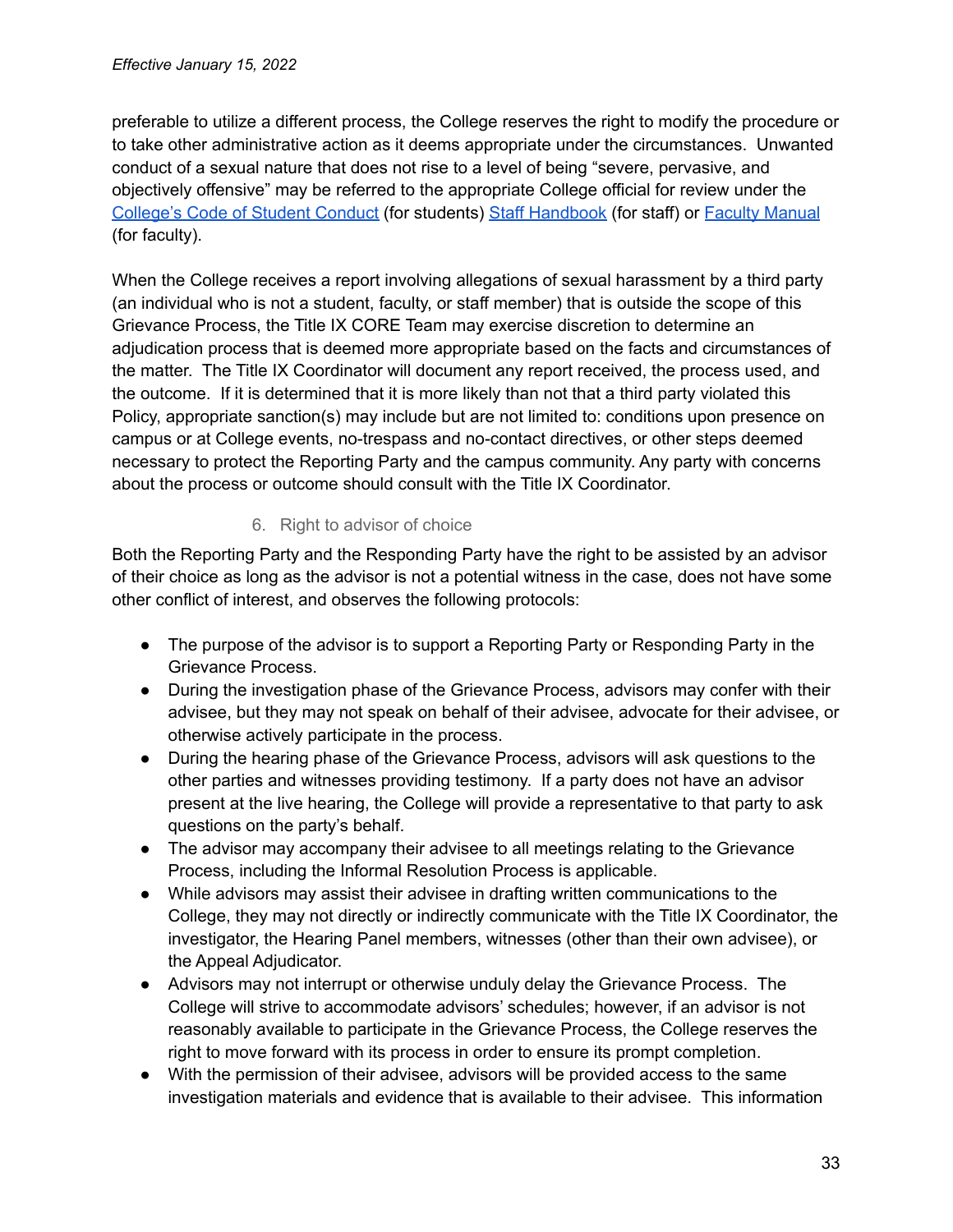frequently includes student records and other confidential and highly sensitive information. Advisors' access to such information is conditioned upon their agreement to maintain the confidentiality of these records except when disclosure is legally authorized. Advisors may only discuss information disclosed through the investigation process with their advisee. For example, if a party's advisor is an attorney, the attorney may not share any information obtained during the investigation process with other attorneys or staff associated with the attorney.

- Violations of confidentiality or other forms of interference with the resolution procedure by the advisor may result in disqualification of an advisor.
- The College reserves the right to disclose information about the identity of one party's advisor to the other party in a Grievance Process.

# 7. Prohibition of retaliation

<span id="page-33-0"></span>St. Olaf College strictly prohibits retaliation against individuals who report sexual harassment or against individuals who assist in or participate in the Grievance Process. Encouraging or assisting others to engage in retaliation is also prohibited. The College prohibits any form of intimidation, threats, coercion, or discrimination against any individual for the purpose of interfering with any right or privilege secured by this policy, or because the individual has made a report or complaint, testified, assisted, or participated or refused to participate in any manner in an investigation, proceeding, or hearing under this policy. Complaints alleging retaliation may be reported to the Title IX Coordinator and will be addressed under applicable disciplinary procedures.

Retaliatory acts may include, but are not limited to: adverse changes in employment status or opportunities; adverse academic action; adverse changes to academic, educational and extra-curricular opportunities; harassment or intimidation; acts or comments intended to embarrass the individual; or seeking out or attempting to discover the parties and witnesses involved in a report for the purpose of influencing their participation or statements, or taking adverse action against them.

Retaliation may be found even when an underlying report of Prohibited Conduct made in good faith was not substantiated. Retaliation may be committed by any of the parties or witnesses in the Grievance Process, their advisor, friends or representatives, or any other individuals.

Retaliatory conduct by community members and third parties is prohibited regardless of whether it occurs on or off campus, in person, or through social media, e-mail, or other forms of communication.

### 8. Responsibility to act in good faith and provide truthful information

<span id="page-33-1"></span>Parties and witnesses who participate in the Grievance Process are expected to act in good faith and provide truthful information in connection with the investigation and adjudication of the Formal Complaint. While individuals may opt to refuse to participate in the Grievance Process, when they proceed to participate it is expected that they will act in good faith and provide truthful and accurate information during the course of the Grievance Process.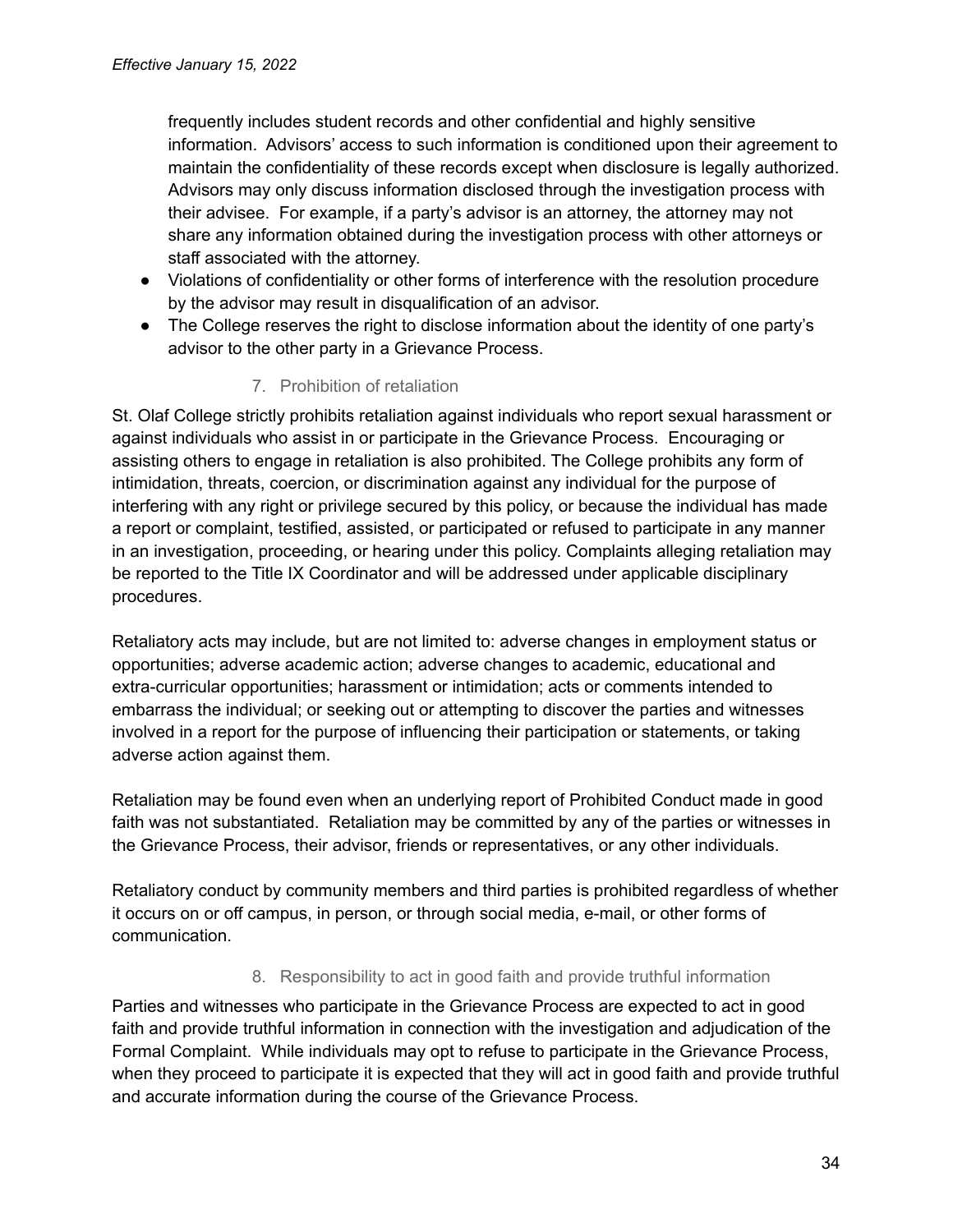# 9. Timelines

<span id="page-34-0"></span>The College will strive to promptly complete the Grievance Process. A general timeframe for each step in the process is provided below. These timeframes may be extended for good cause, which may exist if additional time is necessary to ensure the integrity and completeness of the investigation, to comply with a request by external law enforcement for temporary delay to gather evidence for a criminal investigation, to accommodate the availability of witnesses, party or a party's advisor, to accommodate a party with a disability, to account for College breaks or vacations, to account for complexities of a case, including the number of witnesses and volume of information provided by the parties, or for other legitimate reasons. In cases where extensions may be necessary, the Title IX Coordinator will notify the parties. Extensions will be no longer than necessary. The Reporting Party and Responding Party will receive written notice of any extensions that will include the reasons for the delay and the anticipated length of the delay.

# C. The Informal Resolution Process

<span id="page-34-1"></span>The parties may seek to use an Informal Resolution Process to develop a College-approved agreement between the Reporting Party and the Responding Party designed to address the concerns raised in the Formal Complaint. The Informal Resolution Process will proceed if all parties agree to participate. The Informal Resolution Process is overseen by a trained facilitator appointed by the Title IX Coordinator. Normally the process commences prior to the investigation phase and is completed within thirty (30) calendar days. The Title IX Coordinator will maintain records for all Informal Resolution cases, including a copy of any College-approved agreements between the parties. The College maintains discretion to determine whether a matter is appropriate for Informal Resolution. Informal Resolution will not be available for Formal Complaints involving a student Reporting Party and an employee Responding Party.

Participation in Informal Resolution is completely voluntary. The College will not require a Reporting Party or Responding Party to engage in Informal Resolution and will allow a Reporting Party or Responding Party to withdraw from Informal Resolution at any time up until an agreement is reached and signed. During the Informal Resolution, the College will not compel the Reporting Party or the Responding Party to interact directly with each other. The College may decline a request for Informal Resolution in any particular case and may terminate an ongoing Informal Resolution Process at any time. The agreement to participate in Informal Resolution and any resolution reached is subject to the agreement of the Title IX Coordinator, the Reporting Party and the Responding Party.

Each party has the right to choose and consult with an advisor during an Informal Resolution Process. The advisor may be any person, including an attorney, who is not otherwise a party or witness to the reported incident. See Section VI.A.6 for additional information on the protocols to be observed by an advisor.

Pursuing Informal Resolution is one step of the College's Grievance Process. If a matter is not resolved during the Informal Resolution, the matter will proceed to the Investigation and Hearing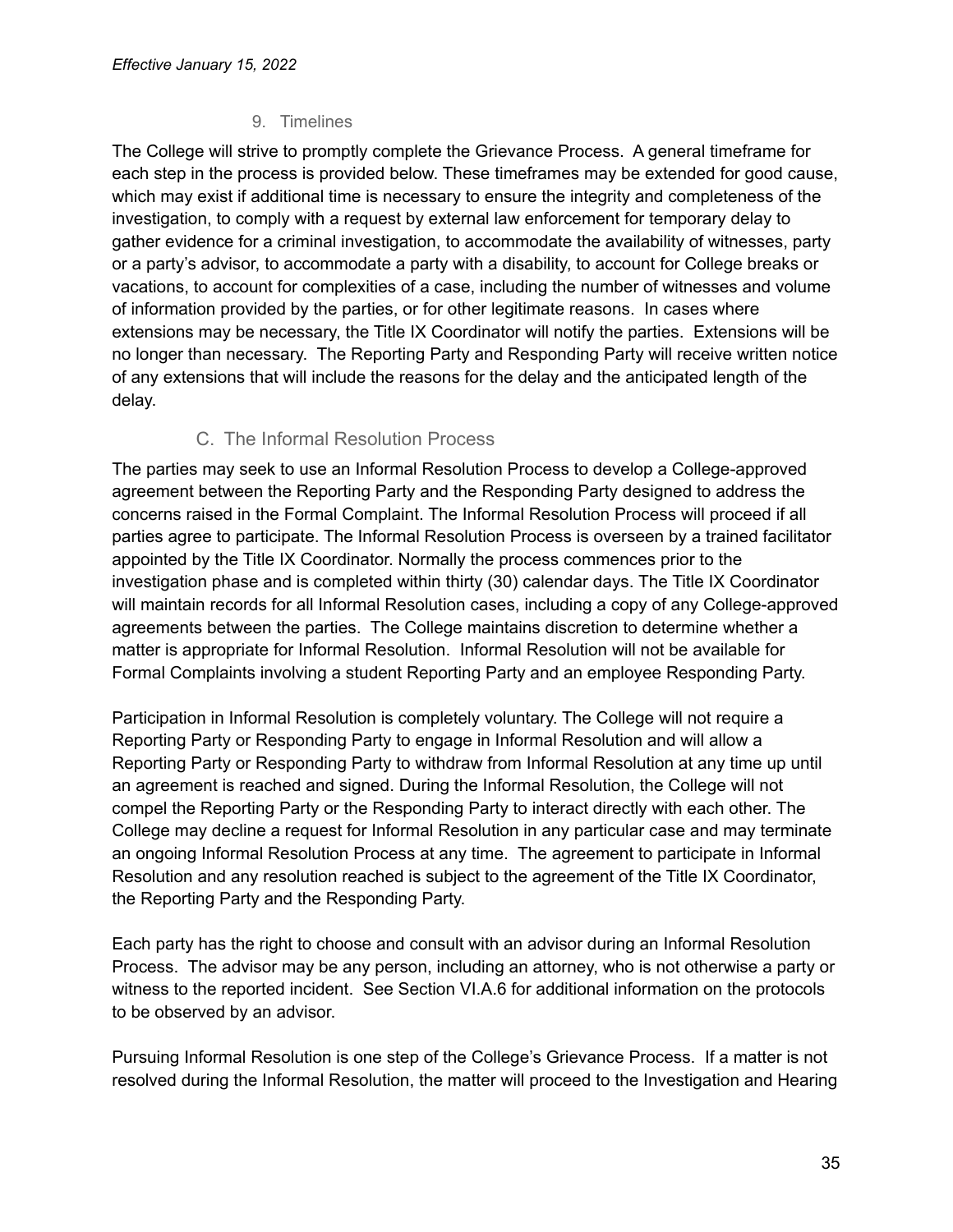<span id="page-35-0"></span>Process unless the Reporting Party withdraws the Formal Complaint or the College dismisses the Formal Complaint.

- D. The Investigation Phase
	- 1. Initiating the investigation

<span id="page-35-1"></span>The Investigation Phase is initiated when a Reporting Party reports sexual harassment and submits a written Formal Complaint requesting that the College proceed with the Grievance Process. Upon receipt of a Formal Complaint the College will issue a Notice of Allegations to both parties. The Notice of Allegations will provide sufficient details of the allegations of sexual harassment that are known to the College, including the identities of the parties involved in the incident, if known, the conduct allegedly constituting sexual harassment, and the date and locaton of the alleged incident, if known. The Investigation may be temporarily suspended if the parties agree to attempt to resolve the matter through the Informal Resolution Process. If such efforts are unsuccessful because either party withdraws from the Informal Resolution Process or the College declares an impasse, the investigation will proceed.

# 2. Assigning an investigator

<span id="page-35-2"></span>Whenever the Grievance Process is commenced, an investigator is assigned to conduct a prompt, thorough, fair, and impartial investigation. In most instances, the College will retain an external investigator to conduct the investigation. The Investigator has broad discretion to determine the investigation format. The Investigator is responsible for maintaining an orderly, fair, and respectful investigation process and has broad authority to respond to disruptive or harassing behaviors, including adjourning an investigative meeting or excluding the offending person. All investigators will receive annual training on issues related to sexual and gender-based harassment, sexual assault, dating violence, domestic violence, and stalking, and on how to conduct an investigation that is fair and impartial, provides parties with notice and a meaningful opportunity to be heard, and protects the safety of all parties and the College community while promoting accountability. Investigators will also receive training on issues of relevance to create an investigative report that fairly summaries relevant evidence.

### 3. Notice of Allegations

<span id="page-35-3"></span>The Title IX Coordinator will notify the Reporting Party and the Responding Party, in writing, of the commencement of the Grievance Process. After receiving the Notice of Allegations, the parties will be provided sufficient time to prepare before meeting with the Investigator to discuss the allegations. The Notice of Allegations will include the following:

- Sufficient details of the allegations known to the College at the time of issuance including the identity of the parties involved in the incident, if known; and the date and location of the incident, if known;
- The conduct allegedly constituting sexual harassment;
- The identity of the Investigator and Hearing Panel members:
- Information on how the parties may challenge participation by the Investigator or the Hearing Panel on the basis of bias or a conflict of interest;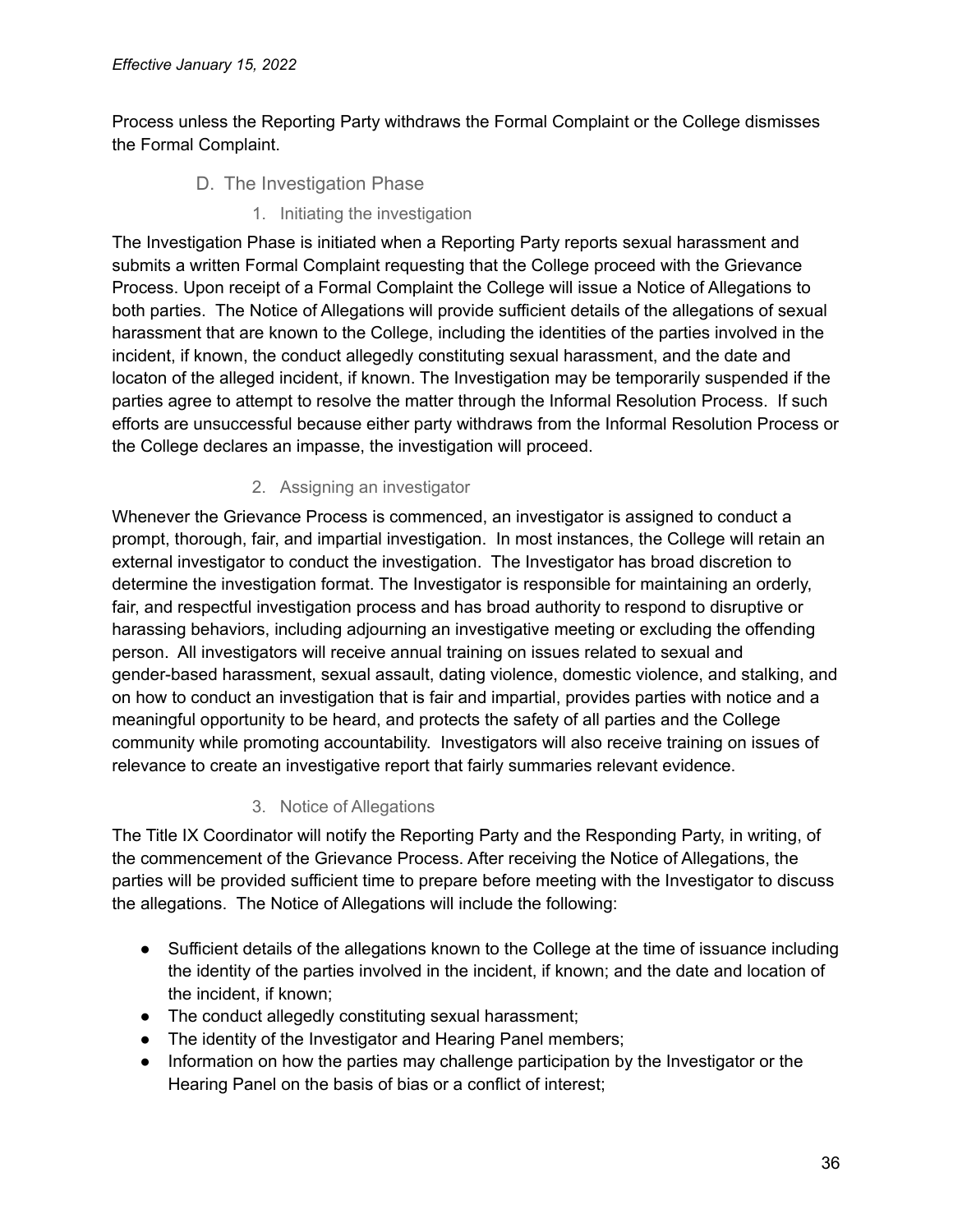- A statement that the Responding Party is presumed not responsible for the reported conduct and that a determination regarding responsibility is made based upon a preponderance of the evidence at the conclusion of the Grievance Process;
- Notice that knowingly making false statements or knowingly submitting false information during a Grievance Process is a violation of College policy. For students, the disciplinary process will be addressed using the Code of [Conduct.](https://wp.stolaf.edu/thebook/code-of-conduct/article6/) For staff the matter will be referred to Human Resources and for faculty the matter will be referred to the Provost's office.
- An explanation of the College's policy prohibiting retaliation against any party, witness or other individual who reports sexual harassment or who participates in the Grievance Process;
- Instructions to the parties to preserve any potentially relevant evidence in any format;
- Assurance that a party will not be required or permitted to use questions or evidence that constitute, or seek disclosure of, information protected under a legally recognized privilege, unless the person holding such privilege has waived the privilege;
- Information regarding the parties' right to have an advisor of their choice (who may be, but is not required to be, an attorney) who may inspect and review evidence during the Grievance Process, and who may ask questions of parties and witnesses during the hearing that occurs after the investigation; and
- A link to a copy of the Policy and this Grievance Process.

If after the investigation begins the College determines there are additional allegations that need to be investigated but were not included in the original Notice of Allegation, the College will provide both parties with an Amended Notice of Allegations which will provide the additional details about the allegations that are known to the College.

### 4. Dismissal of the Formal Complaint or allegations

<span id="page-36-0"></span>The College retains discretion to dismiss a Formal Complaint, or any allegations contained in a Formal Complaint, if it becomes evident at any time during the Grievance Process that: (1) the allegations, even if proved, would not constitute a violation of this Policy; or (2) specific circumstances prevent the College from gathering evidence sufficient to reach a determination as to the Formal Complaint or allegations. A dismissal on either of these grounds may be made at the College's own initiative or in response to a request by a Responding Party. Such requests should be made in writing to the Title IX Coordinator, and should provide in a succinct statement of the basis for the request for dismissal. The College will not dismiss a matter without first notifying the Reporting Party of the grounds upon which it is considering dismissal and providing the Reporting Party a reasonable opportunity to respond.

The College may also dismiss a Formal Complaint or any allegations contained therein, if at any time a Reporting Party notifies the Title IX Coordinator in writing that the Reporting Party would like to withdraw the Formal Complaint or any allegations therein.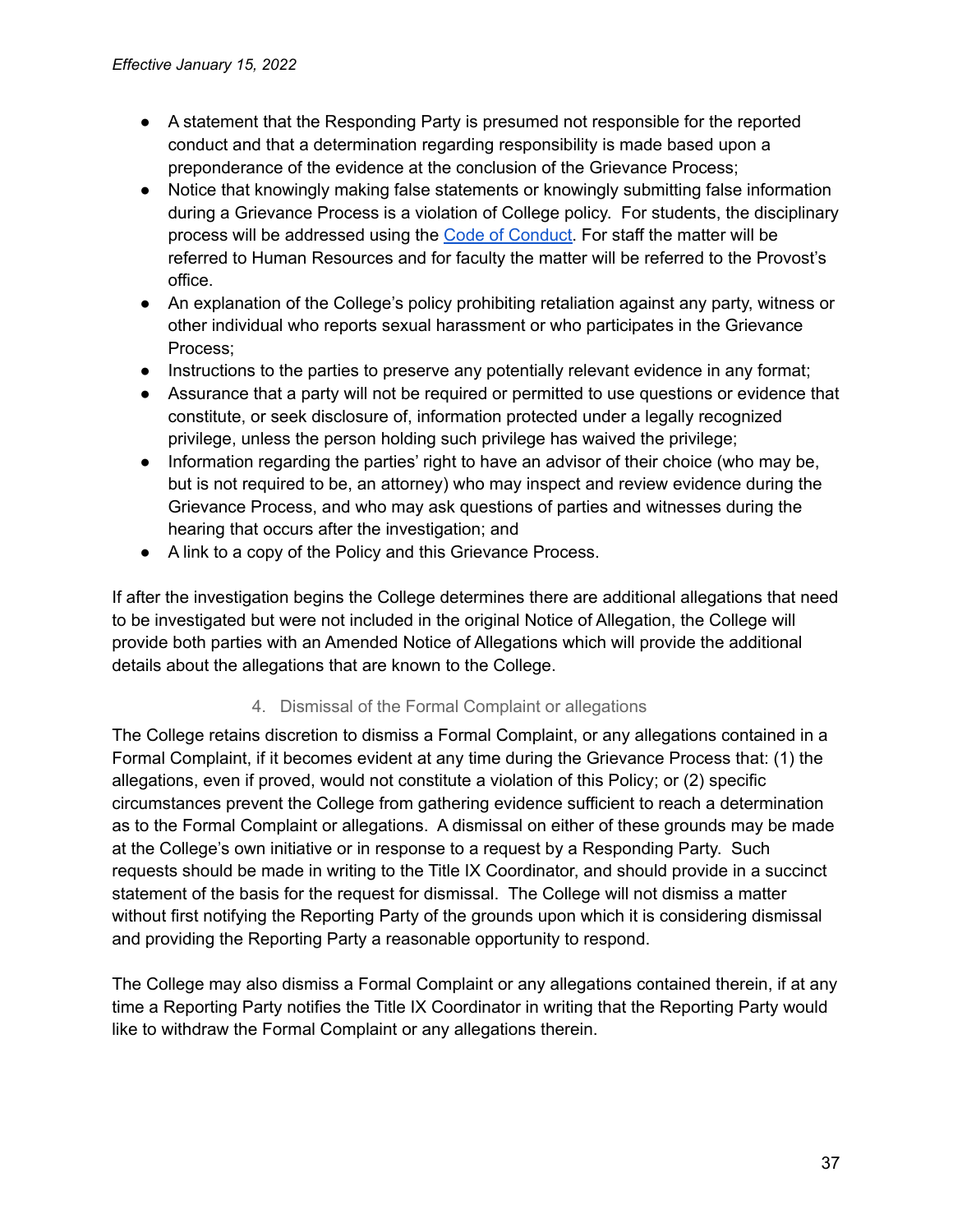Upon a dismissal of the Formal Complaint or any allegations, the College will promptly and simultaneously provide the parties a written Notice of Dismissal which will contain the reason(s) for the dismissal decision.

A decision by the College to dismiss a Formal Complaint or any allegations contained therein, is appealable pursuant to Section VI.F.1 below. The Notice of Dismissal will identify the Appeal Adjudicator and instructions on how a party may appeal the decision.

# 5. Consolidating multiple complaints

<span id="page-37-0"></span>In its discretion, the College may consolidate Formal Complaints of sexual harassment allegations against more than one Responding Party, or by more than one Reporting Party against one or more Responding Party, or by one party against the other party, where many of the allegations of sexual harassment arise out of the same facts or circumstances.

### 6. Investigation of other policy violations

<span id="page-37-1"></span>If a report of sexual harassment also implicates other allegations of violations of the College's Code of Student [Conduct](https://wp.stolaf.edu/thebook/code-of-conduct/) or the College's Policy Prohibiting Unlawful [Discrimination](https://wp.stolaf.edu/equity-inclusion/college-policy/) and [Harassment](https://wp.stolaf.edu/equity-inclusion/college-policy/), the Title IX CORE Team will evaluate the allegations to determine whether the investigation of the sexual harassment and the other alleged misconduct may be appropriately investigated together under this Grievance Process. Where the Title IX Coordinator determines that a single investigation is appropriate, the determination of responsibility for the violation of other policies will be evaluated under the applicable policy, but the investigation and hearing will be conducted in accordance with these Procedures.

### 7. Title IX Coordinator communications during investigation

<span id="page-37-2"></span>The Title IX Coordinator remains available to the parties throughout the Grievance Process to answer questions or address concerns. The Title IX Coordinator can assist parties with changes to existing supportive measures or with addressing concerns about the Grievance Process. The Title IX Coordinator will also notify the parties of the date, time, location, participants, and purpose of all investigative interviews at which a party will be requested to attend with notice to provide the party sufficient time to prepare to participate before attending the interview. The parties will also receive notice of all meetings or proceedings relating to the Grievance Process at which the other party or parties will be in attendance, including any meetings with the investigator or other College officials. During the Grievance Process the parties can expect to receive updates from the Title IX Coordinator on at least a weekly basis.

# 8. Role of advisor during investigation phase

<span id="page-37-3"></span>The parties have the right to be assisted by an advisor of their choice as long as the advisor is not a potential witness in the case, does not have some other conflict of interest, and the advisor observes the College's protocols for advisors participating in the Grievance Process. During the investigation phase, an advisor's role is to provide advice and support to their advisee. An advisor may confer with their advisee, but they may not speak on behalf of their advisee, advocate for their advisee, or otherwise actively participate in the process. During an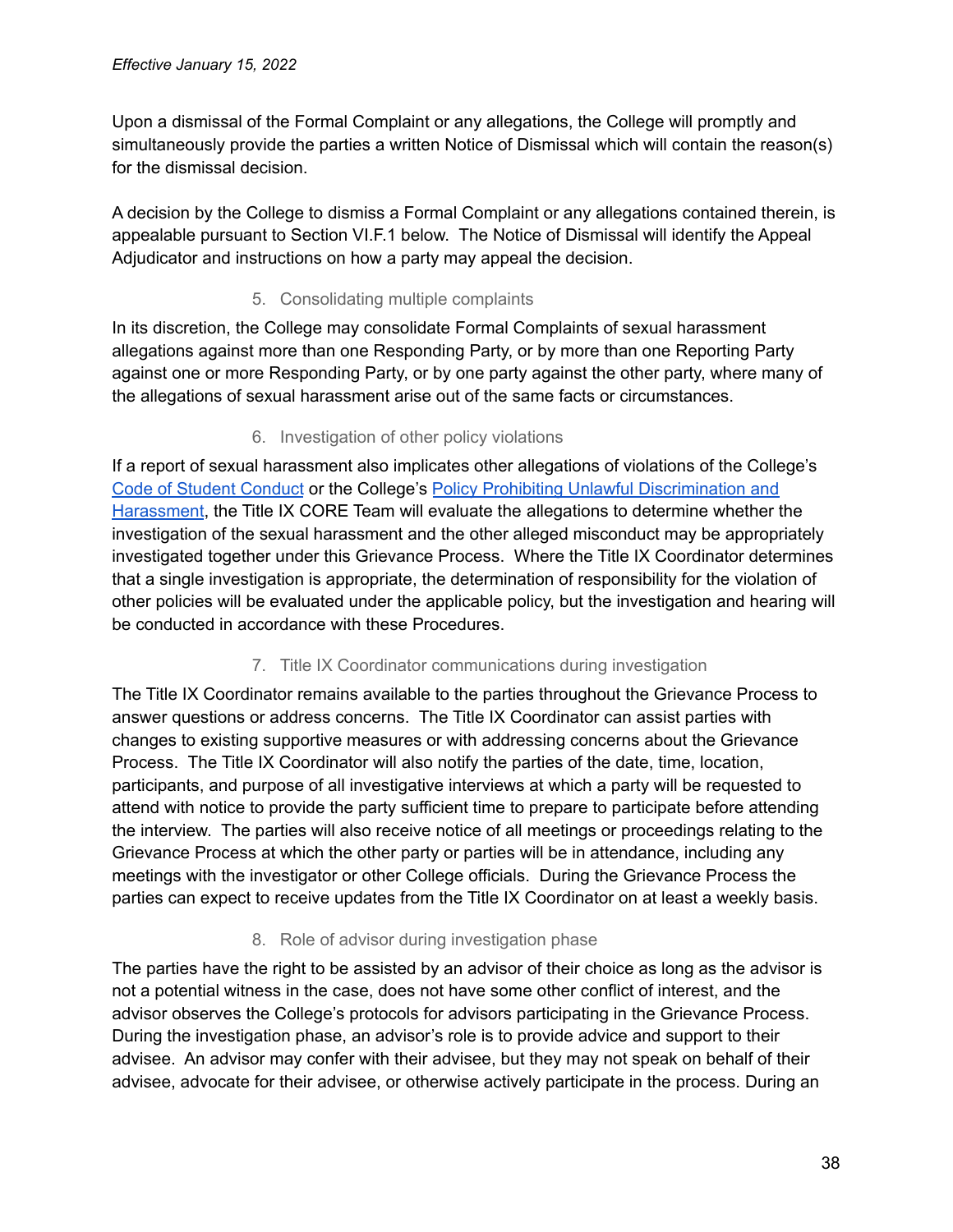<span id="page-38-0"></span>investigation interview, an advisor should not interrupt or otherwise interfere with the investigator's interview.

## 9. Meeting with the investigator

The Investigator will seek to meet with all parties at least once during the investigation to ask questions about the allegations and to provide the parties an opportunity to address the allegations raised in the Formal Complaint. Parties will be given adequate time to prepare to participate before an interview will be conducted. In addition to answering the Investigator's questions, the parties should be prepared to provide the Investigator any evidence relevant to the investigation, the names of witnesses whom the party believes should be interviewed, and any questions the party believes should be asked of another party or witness.

# 10. Opportunity to review and comment on evidence gathered

<span id="page-38-1"></span>At least 10 calendar days prior to the Close of Evidence, the parties will be given equal opportunity to inspect, review and comment on all of the evidence obtained as part of the investigation that is directly related to the allegations raised in a Formal Complaint, including inculpatory or exculpatory evidence whether obtained from a party or other source, so that each party can meaningfully respond to the evidence prior to conclusion of the investigation. Prior to completion of the Investigative Report, the College will send each party and the party's advisor, if any, the evidence subject to inspection and review in an electronic format or a hard copy (at the College's discretion). Before the end of this 10-day period, the parties may meet with the Investigator and/or submit in writing a response to the evidence, which the Investigator will consider prior to completion of the Investigative Report. If a party raises an issue or submits further evidence, this will not extend the 10-day period for review and comment prior to the Close of Evidence unless the Investigator determines that further investigation is needed. If the Investigator determines that additional investigation is needed, the parties will be provided an additional 10-day period of time to review and comment on any additional evidence gathered before the Close of Evidence. The evidence made available to the parties for review and inspection will be made available to the parties during the hearing, including for purposes of asking questions of witnesses.

### 11. Close of evidence notice

<span id="page-38-2"></span>The College will strive to complete the investigation phase of the Grievance Process within twenty (20) business days. Prior to the Investigator drafting an Investigation Report, the Title IX Coordinator will inform the parties of the pending close of the investigation phase so that the parties will have an opportunity to submit any additional evidence and/or suggest additional witnesses to be interviewed. The "Close of Evidence" (i.e. the deadline for submitting further evidence) will occur on a date identified by the investigator, and the parties will not be permitted to introduce additional evidence after that date absent circumstances the College deems necessary in meeting its burden of proof and burden of gathering evidence sufficient to reach a determination.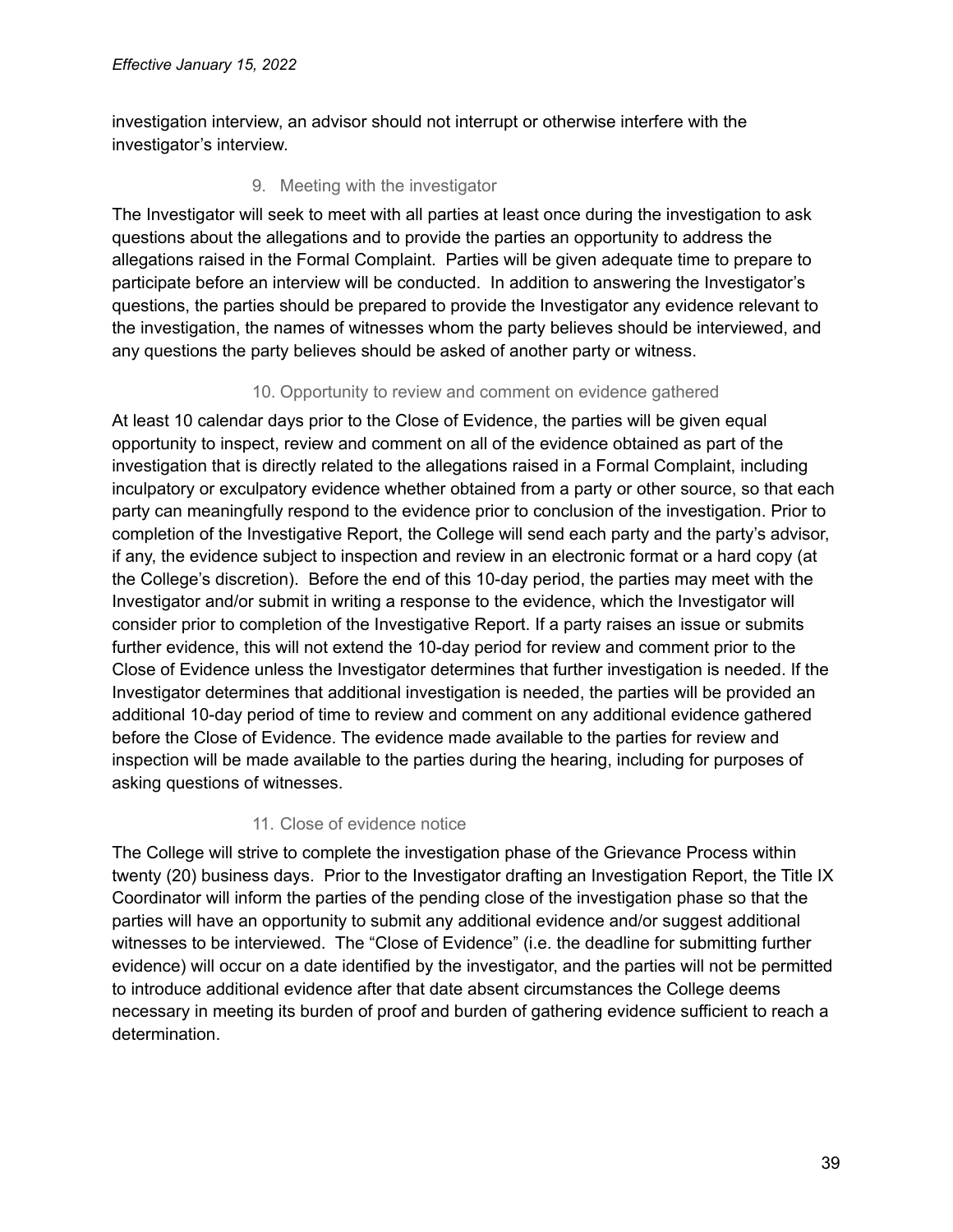# 12. Investigation Report

<span id="page-39-0"></span>Following the close of evidence, the investigator will prepare an Investigation Report which fairly summarizes the relevant evidence gathered during the investigation and which summarizes the contested and uncontested facts relevant to the allegations at issue in the Formal Complaint. The Investigation Report will not include any findings relating to the credibility of any party or witnesses, and will not include any conclusion by the Investigator as to whether the Investigator believes a preponderance of the evidence supports a finding of responsibility. The parties and their advisors will have another 10-day period to review the Investigation Report, in electronic or hard copy format, and submit a response to the Hearing Panel for their review.

# E. The Hearing

<span id="page-39-1"></span>The hearing is an opportunity for the parties to address the Hearing Panel in person and to question the other party and/or witnesses. It also provides the Hearing Panel an opportunity to obtain information following the investigation that is necessary to make a determination of whether a Policy violation occurred.

# 1. Hearing Panel

<span id="page-39-2"></span>The hearing will be conducted by a three-person Hearing Panel. The Hearing Panel will receive annual training regarding the College's definition of sexual harassment, the scope of the College's education programs and activities, how to conduct a hearing, and how to serve impartially, including by avoiding prejudgment of the facts at issue, conflicts of interest, and bias. The Hearing Panel will also receive training on the technology to be used at the live hearing, and on issues of relevance of questions and evidence, including when questions and evidence about the Reporting Party's sexual predisposition or prior sexual behavior are not relevant.

The Hearing Panel will be impartial and free from bias or conflict of interest. If any Hearing Panel member has concerns that they cannot conduct a fair or unbiased review, the Hearing Panel member may report those concerns in advance of the prehearing conference to the Title IX Coordinator and a different Hearing Panel member will be assigned. Similarly, a Reporting Party or a Responding Party who has concerns that an assigned Hearing Panel member cannot conduct a fair and unbiased hearing may report those concerns to the Title IX Coordinator who will assess the circumstances and whether a different Hearing Panel member should be assigned. The Hearing Panel has broad discretion to determine the hearing format. The Hearing Panel is responsible for maintaining an orderly, fair, and respectful hearing and has broad authority to respond to disruptive or harassing behaviors, including adjourning the hearing or excluding the offending person. The Hearing Panel will also have discretion to call for breaks or recesses as deemed necessary during the hearing.

The parties may make requests to the Title IX Coordinator related to the format or the nature of their participation in the hearing. The Title IX Coordinator will work with the Hearing Panel to accommodate reasonable requests.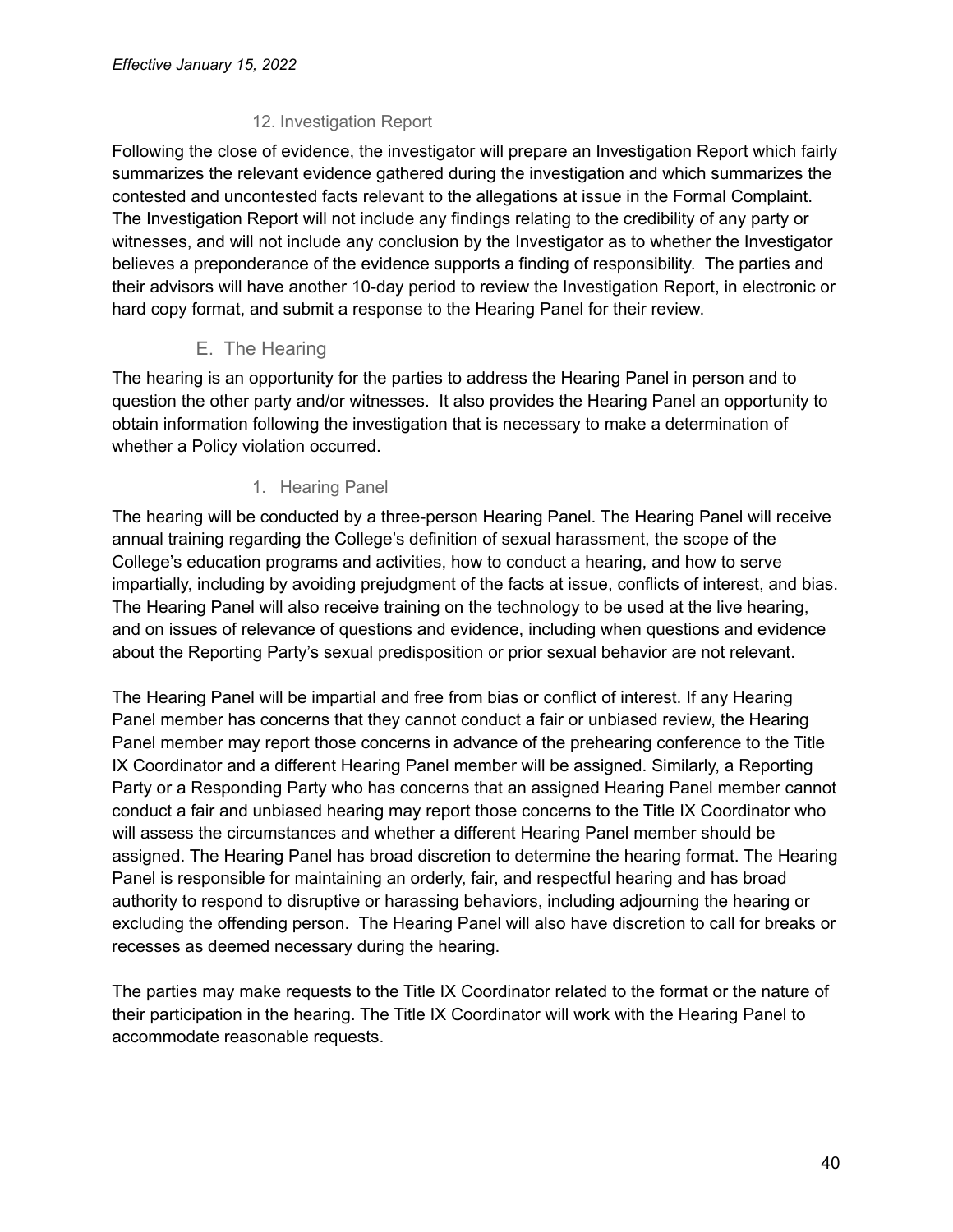# 2. Scheduling

<span id="page-40-0"></span>The Title IX Coordinator will forward a copy of the Investigation Report to the Hearing Panel and will schedule a hearing date, time, and location and notify the parties of the same. The date of the hearing will be at least ten (10) calendar days after the parties' receipt of the Investigation Report and, except in extraordinary circumstances, no later than twenty four (24) calendar days from the issuance of the Investigation Report.

# 3. Standard of evidence and burden of proof

<span id="page-40-1"></span>In all cases before the Hearing Panel, the standard of proof is a preponderance of evidence. A finding of responsibility by a preponderance of the evidence means that it is more likely than not, based on all the reasonable evidence and reasonable inferences from the evidence, that the Responding Party violated this Policy. Neither party bears the burden of proof. It is the College's burden of proof under the Grievance Process and the College's burden of gathering evidence sufficient to reach a determination.

# 4. Pre-hearing meeting

<span id="page-40-2"></span>Prior to the hearing, the Title IX Coordinator will convene a separate pre-hearing meeting with each of the parties and their advisors to review procedures to be followed at the hearing; to identify the names of witnesses that will be asked to appear; and to answer any other questions or share information prior to the hearing. At this pre-hearing meeting, each party must identify the witnesses they will want to appear at the hearing for questioning in order to allow the Title IX Coordinator to successfully schedule and make arrangements for the hearing. The Title IX Coordinator will also discuss the time allotted for the hearing and any time limitations. If either party will not be attending the hearing, the Title IX Coordinator will determine whether and how that absence affects the ability of the College to move forward with the hearing, as well as the hearing schedule. The Title IX Coordinator will also discuss the role of advisors at the hearing and determine whether a party is in need of an assigned representative to ask questions on the party's behalf during the hearing. The parties are expected to identify witnesses they wish to be available during the hearing by the pre-hearing meeting. The Hearing Panel may, in its discretion, exclude from the hearing witnesses who were not identified by a party.

# 5. Recording hearing

<span id="page-40-3"></span>The hearing is live and closed to the public. The parties are allowed to have their advisor present throughout the hearing process. The College will record the hearing and any other recording by the parties, their advisors or anyone else is prohibited. A copy of the recording will be made available to parties for their inspection and review. In most instances, the hearing will be conducted virtually using technology enabling the Hearing Panel and parties to simultaneously see and hear the proceedings while the parties and Hearing Panel are in different locations.

# 6. Case presentation and questioning

<span id="page-40-4"></span>The hearing is not intended to be a repeat of the investigation or an exhaustive review of the evidence summarized in the Investigation Report. The Hearing Panel will be well-versed in the facts of the case having reviewed the Investigation Report, witness interviews and any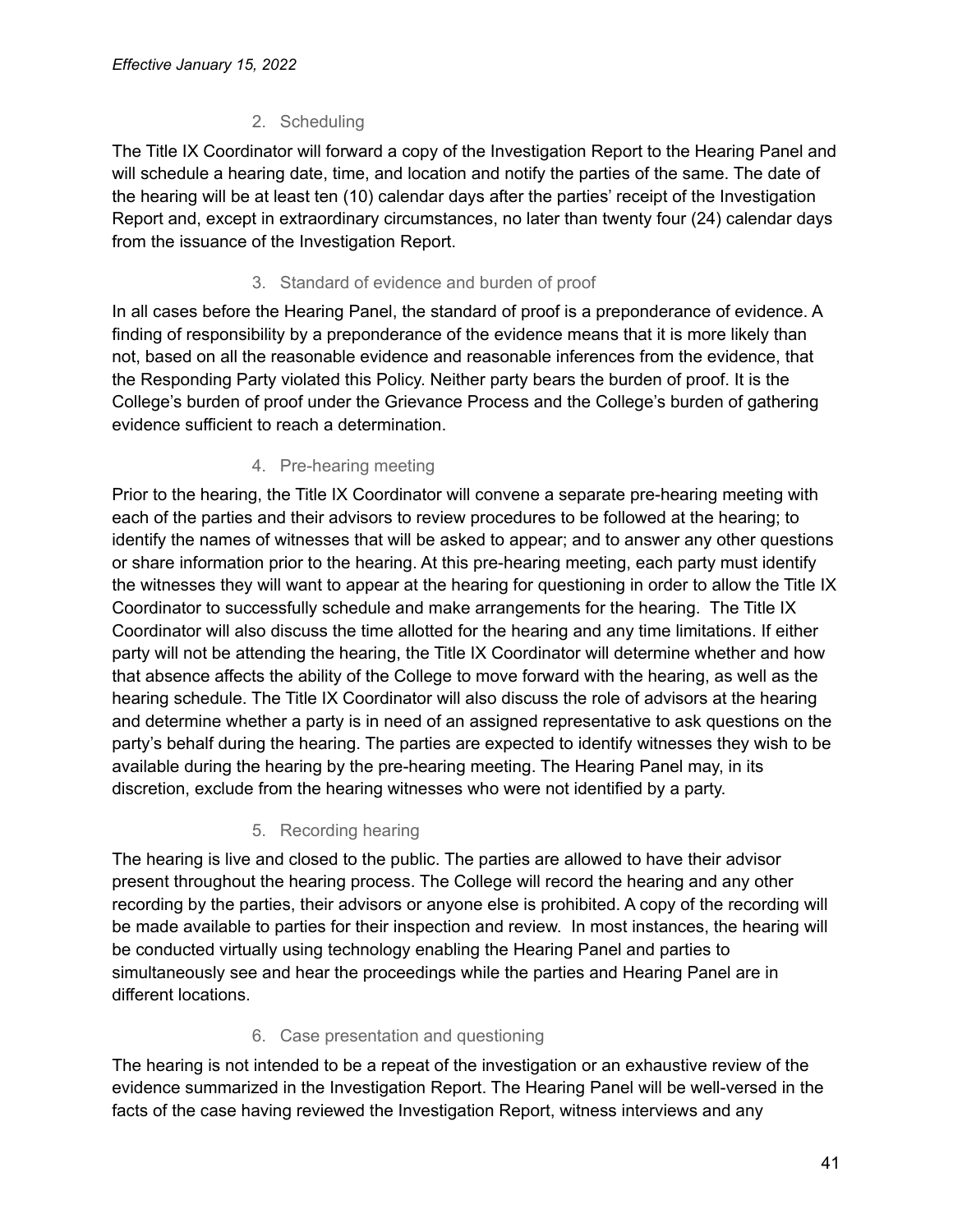responses to the Investigation Report submitted by the parties. The parties and their advisors will attend the hearing before the Hearing Panel. Other College administrators may attend at the request of or with the prior approval of the Hearing Panel, and the parties will be notified in advance of anyone who will be in attendance.

The Hearing Panel has absolute discretion to decide upon the format for the hearing and to determine which witnesses are relevant to their outcome determination. The Hearing Panel may decline to hear from a witness where they conclude that the information is not relevant for their outcome determination or unduly duplicative of other testimony already provided at the hearing. A typical hearing may include brief opening remarks by a member of the Hearing Panel; questions posed by the Hearing Panel to one or both of the parties or witnesses; follow-up questions by one party to the other (typically with the Responding Party's advisor questioning the Reporting Party first); questions by the Hearing Panel to any witness; and follow-up questions by the parties (through their advisors) to any witness. The Hearing Panel will also afford the parties an opportunity at the end of the hearing to offer brief closing remarks. A decision whether to offer closing remarks is completely voluntary.

During the hearing, the Hearing Panel will provide each party an opportunity, through their advisor, to ask the other party and any witnesses relevant questions and follow-up questions, including those challenging credibility. Such cross-examination at the live hearing will be conducted directly, orally, and in real time by the party's advisor of choice and never by a party personally. If a party does not intend to have an advisor present at the live hearing, the party may make arrangements at the pre-hearing meeting for the College to provide an individual who will be available at the hearing to ask questions on the party's behalf. If the party does not have an advisor, and refuses the College's offer to provide an individual to ask questions on the party's behalf, then the party will not be permitted to ask questions of the other party or any witnesses.

### 7. Evidentiary issues

### *a) Presumption of non-responsibility and impact of non participation*

<span id="page-41-1"></span><span id="page-41-0"></span>The Responding Party will be deemed responsible only where the Hearing Panel concludes that a preponderance of the evidence support a determination that the Responding Party engaged in sexual harassment. Neither party is required to participate in the investigation or any form of resolution under this Grievance Process, and the Hearing Panel will not draw any adverse inference from a decision by either of the parties not to participate.

If a party or witness does not submit to cross-examination at the live hearing, this may impact the Hearing Panel's ability to review the evidence and/or give credibility to previous statements provided by the party or witness as they work to reach a determination regarding responsibility. The Hearing Panel will not draw an inference about the determination regarding responsibility based solely on a party's or witness's absence from the live hearing or refusal to answer cross-examination or other questions.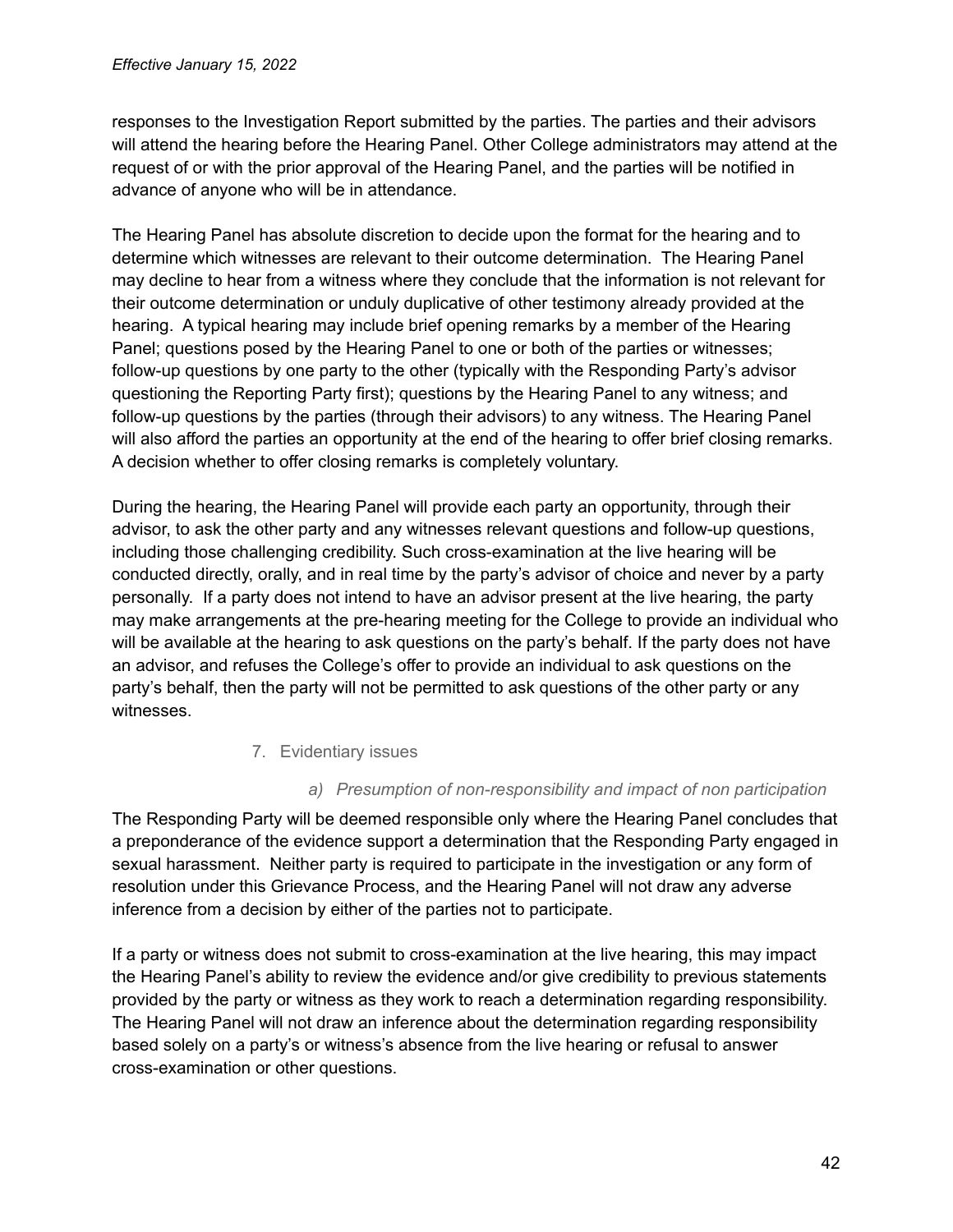#### *b) Evidence of prior or subsequent misconduct*

<span id="page-42-0"></span>Prior or subsequent conduct of the Responding Party may be considered in determining pattern, knowledge, intent, motive, or absence of mistake. For example, evidence of a pattern of sexual harassment by the Responding Party, either before or after the incident in question, regardless of whether there has been a prior finding of sexual harassment, may be deemed relevant to the determination of responsibility for the sexual harassment under investigation. The determination of relevance of pattern evidence will be based on an assessment of whether the previous or subsequent conduct was substantially similar to the conduct under investigation or indicates a pattern of similar sexual harassment. Such prior or subsequent conduct may subject the Responding Party to additional sanctions. The Hearing Panel will determine the relevance of this information and both parties will have access to information regarding this information in the same manner they are provided access to all evidence gathered during the investigation.

#### *c) Reporting Party's prior sexual history*

<span id="page-42-1"></span>At all stages of the investigation and hearing process, questions and evidence about the Reporting Party's sexual predisposition or prior sexual behavior are not relevant, unless such questions and evidence about the Reporting Party's prior sexual behavior are offered to prove that someone other than the Responding Party committed the conduct alleged by the Reporting Party, or if the questions and evidence concern specific incidents of the Reporting Party's prior sexual behavior with respect to the Responding Party and are offered to prove consent. However, even in the context of a prior sexual relationship, consent to one sexual act on one occasion does not constitute consent to another sexual act on a different occasion. The Hearing Panel will explain to the party proposing the questions during the hearing any decision to exclude a question as not relevant.

#### *d) Relevance of evidence*

<span id="page-42-2"></span>The Investigator will determine what evidence is relevant to include in the Investigation Report. The parties and their advisors will have an equal opportunity to inspect and review any evidence obtained as part of the investigation that is directly related to the allegations raised in the Formal Complaint even if deemed immaterial or irrelevant by the Investigator.

The Hearing Panel has the ultimate discretion in determining the relevance of any proffered evidence and to include or exclude certain types of evidence or questions. Evidence that is determined to have been offered for an improper purpose, such as to embarrass or harass another party or witness, will not be considered by the Investigator or the Hearing Panel and could be grounds for an independent complaint of retaliation.

Only relevant cross-examination and other questions may be asked of a party or witness. Before any party or witness answers a cross-examination or other question from an advisor, the Hearing Panel must first determine whether the question is relevant and interject to explain any decision to exclude a question as not relevant.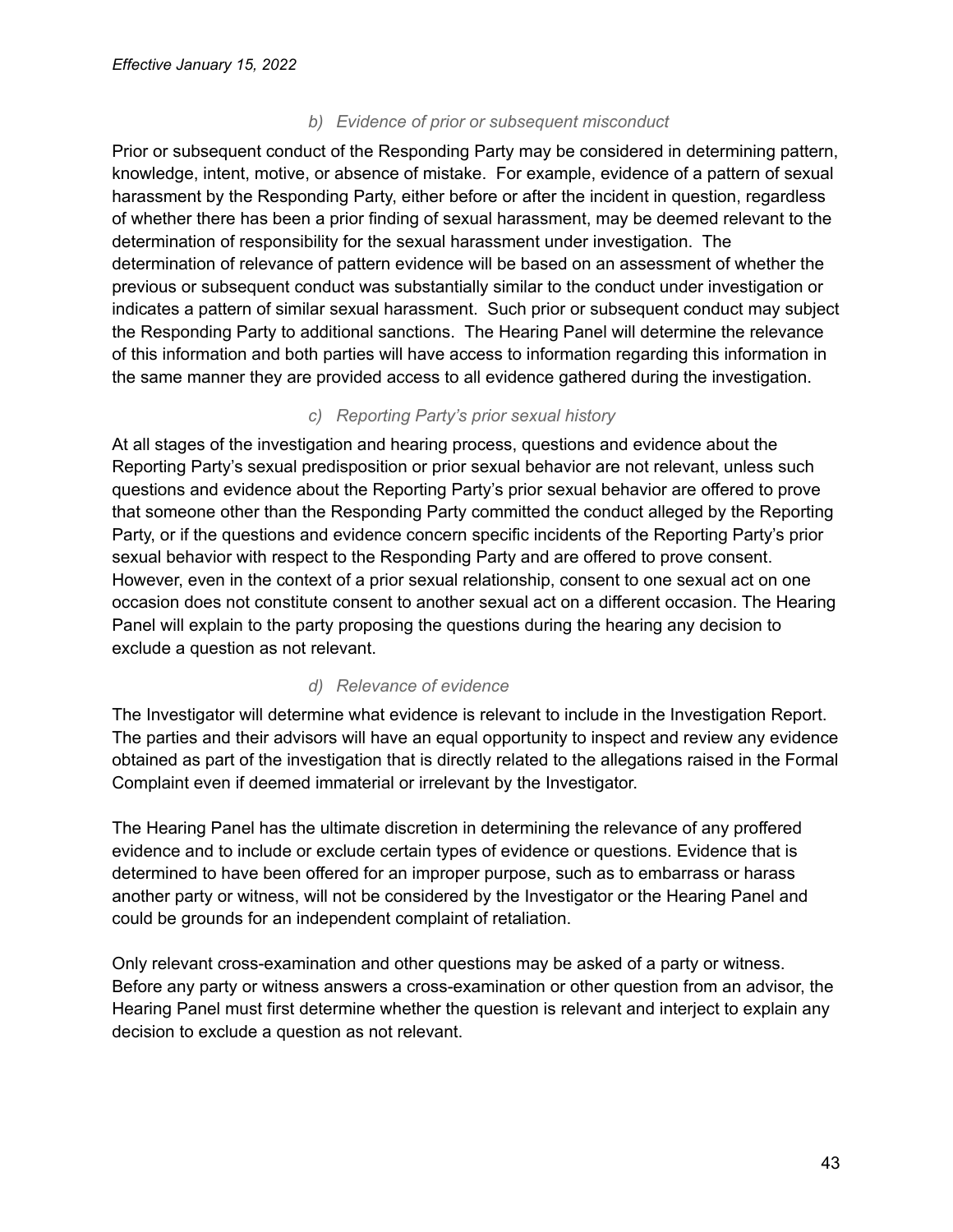# *e) Expert opinions*

<span id="page-43-0"></span>When expertise on a topic is needed in order to achieve a fuller understanding of the issues under investigation, the investigator may consult medical, forensic, technological or other experts. Information and opinions from experts may be sought by the investigator or proffered by any of the parties. When expert opinion information is directly related to the allegations raised in the Formal Complaint, the parties will be apprised of the information and provided an opportunity to submit additional expert information.

# *f) Privileged information*

<span id="page-43-1"></span>No party will be required or permitted to use questions or evidence that constitute, or seek disclosure of, information protected under a legally recognized privilege, unless the person holding such privilege has waived the privilege.

### 8. Notice of Decision

<span id="page-43-2"></span>Following the hearing, the Hearing Panel will consider all of the evidence and make a determination, by a preponderance of the evidence, whether the Responding Party has violated the Policy. The Hearing Panel will simultaneously issue to both parties a written Notice of Decision within ten (10) business days of the hearing, which will contain:

- Identification of the allegations potentially constituting sexual harassment;
- A description of the procedural steps taken from the receipt of the Formal Complaint through the determination, including any notifications to the parties, interviews with parties and witnesses, site visits, methods used to gather other evidence, and hearings held;
- Findings of fact supporting the determination;
- Conclusions regarding the application of the College's policy to the facts;
- A statement of, and rationale for, the result as to each allegation, including a determination regarding responsibility, any disciplinary sanctions the Hearing Panel imposes on the Responding Party, and whether remedies designed to restore or preserve equal access to the College's education program or activity will be provided to the Reporting Party; and
- An explanation of the College's appeal procedures.

The determination regarding responsibility becomes final either on the date that the Collegeprovides the parties with the written determination of the result of the appeal, if an appeal is filed, or if an appeal is not filed, the date on which an appeal would no longer be considered timely.

### 9. Remedies and sanctions

<span id="page-43-3"></span>Where there is a finding of responsibility, the Hearing Panel is responsible for determining appropriate remedies and sanctions. Remedies will be designed to restore or preserve the Reporting Party's equal access to St. Olaf's education programs and activities. Remedies may include sanctions imposed upon a Responding Party who is found responsible for violating the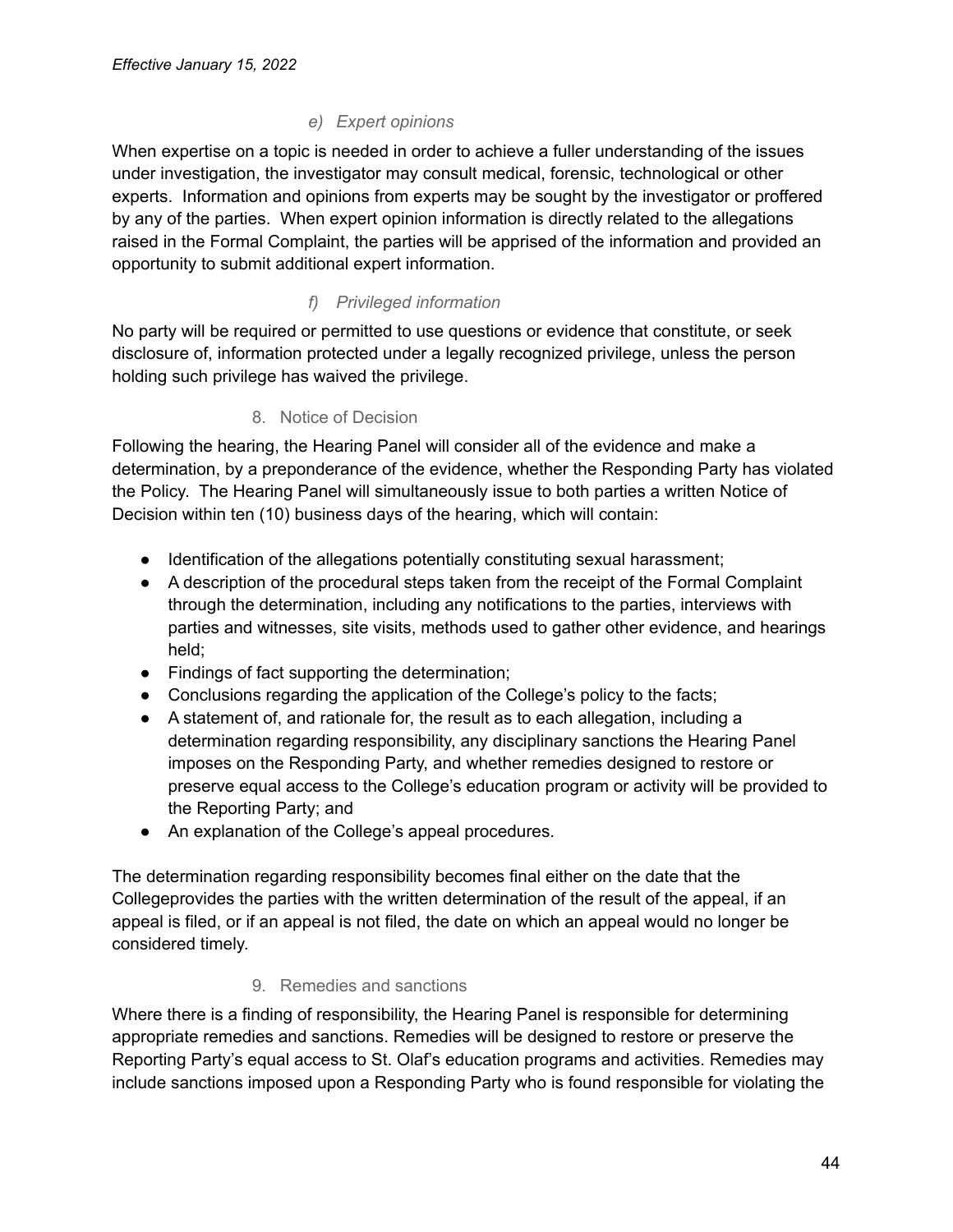College's Policy Prohibiting Sexual Harassment. Such sanctions may include a variety of institutional responses or requirements, including, but not limited to, the following:

*For students:* expulsion; suspension (usually, at a minimum, the greater of either 1 year or the remaining amount of time the Reporting Party will remain a student at the College); disciplinary probation; restriction of privileges; required assessment or counseling; required attendance at educational programs; restitution; not being allowed to represent the College in leadership, volunteer, or paid positions; removal from campus housing; revocation of an honor or degree, and any other sanctions listed in the [Code](https://wp.stolaf.edu/thebook/code-of-conduct/) of Student [Conduct](https://wp.stolaf.edu/thebook/code-of-conduct/) or deemed appropriate under the circumstances.

*For staff and faculty:* a disciplinary warning, unpaid suspensions, suspension of promotion and salary increments, loss of prospective benefits, major fines, reduction in salary, suspension from service, suspension or withdrawal of privileges, demotion, termination of employment, and any other available sanctions as specified by the St. Olaf Faculty [Manual,](https://wp.stolaf.edu/doc/faculty-manual/) Faculty [Handbook](https://wp.stolaf.edu/hr/files/2012/11/Staff-Handbook.pdf), or Staff Handbook as applicable. If the Hearing Panel determines that it is more likely than not that a faculty member has violated this Policy and that dismissal may be an appropriate sanction, the matter will be referred to the President, or the President's designee, for appropriate process and decision, which shall be determined and administered in a manner consistent with the Faculty [Manual](https://wp.stolaf.edu/doc/faculty-manual/).

The propriety of any particular sanction is reviewed on an individual basis based on the unique facts and circumstances as found by the Hearing Panel. In keeping with the College's commitment to foster an environment that is safe, inclusive, and free of sexual harassment, the Grievance Process provides the Hearing Panel with wide latitude in the imposition of sanctions tailored to circumstances of each unique matter.

The imposition of sanctions is designed to eliminate sexual harassment, prevent its recurrence, and remedy its effects, while supporting the College's educational mission and legal obligations. In determining the appropriate sanctions, the Hearing Panel will be guided by a number of considerations, including:

- The severity, persistence or pervasiveness of the sexual harassment;
- Whether the sexual harassment included violence;
- The impact of the sexual harassment on the Reporting Party;
- The impact or implications of the sexual harassment within the St. Olaf community;
- Prior misconduct by the Responding Party, including the Responding Party's relevant prior disciplinary history, at St. Olaf or elsewhere, and any criminal convictions;
- Whether the Responding Party has accepted responsibility for the sexual harassment;
- The Reporting Party's stated preferences;
- The maintenance of a safe, nondiscriminatory and respectful environment conducive to learning; and
- Any other mitigating, aggravating, or compelling factors.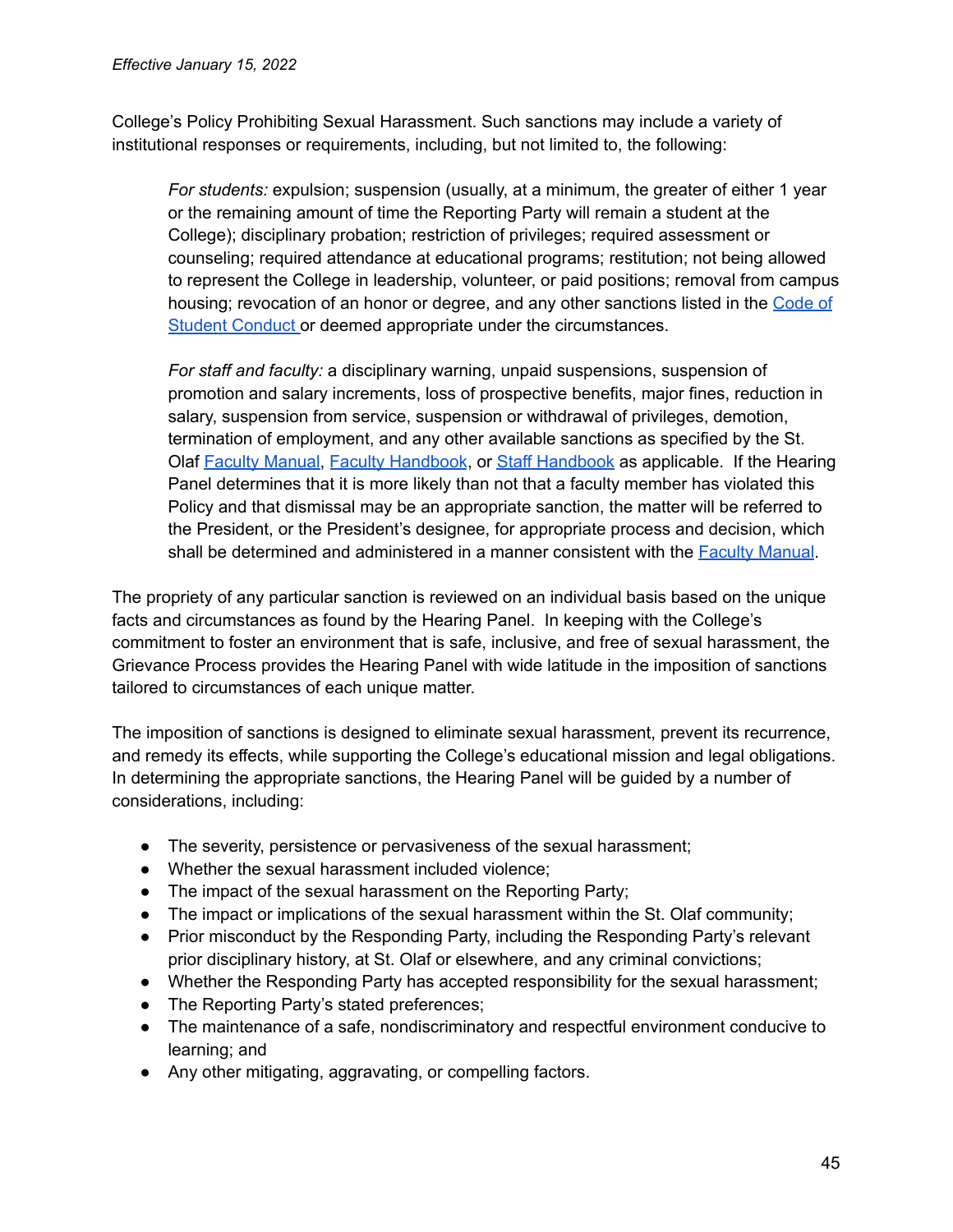The Title IX Coordinator is responsible for implementation of any remedies and sanctions imposed by the Hearing Panel. Sanctions become effective either after the time for appeal has expired, or, if a party appeals the Hearing Panel's decision, after the Appeal Adjudicator issues a determination affirming the Hearing Panel's decision.

# F. Appeals

1. Appeal of Dismissal

<span id="page-45-1"></span><span id="page-45-0"></span>A party wishing to appeal a decision by the College to dismiss a Formal Complaint or any allegations, may do so by submitting a written letter of appeal to the Title IX Coordinator within three (3) business days of when the Title IX Coordinator sent the Notice of Dismissal to the parties. A decision denying a request to dismiss a Formal Complaint or any allegations cannot be the subject of an appeal. The letter of appeal should state the grounds for appeal. The non-appealing party will have an opportunity to review and respond to the letter of appeal. A non-appealing party's response to an appeal must be received within three (3) business days of notice of the appeal letter. The Title IX Coordinator will provide the Formal Complaint, Notice of Dismissal and any other information relevant to the appeal to the Appeal Adjudicator for review.

The Appeal Adjudicator will not be the Title IX Coordinator or anyone who has had any other previous involvement in the matter. If a Reporting Party or Responding Party has any concern that the Appeal Adjudicator has a conflict of interest, such concern should be reported to the Title IX Coordinator no later than either two (2) business days after receiving the notice of the Notice of Dismissal.

Either or both parties may contest the dismissal determination on any one or more of the following grounds:

- Procedural irregularity that affected the outcome of the matter;
- New evidence that was not reasonably available at the time the determination regarding responsibility that could materially affect the outcome of the matter; and
- The Title IX Coordinator, Investigator, or Hearing Panel members had a conflict of interest or bias for or against reporting parties or responding parties generally or the individual Reporting Party or Responding Party that affected the outcome of the matter.

If a party appeals the Notice of Dismissal, the Appeal Adjudicator will review the appeal, the Formal Complaint, the Notice of Dismissal and other relevant information to determine whether the appeal has merit. In reviewing any appeal, the Appeal Adjudicator has the ability to affirm the Title IX CORE Team decision, or overturn the decision and remand the matter for further investigation and adjudication. The Appeal Adjudicator will simultaneously issue to both parties a written decision describing the result of the appeal and the rationale for the result within three (3) business days after receipt of all appeal documents.

### 2. Appeal of Hearing Panel decision

<span id="page-45-2"></span>A party wishing to appeal a decision by the Hearing Panel may do so by submitting a written letter of appeal to the Title IX Coordinator within three (3) business days of when the Title IX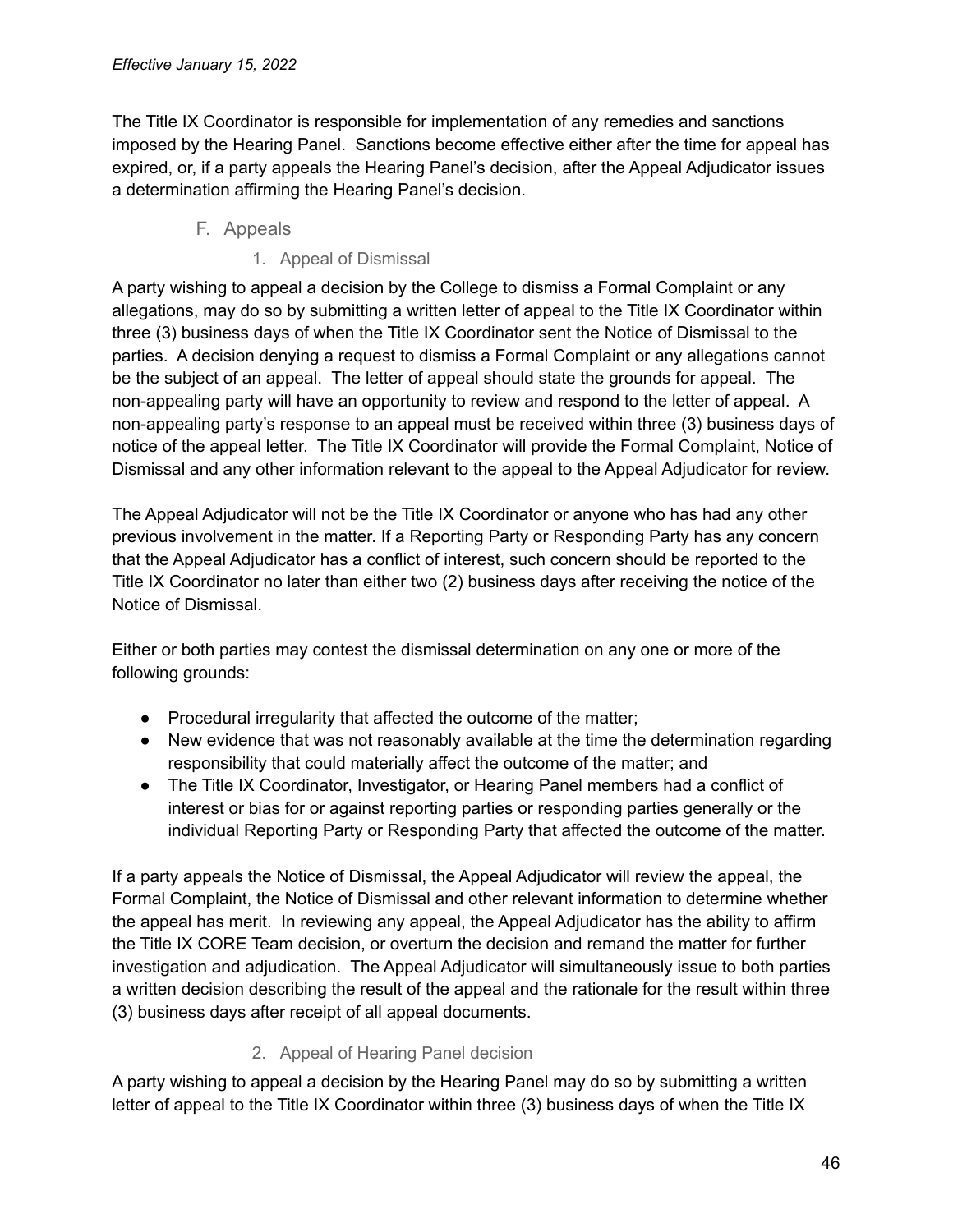Coordinator sent the Hearing Panel's Notice of Decision to the parties. The letter of appeal should state the grounds for appeal. The non-appealing party will have an opportunity to review and respond to the letter of appeal. A non-appealing party's response to an appeal must be received within three (3) business days of notice of the appeal letter. The Title IX Coordinator will provide the Investigation Report, the Hearing Panel's Notice of Decision, the appeal letters, and any other information relevant to the appeal to the Appeal Adjudicator for review.

The identity of the Appeal Adjudicator and instructions on how to appeal will be included in the Hearing Panel's Notice of Decision. The Appeal Adjudicator will not be the Title IX Coordinator, a member of the Hearing Panel, the Investigator, or have had any other previous involvement in the matter. If a Reporting Party or Responding Party has any concern that the Appeal Adjudicator has a conflict of interest, such concern should be reported to the Title IX Coordinator no later than two (2) business days after receiving the notice of the Notice of Decision.

Either or both parties may contest the Hearing Panel's determination regarding responsibility on any one or more of the following grounds:

- Procedural irregularity that affected the outcome of the matter;
- New evidence that was not reasonably available at the time the determination regarding responsibility was made that could materially affect the outcome of the matter; and
- The Title IX Coordinator, Investigator, or Hearing Panel members had a conflict of interest or bias for or against reporting parties or responding parties generally or the individual Reporting Party or Responding Party that affected the outcome of the matter.

If either of the parties appeals the Hearing Panel's determination, the Appeal Adjudicator will review the appeal, the Investigation Report, the Notice of Decision and other relevant information to determine whether the appeal has merit. In reviewing any appeal, the Appeal Adjudicator has the ability to affirm the Hearing Panel's decision, overturn the Hearing Panel's decision, or remand the matter for further investigation and adjudication. The Appeal Adjudicator will simultaneously issue to both parties a written decision describing the result of the appeal and the rationale for the result within three (3) business days after receipt of all appeal documents.

# <span id="page-46-0"></span>VII. Recordkeeping

The College will maintain for a period of seven years, records of the following:

- Each report of sexual harassment and all supportive measures offered and provided in response;
- Each investigation and hearing conducted under the Grievance Process including any determination regarding responsibility and any audio or audiovisual recording or transcript of the investigation and hearing conducted under the Grievance Process, any disciplinary sanctions imposed on a responding party, and any remedies provided to a reporting party designed to restore or preserve equal access to the College's education program or activity;